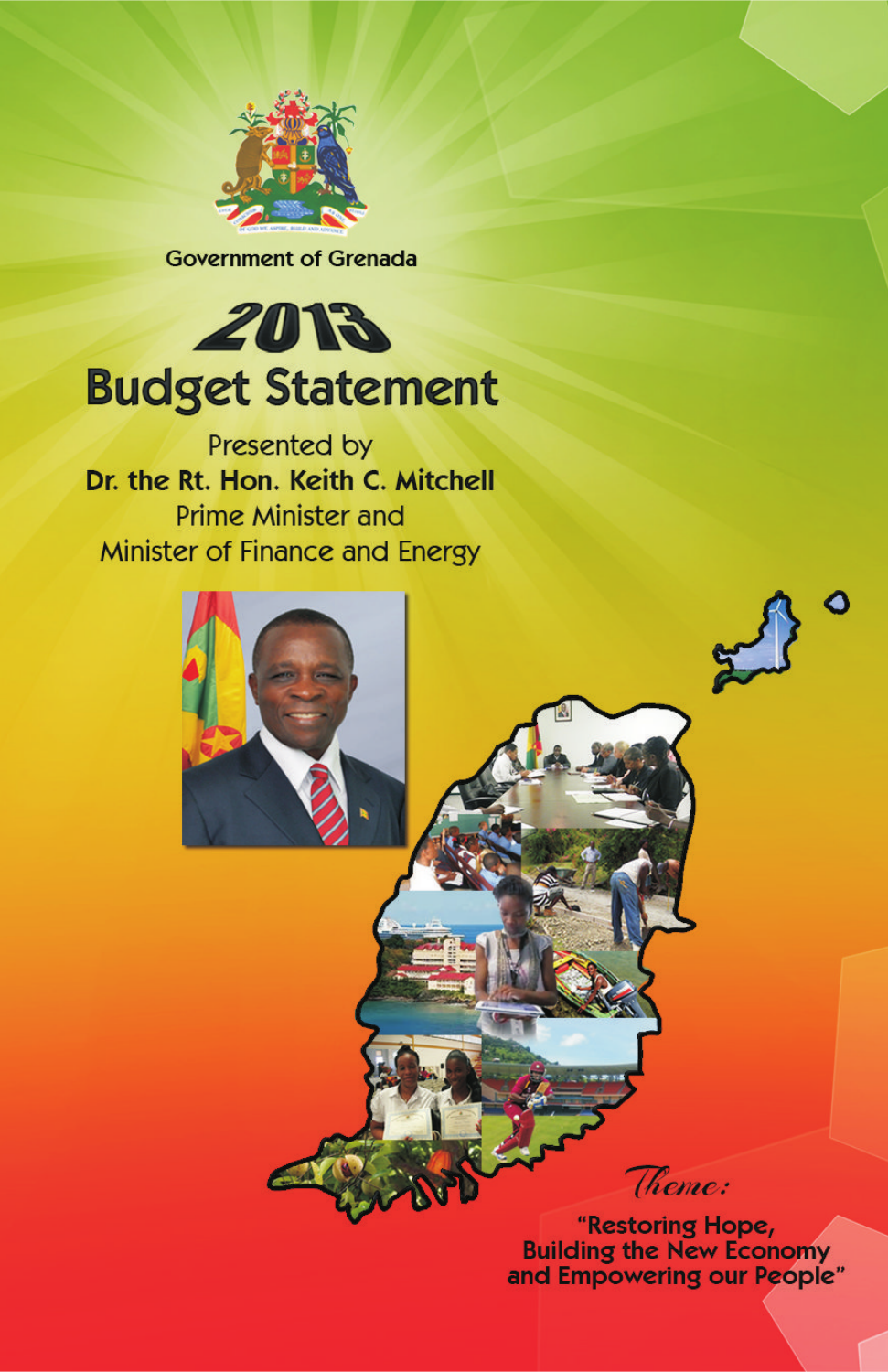#### **CONTENTS**

#### **1.0 INTRODUCTION**

#### **2.0 INTERNATIONAL AND REGIONAL DEVELOPMENTS**

- 2.1 Recent Performance of the Global Economy and Eastern Caribbean Currency Union
- 2.2 The British American Insurance and CLICO Situation

#### **3.0 LOCAL DEVELOPMENTS**

- 3.1 Economic Performance and Prospects
- 3.2 Fiscal Performance
- 3.3 Public Debt and Debt Restructuring

#### **4.0 ESTIMATES OF REVENUE AND EXPENDITURE FOR 2013**

- 4.1 Budget and Financing Summary
- 4.2 Expenditure Reduction Measures
- 4.3 Revenue Enhancement Measures

#### **5.0 BUILDING THE NEW ECONOMY**

- 5.1 Imperatives of the New Economy
- 5.2 Improving the Investment Climate
- 5.3 Improving the VAT system
- 5.4 Stimulating Construction
- 5.5 Stimulating Manufacturing
- 5.6 Major Projects Programme
- 5.7 Agriculture and Fisheries
- 5.8 Tourism
- 5.9 Energy Development
- 5.10 Information Communications Technology
- 5.11 Trade and Export Development
- 5.12 Financing for Micro, Small And Medium Enterprises
- 5.13 Growth and Poverty Reduction Strategy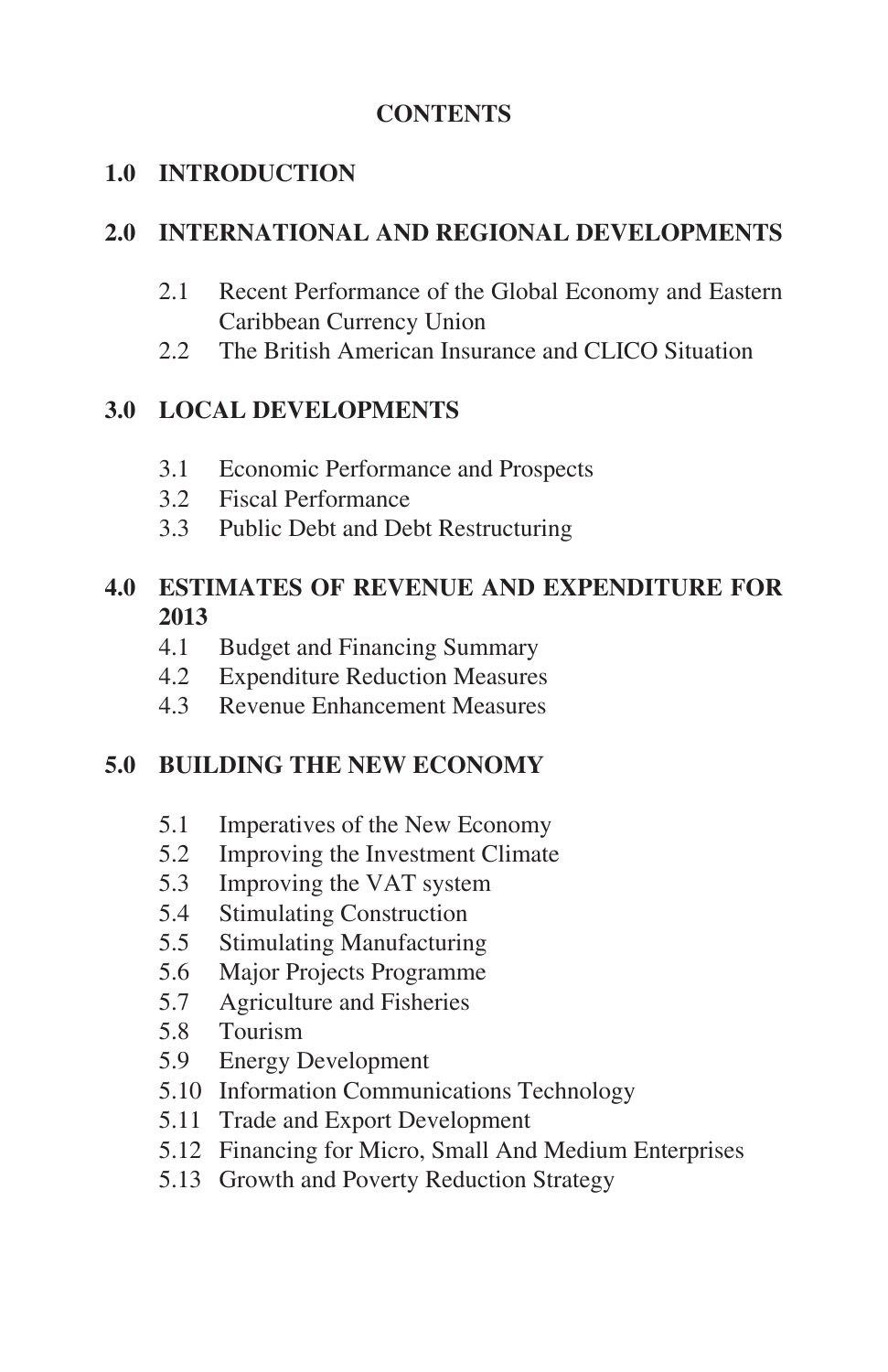## **6.0 EMPOWERING OUR PEOPLE**

- 6.1 Youth and Sports Development
- 6.2 Education and Human Resource Development
- 6.3 Health and Social Security
- 6.4 Housing and Social Care
- 6.5 Relief for Small Depositors of Capital Bank
- 6.6 Carriacou and Petite Martinique

#### **7.0 ENHANCED GOVERNANCE**

- 7.1 National Unity
- 7.2 Multi-Partite Committee
- 7.3 Labour and Industrial Relations
- 7.4 Integrity in Public Life
- 7.5 Growth and Competitiveness Council
- 7.6 Constitutional Reform
- 7.7 Financial Sector Regulation
- 7.8 Public Sector Modernization
- 7.9 National Security
- 7.10 Disaster Mitigation and Management
- 7.11 Parliamentary Elections Office
- 7.12 Prison Reform
- 7.13 Legislative Agenda

#### **8.0 ACKNOWLEDGEMENTS**

#### **9.0 CONCLUSION**

#### **ANNEXES**

- I. International and Regional Economic Developments
- II. Imperatives of the New Economy
- III. Summary of Recurrent and Capital Expenditure 2013
- IV. Recent Economic Growth Performance 2001 2013
- V. Summary of Fiscal and Debt Indicators 2012
- VI. Summary of Public Sector Debt 2012
- VII. Use of PetroCaribe Funds in 2012 and Proposed Use in 2013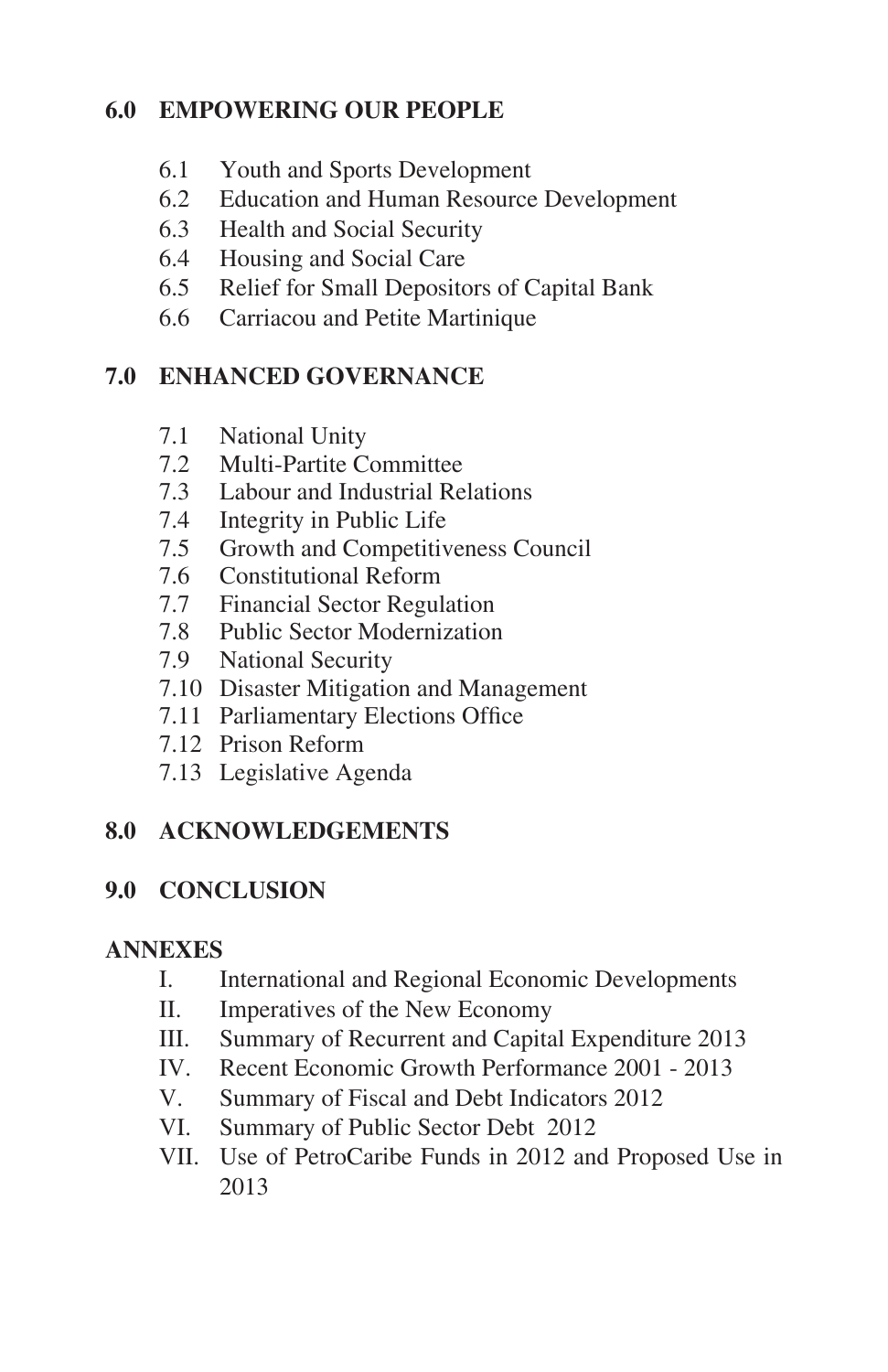#### **TABLES**

- Table I: Recent Economic Performance of Selected CARICOM countries
- Table II: Recent Economic Performance and Forecast for the **ECCU**
- Table III: Grenada Real GDP Growth: 2012
- Table IV: Performance of VAT and Excise Tax in 2012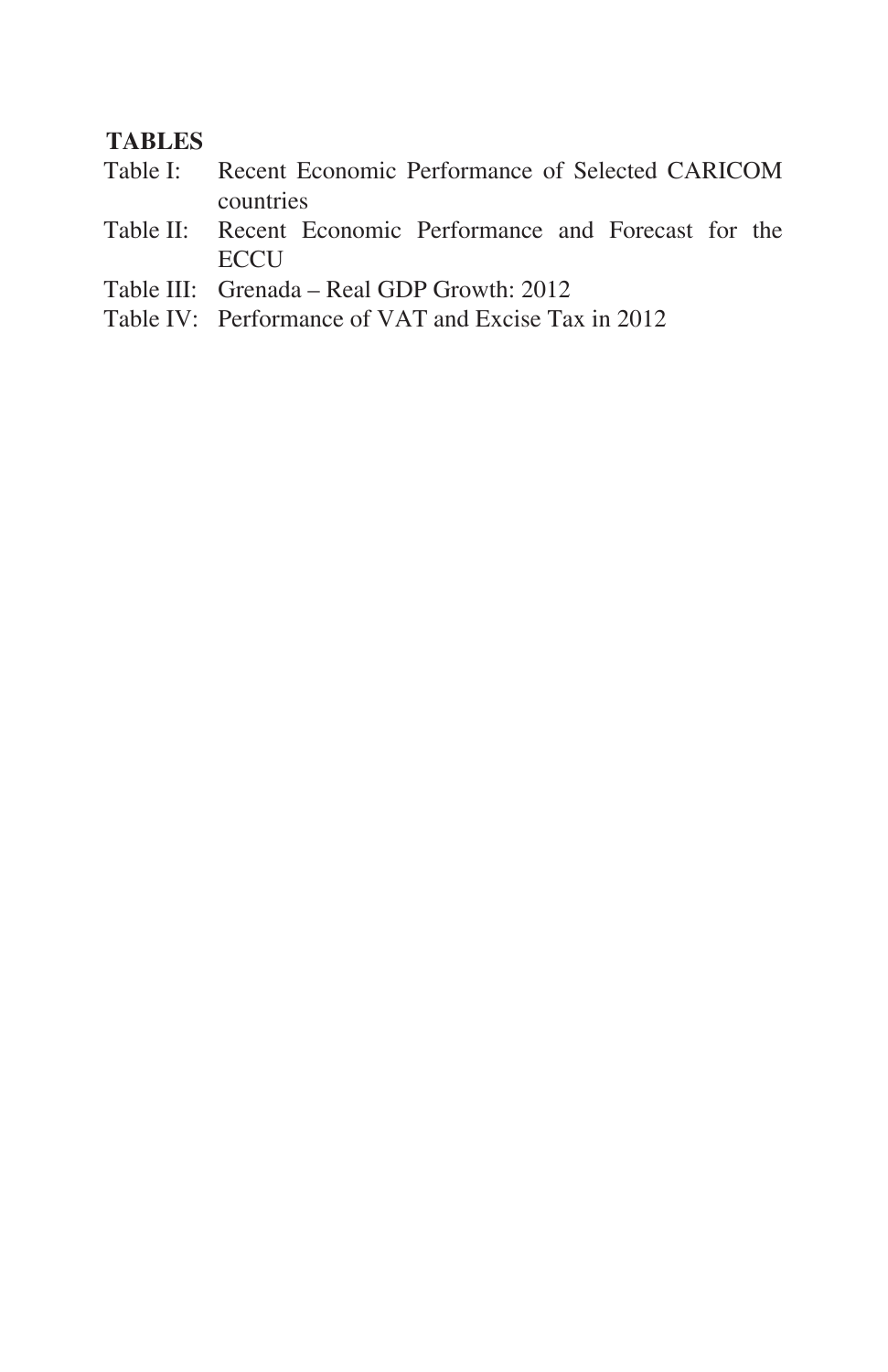# **1.0 INTRODUCTION**

Mr. Speaker, I beg to move the following Motion standing in my name:

"**Whereas** it is necessary to provide for the State of Grenada for the year 2013 by means of an Appropriation Act;

**Be it resolved** that the Estimates of Expenditure for the year 2013 be approved."

Mr. Speaker, as this is a Money Motion, I wish to signal to this honourable House that I have the consent of the Governor-General to proceed.

Mr. Speaker, 2012 was a very difficult year for our Nation – economically, psychologically and politically.

As our people suffered and continued to lose hope, our Parliament, the place where the people's business is conducted remain closed, courtesy of a minority government desperately clinging to power.

When finally on February 19, 2013, our people were given an opportunity to express themselves, they wasted no time. In determined and decisive fashion, they voted for change, jobs and opportunity.

Today, our Parliament is open again and a fresh breeze of democracy, hope and opportunity is blowing through our dear Land.

Today, we join with the David in Psalm 136.1 of the New King James Version and I quote: *"Oh, give thanks to the LORD, for He is good! For His mercy endures forever".* End of quote.

Mr. Speaker, the Public Finance Management Act requires that a Budget be passed by Parliament no later than the end of April of each year.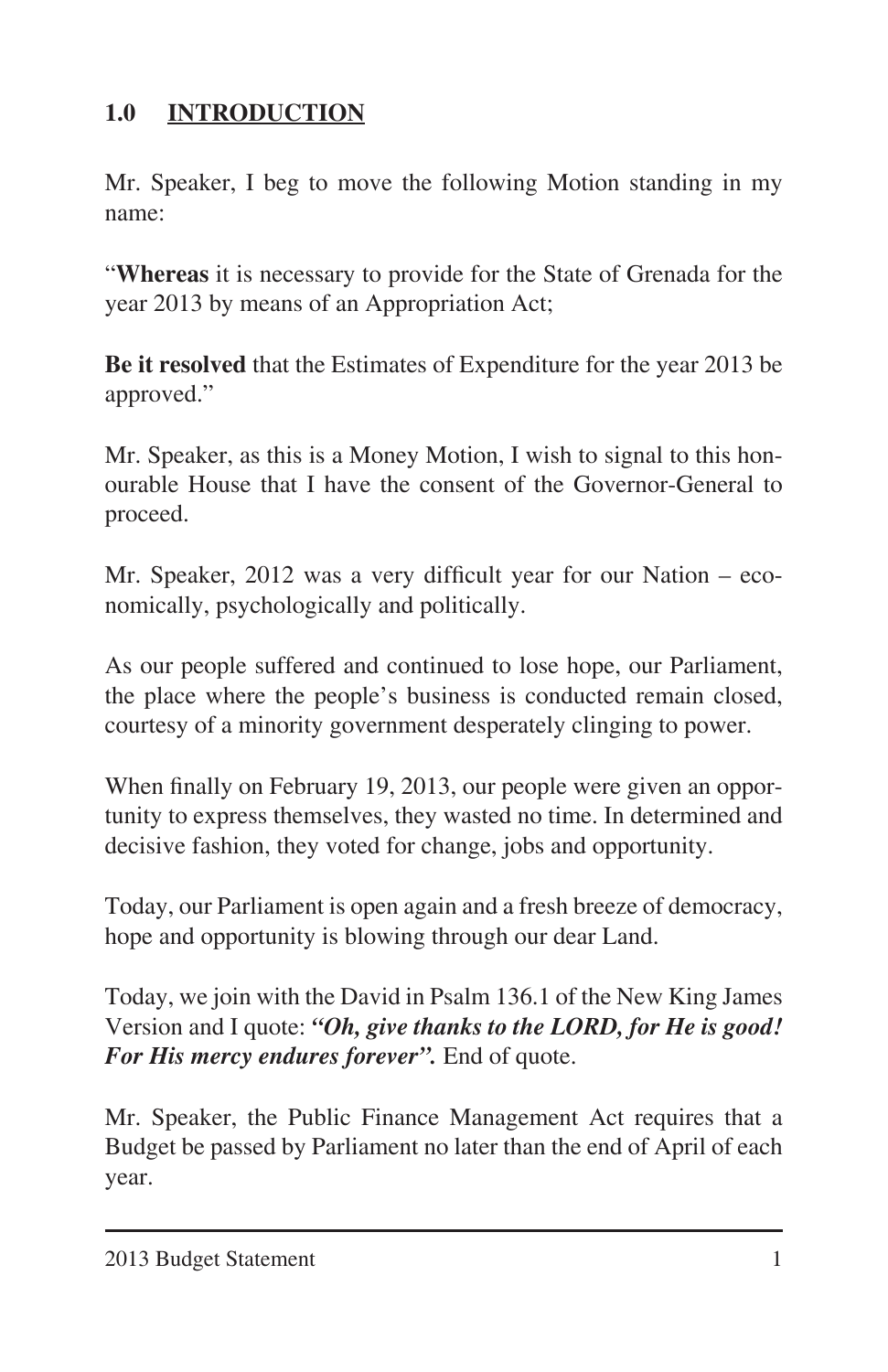Our Nation is well aware that our Government, while in transition, has only had seven weeks to prepare this Budget. Nonetheless, we have complied with the law. Realistically, this Budget must be seen as somewhat of a holding Budget aimed at securing authorization for expenditure for the remaining eight months of this year while facilitating the implementation of some of Government's key priorities.

Accordingly, I serve early notice to this honourable House, that I will return in December of this year to present the 2014 Budget. This early announcement signals the intention of this Government to present our Budgets before the commencement of the fiscal year in stark contrast to the practice of the previous Administration. We believe such an approach, is better governance, both in legal but especially managerial terms.

Beyond better planning and faster implementation of Government plans, it also sends early signals to the private sector of what they can expect thereby enabling them to better plan their own businesses.

#### Mr. Speaker, the theme of this Budget is *"Restoring Hope, Building the New Economy and Empowering our People".*

This theme is premised on the fact people voted in overwhelming numbers for the New National Party because they needed to have their confidence renewed and their hope restored.

Though constrained in our preparation, the 2013 Budget makes some bold moves as our Government begins to deliver on our promises of restoring hope, jobs and opportunity.

This Budget will immediately begin to lay the foundation for the New Economy with significant cuts in recurrent expenditure, debt restructuring, stimulus in Agriculture, Construction and Manufacturing and a more cost effective approach to marketing our Country as a tourist destination.

Above all, this Budget puts people first. As a caring and compassionate Government, we have listened to the needs and cries of our people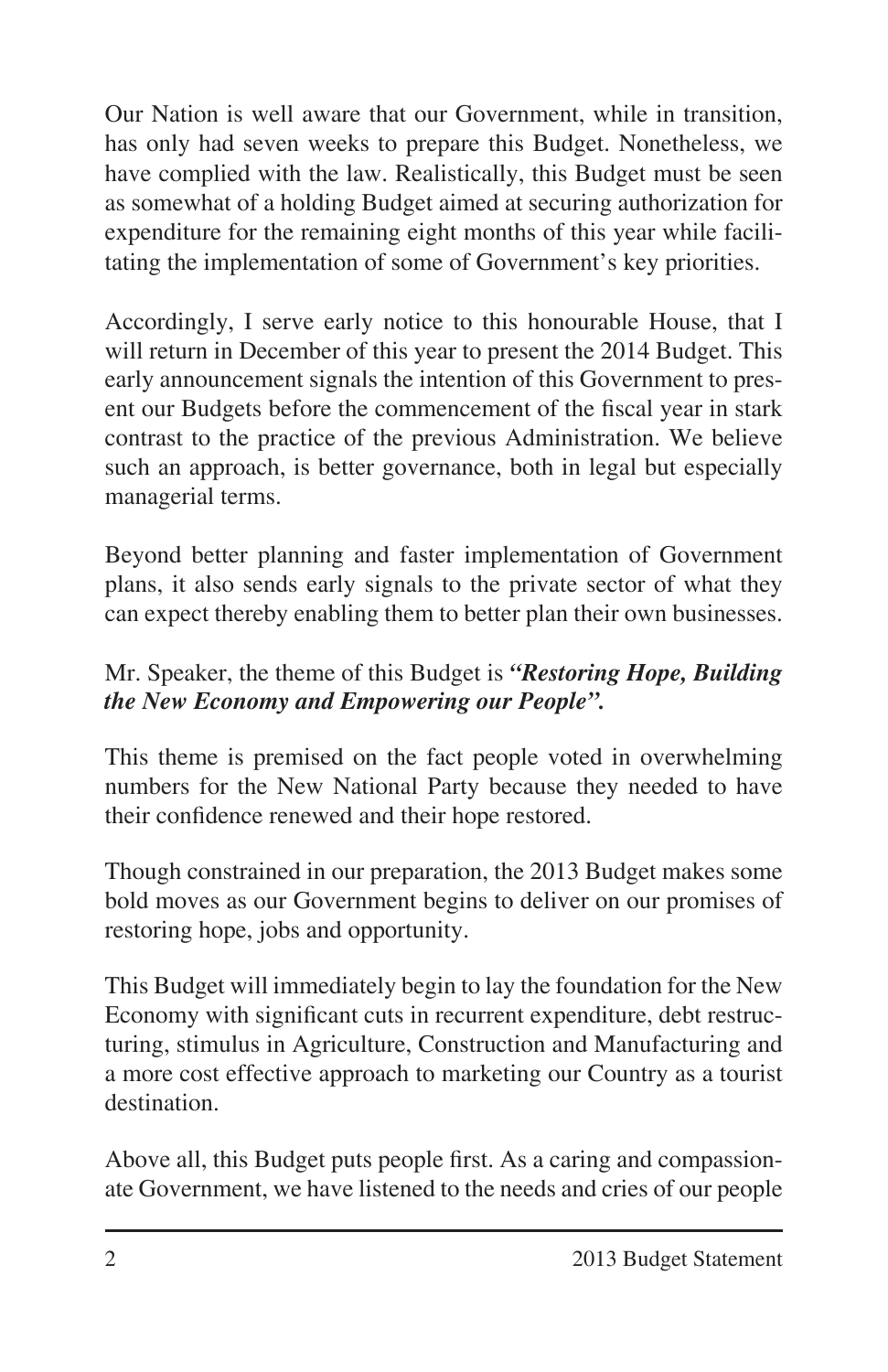and have put our people especially our youth at the centre of all our policies and programmes.

As is customary, this Budget Statement will commence with a synopsis of recent global and regional developments. We will then focus on the performance of the Grenadian economy and the fiscal performance of Government. Then, we will present some of our plans for building the New Economy, Empowering our People and Restoring Hope. Finally, we will conclude with hope and optimism, as we look towards a brighter future for all Grenadians.

## **2.0 INTERNATIONAL AND REGIONAL DEVELOP-MENTS**

#### **2.1 Recent Economic Performance of Global Economy and Eastern Caribbean Currency Union**

Mr. Speaker, 2012 was another difficult year for the global economy especially the members of the Eastern Caribbean Currency Union. The Union experienced a further contraction, the third time in four years. Grenada's economy also declined. The details on these performances are in Annex I of this Statement.

## **2.2 The British American Insurance and CLICO Situation**

Mr. Speaker, our Government is very mindful of the suffering being experienced by policyholders of BAICO and CLICO.

Our Government subscribes to the principle that this is a regional problem that requires a regional solution. Consequently, Grenada will continue to play a key role in this regional solution.

In respect of BAICO, we note that 80% of the policyholders have now been made good either from the transfer of their policies to SAGI-COR or direct payments. In respect of the second phase of the ECCU Policyholders Relief Programme announced in late March, 372 Grenadian policyholders will receive \$4.4 million. When combined with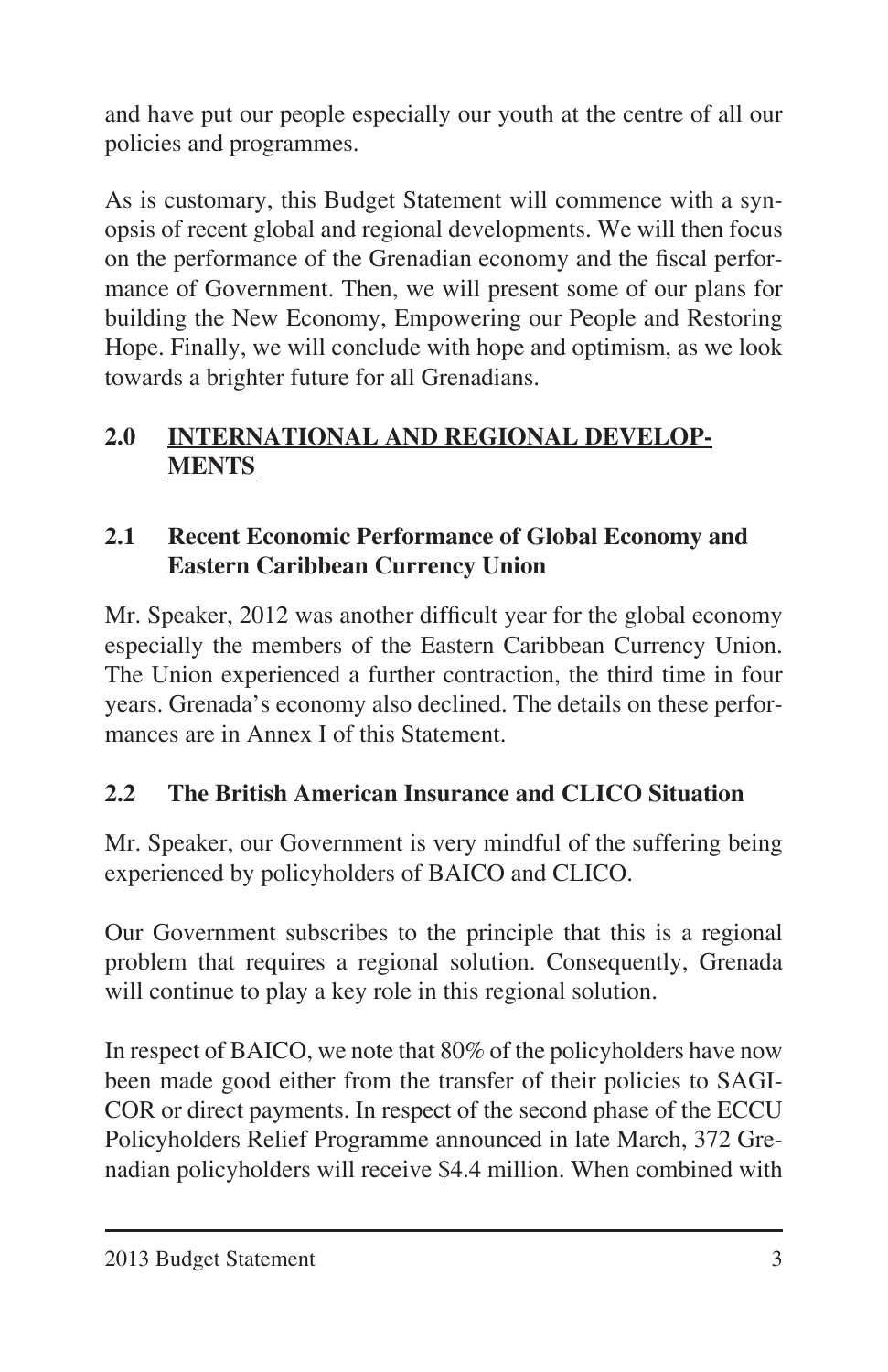Phase I, the Programme would have helped more than 1,000 Grenadian policyholders with payouts of close to \$10 million dollars.

Phase 3 of the ECCU Policyholders Relief Programme targeting policyholders whose policy values exceed \$30,000 will be announced as soon as funds become available.

We express appreciation to the Government of Trinidad and Tobago for partnering with the ECCU to help resolve this major difficulty.

In respect of CLICO, active discussions are ongoing among the ECCU Governments and the Judicial Manager of CLICO International Life Insurance Limited. A firm recommendation on the way forward will be considered by the ECCU Governments later this month.

# **3.0 LOCAL DEVELOPMENTS**

## **3.1 Economic Performance and Prospects**

Mr. Speaker, there is absolutely no doubt that the Grenadian economy has suffered tremendously over the last four and a half years.

Since 2009, the Grenadian economy has declined on average by 2.0% per year.

With the exception of the Agriculture and Education sectors, most of our major sectors including Tourism and Construction have suffered significant decline.

Construction, whose contribution to GDP has fallen sharply in recent times, has had several years of decline.

The Hotels & Restaurants Sector, a proxy for Tourism has declined on average by 4.7% during 2009 to 2012.

The Transportation, Storage and Communications Sector, which accounts for approximately 14% of GDP, declined on average by 4.5% during the same period.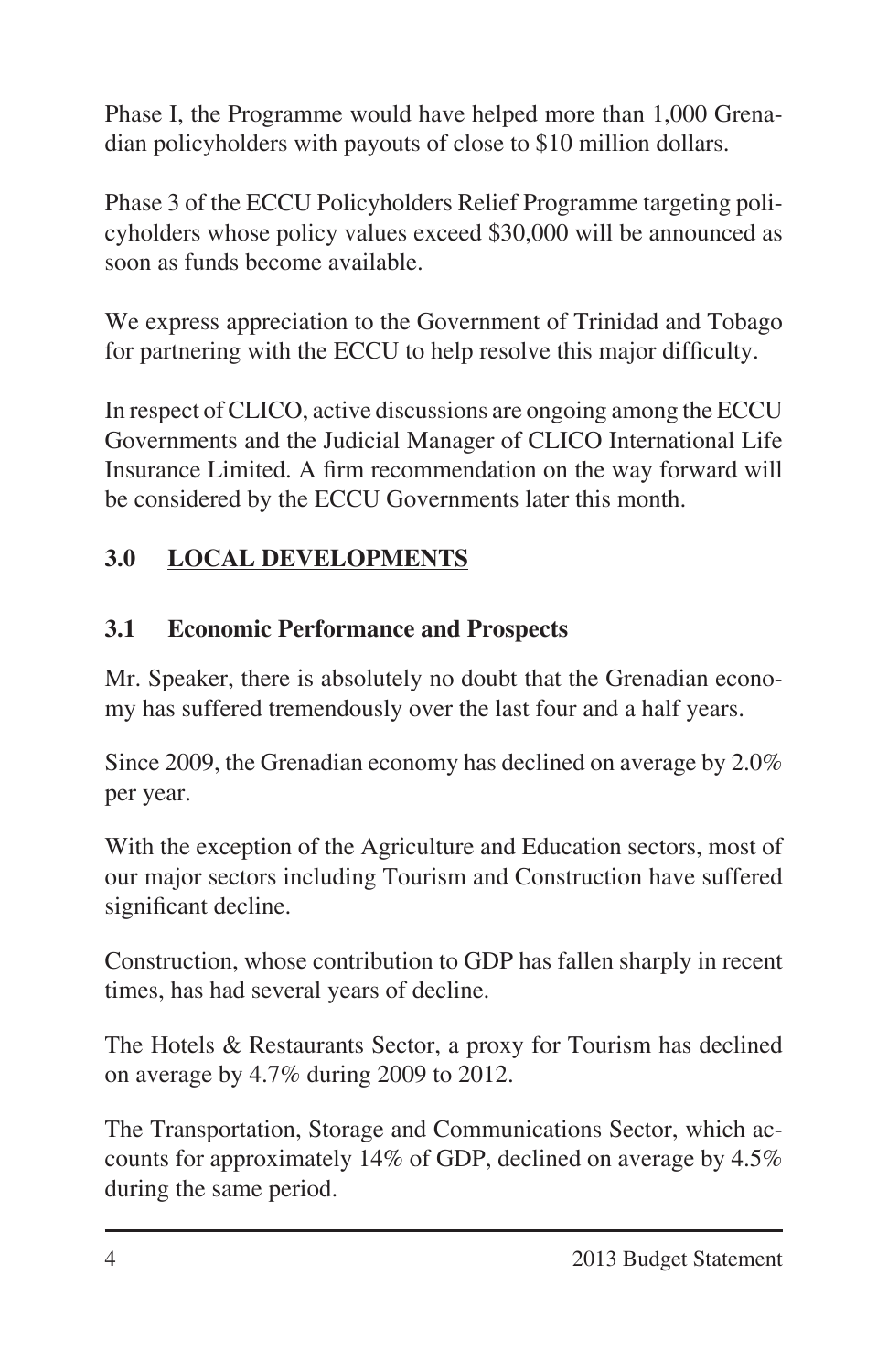The Wholesale and Retail Sector has also performed badly since 2009 declining on average by 4.4%.

Mr. Speaker, the unemployment rate appears to have doubled between 2008 and 2012. And poverty, which was already high at 37%, is estimated to have significantly worsened.

The deficit on the current account has widened as the growth of Grenada's Imports increased but the growth of Exports has been sluggish.

Inflation as measured by changes in the Consumer Price Index (CPI) however has been relatively low, with average inflation of 1.8% in 2012 compared to 3.5% in 2011. However, food inflation has increased more rapidly at around 3.0 percent.

Mr. Speaker, notwithstanding the difficult global economic environment, it is clear that the Grenadian economy, like the previous Government, was in "freefall" with no signs of turnaround.

The difficult external environment cannot explain political infighting, anti-investor policies and the uncaring nature of the Government. That is why, while in Opposition, we repeatedly stated that the situation in Grenada was made far worse by the actions and inactions of the Government.

A bad situation was compounded by the closure of Parliament for seven long months effectively blocking important bills and soft loans for our struggling economy.

But, Mr. Speaker, it gets even worse. After shutting down the Parliament, the Government then resorted to selling every Government asset in sight, to pay salaries.

Mr. Speaker, the implications of these unpatriotic actions will be felt by this Nation for many years to come.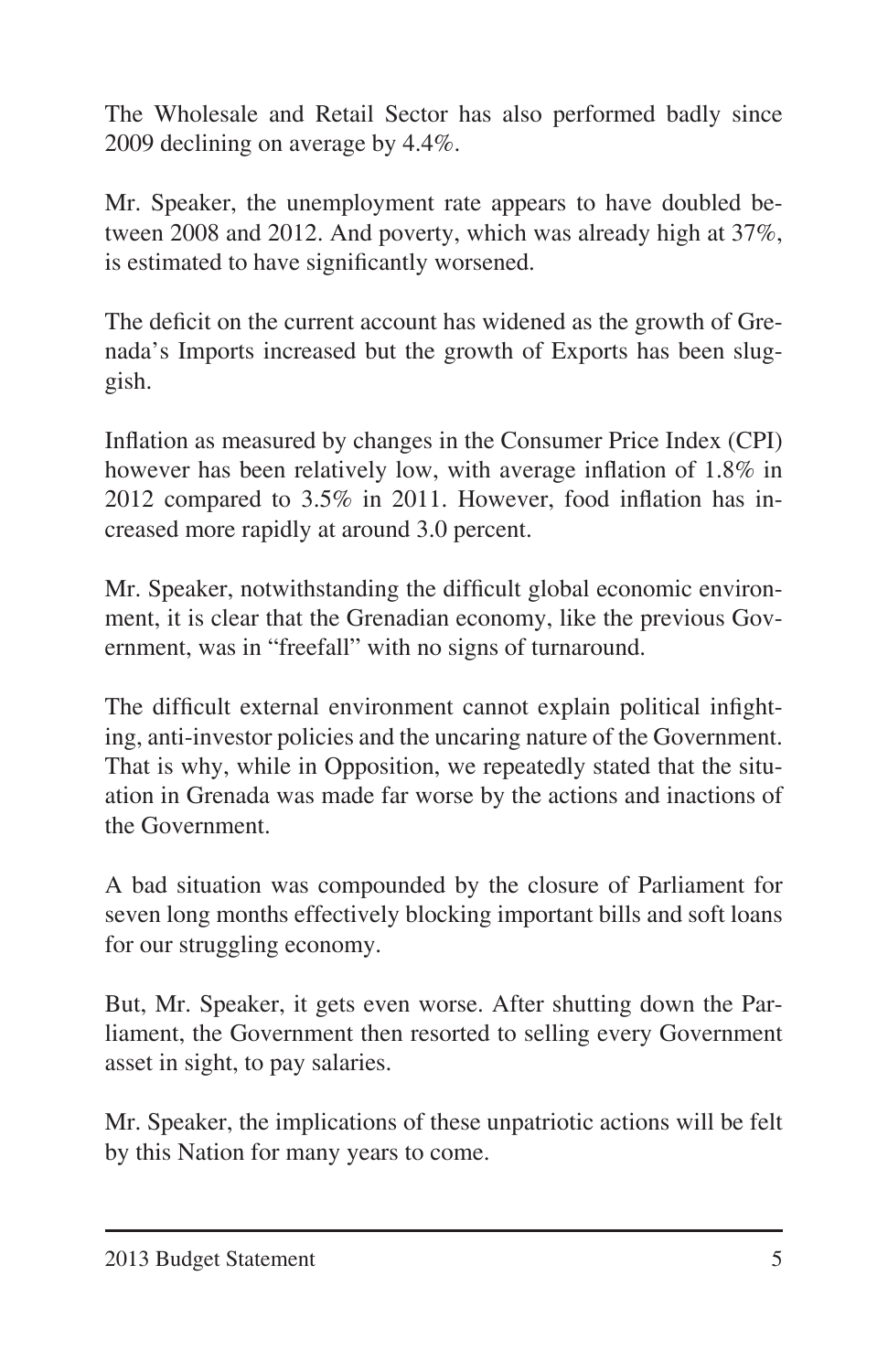Transparency? Accountability? Good governance? What a sham!

While we lament this poor state of affairs and the tremendous challenge that is before us, we embrace our overwhelming mandate as a great opportunity to restore hope and transform Grenada.

Looking forward: Growth Prospects

Mr. Speaker, our Government strongly believes that the Grenadian economy will be turned around over the medium term. This year, the economy is projected to grow by at least 1.2 percent with economic activity picking up pace over the medium term and increasing much faster over the longer term as the New Economy takes shape.

# **3.2 FISCAL PERFORMANCE**

In 2012, the Government faced a worsening fiscal situation with revenues falling short of target even as recurrent expenditure continued to rise.

Current expenditures exceeded current revenues by \$7.9 million. With the high monthly payroll including pensions, TAMCC and Board of Tourism of \$28.5 million and mounting debt service obligations, the Government found it increasingly difficult to meet its current obligations on a timely basis.

On the back of a shrinking economy, revenues performed below expectations, falling short of target by some \$26.5 million. Total revenue collections amounted to \$432.8 million. Collections from Inland Revenue amounted to \$210.1 million, while the Customs & Excise Department collected \$203 million. At the time of the 2012 Budget Presentation, a financing gap of \$156.5 million existed. This gap was never closed as the sources of financing identified did not materialize. Consequently, Government resorted to raising \$95.5 million from the National Insurance Board and PetroCaribe Grenada through the sale of Government's assets and issuance of treasury bills.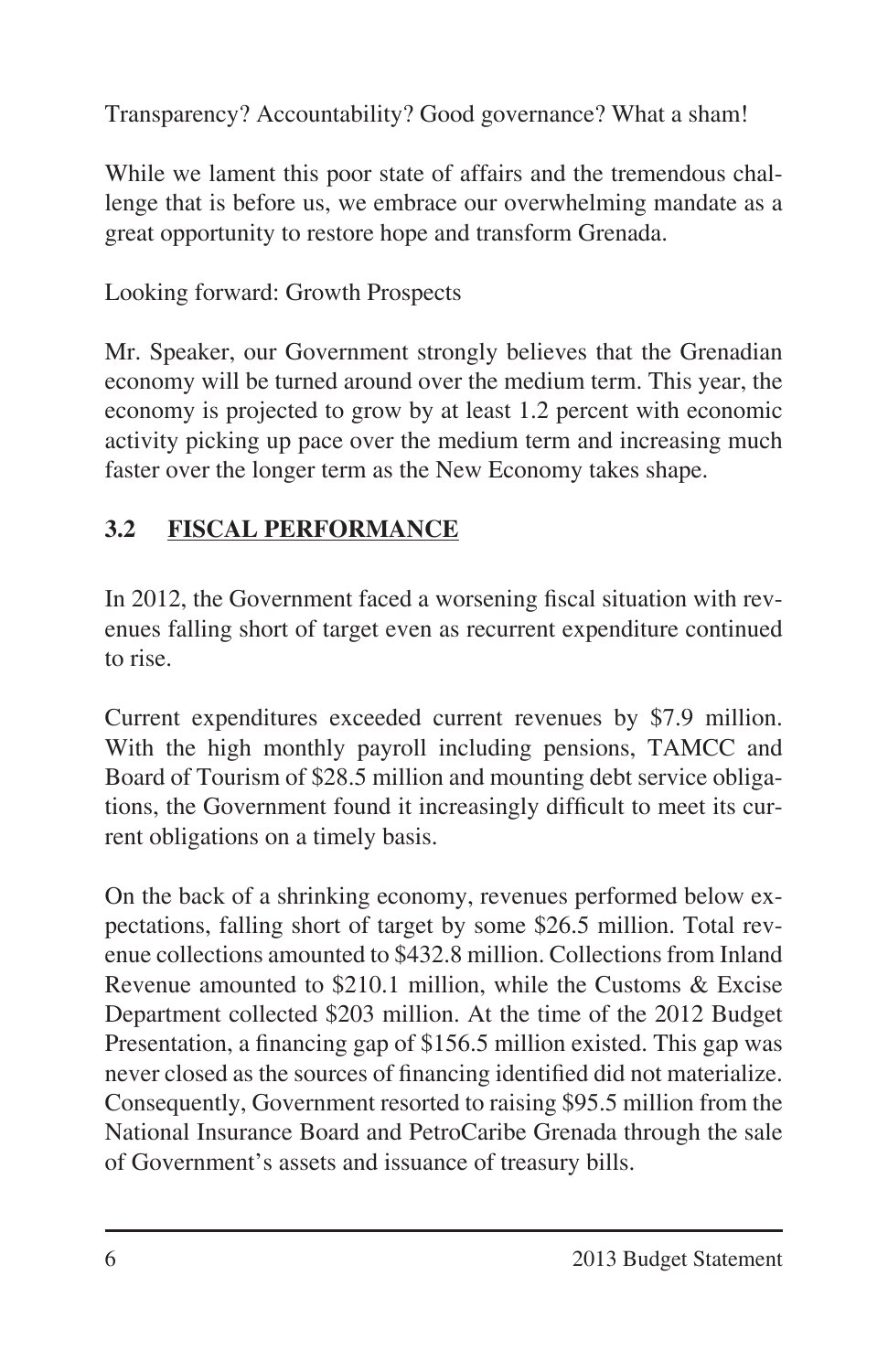Reflecting the combined impact of lower revenues, grants and financing, the implementation of the 2012 Budget was severely hampered.

Current expenditure amounted to \$440.8 million with personnel expenditure accounting for almost 52% of this figure.

The implementation of the capital budget was badly affected by the limited financing available. Capital expenditure amounted to only \$103.8 million, less than half of the \$235.2 million approved.

Not surprisingly, the economy returned to recession. This is in stark contrast to the bold pronouncement of the then Minister of Finance who arrogantly proclaimed and I quote "the recession has ended". What a joke!

As it stands, Mr. Speaker, the Government fiscal situation is unsustainable. Current expenditures have outpaced and now exceed current revenues. As a result, capital expenditures are being crowded out making it difficult to grow the economy and stimulate job creation – a vicious cycle.

The 2013 Budget must begin to address this structural problem.

Mr. Speaker, our Government is prepared to take the bold and difficult decisions to put our Nation's fiscal house in order. However, Government cannot do this alone. All social partners and creditors must come together to help Grenada turn this situation around.

## **3.3 PUBLIC DEBT AND DEBT RESTRUCTURING**

On December 31, 2012, the total Public Sector debt was \$2.33 billion or 108 % of GDP. This sum is broken down as follows:

Central Government debt – EC\$1.92 billion

Government Guarantees – EC\$409.74 million

Total Public Sector Debt – EC\$2.33 billion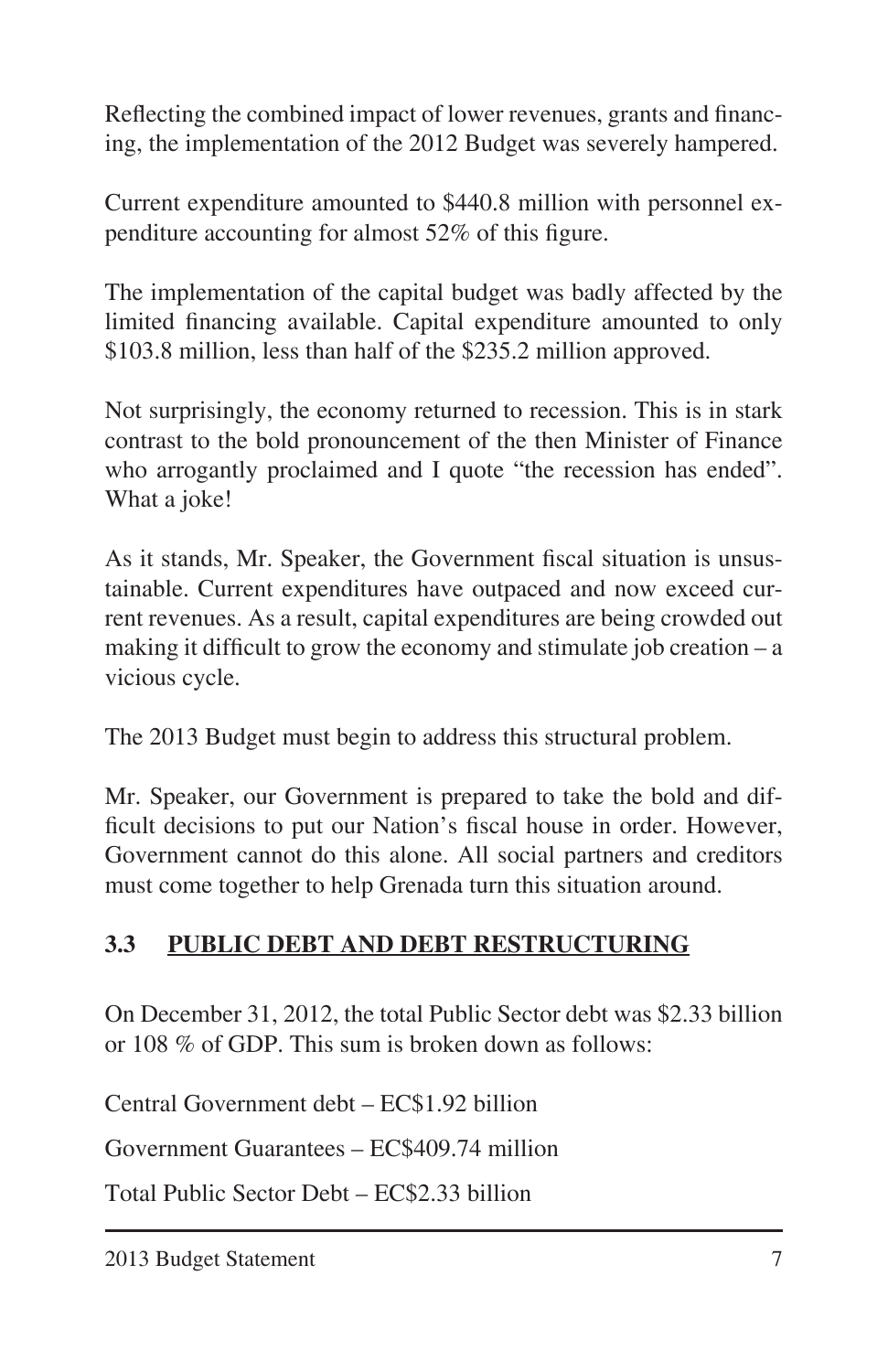Mr. Speaker, Grenada can no longer service its debts on current terms. Furthermore, the sheer scale of our debt overhang against the backdrop of a shrinking economy has become a binding constraint on growth.

This reality is expressed in the recent IMF publication styled **Caribbean Small States:** High Debt and Low Growth and I quote:

## *"Many Caribbean economies face high and rising debt to GDP ratios that jeopardize prospects for medium-term debt sustainability and growth".* End of quote.

Having recognized this fact, our Government took immediate steps upon assuming office, to embark on a comprehensive and collaborative restructuring of the Public Debt.

The terms of this restructuring will be revealed following discussions with Grenada's creditors. Suffice to say, these terms must be appropriate for the circumstances, Grenada faces. This will require addressing the quantum of debt itself. We anticipate that some creditors may want Grenada to 'kick the can' down the road by deferring payments once again. However, such an approach would not be appropriate in Grenada's current circumstances.

On this occasion, we must all acknowledge that there are no easy solutions. The Government and its creditors must take the time required to ensure that a decisive and credible solution is put in place.

Mr. Speaker, before I move on, it is important to note the following:

- 1. When the National Democratic Congress left office in 1995, the public debt was at least \$500 million (when guarantees are included) and not \$373 million as they often claim;
- 2. When the New National Party Administration left office in 2008, the debt which stood at \$1.75 billion (when guarantees are included) was being serviced;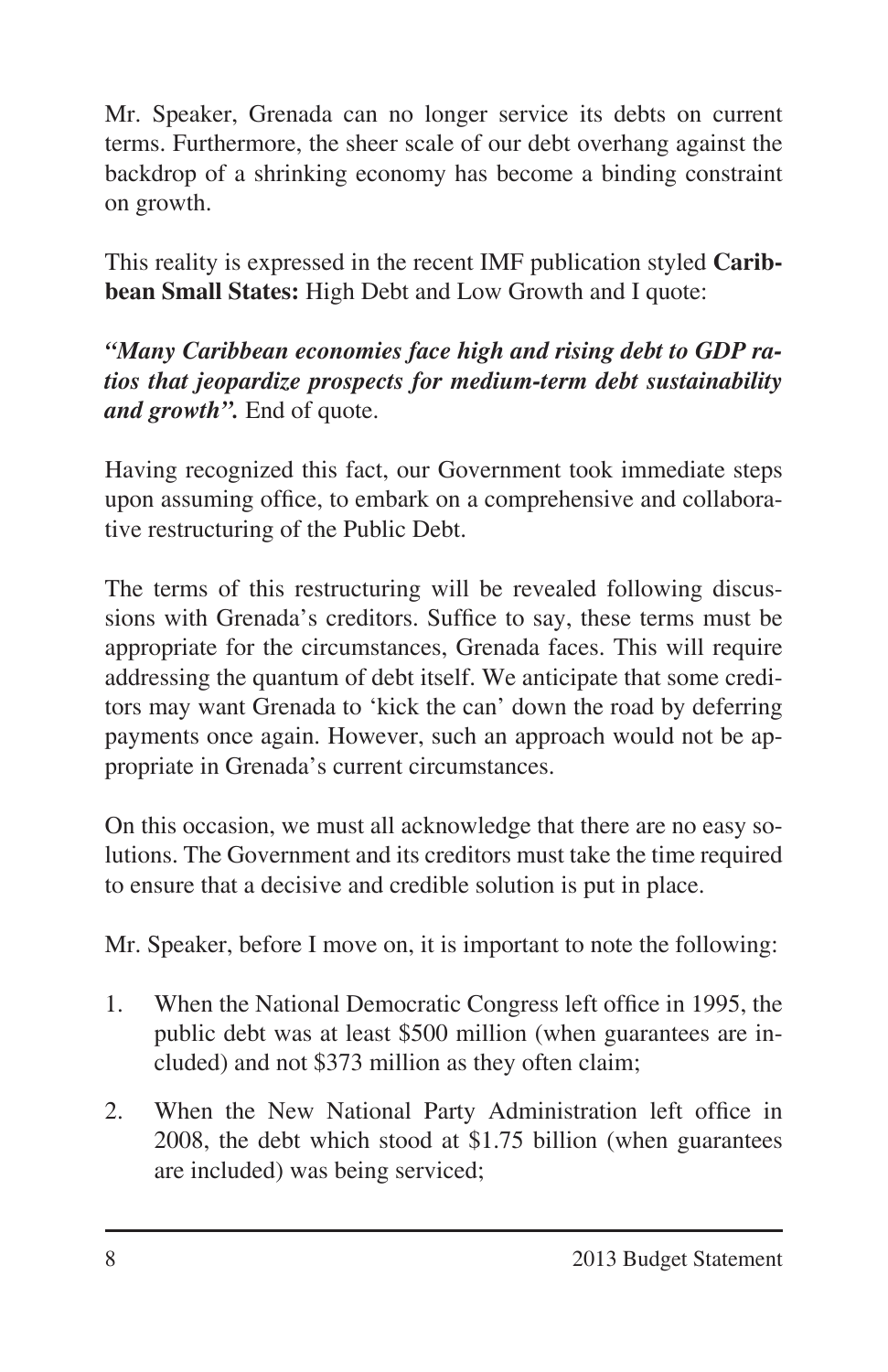- 3. There are many investments to show for this debt during the period 1995-2008 in respect of roads, schools and other infrastructure;
- 4. Government was paying salaries of public servants on time;
- 5. Government was not borrowing from the National Insurance Scheme;
- 6. Government was not selling assets to the National Insurance to pay salaries; and
- 7. Grenada was the fastest growing economy in the OECS.

All this changed when the National Democratic Congress arrived in office boasting "no one could do it better". I believe the Grenadian people have judged for themselves who can do it better. Indeed, that is why, they have returned the New National Party to office with such an overwhelming mandate.

I now turn to the Estimates of Revenue and Expenditure for 2013.

# **4.0 ESTIMATES OF REVENUE AND EXPENDITURE FOR 2013**

## **4.1 Budget and Financing Summary**

Mr. Speaker, the 2013 Estimates of Revenue and Expenditure provides for total expenditure (including principal repayments) of **one billion, one hundred and two million, two hundred and forty three thousand, nine hundred and ninety four (1,102,243,994).** 

The overall budget can be summarized as follows:

Recurrent Revenue: \$477.0 million Recurrent Expenditure: \$441.1 million Current Account Surplus or Transfer to the Capital Budget: \$32.9 million Primary Deficit (before Grants): \$169.2 million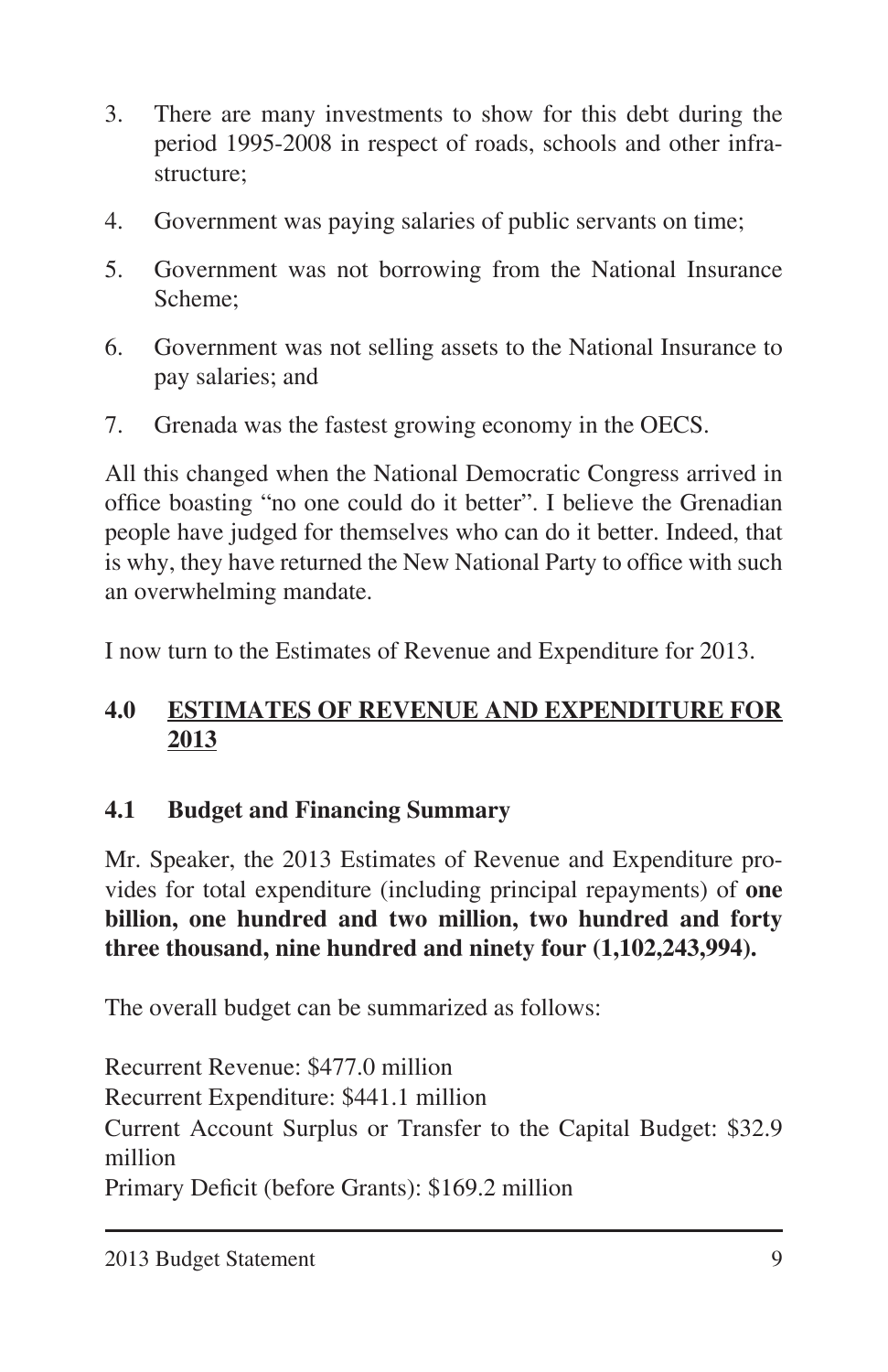Capital Expenditure: \$262.4 million Principal Repayments/Amortization: \$395.8 million Overall Deficit (including Grants): \$154.4 million

## **Financing the Deficit**

The Overall Deficit of \$154.4 million or 6.9 percent of GDP will be financed from domestic and external sources and is necessary at this time to get our economy growing again.

A loan authorization bill to raise monies for the financing gap as well as to reduce Unpaid Claims in the Treasury will be considered in this sitting of Parliament.

The five largest allocations are:

- 1. Debt  $$456.0$  million (41.4% of total expenditure)
- 2. Ministry of Education and Human Resources \$110.6 million (10.0% of total expenditure)
- 3. Ministry of Works  $$72.6$  million (6.6% of total expenditure)
- 4. Ministry of Finance and Energy \$69.9 million (6.4% of total expenditure
- 5. Ministry of Health \$62.6 million (5.7% of total expenditure)

A major challenge for Government is how we manage the payroll going forward, which now accounts for close to 65 percent of current expenditure when we include Pensions and Gratuities.

In this regard, our Government has already begun to engage the Trades Union Council on the shared sacrifices required at this time.

Current revenues for 2013 are projected at \$448.2 million, approximately 3.6 % more than current receipts in 2012.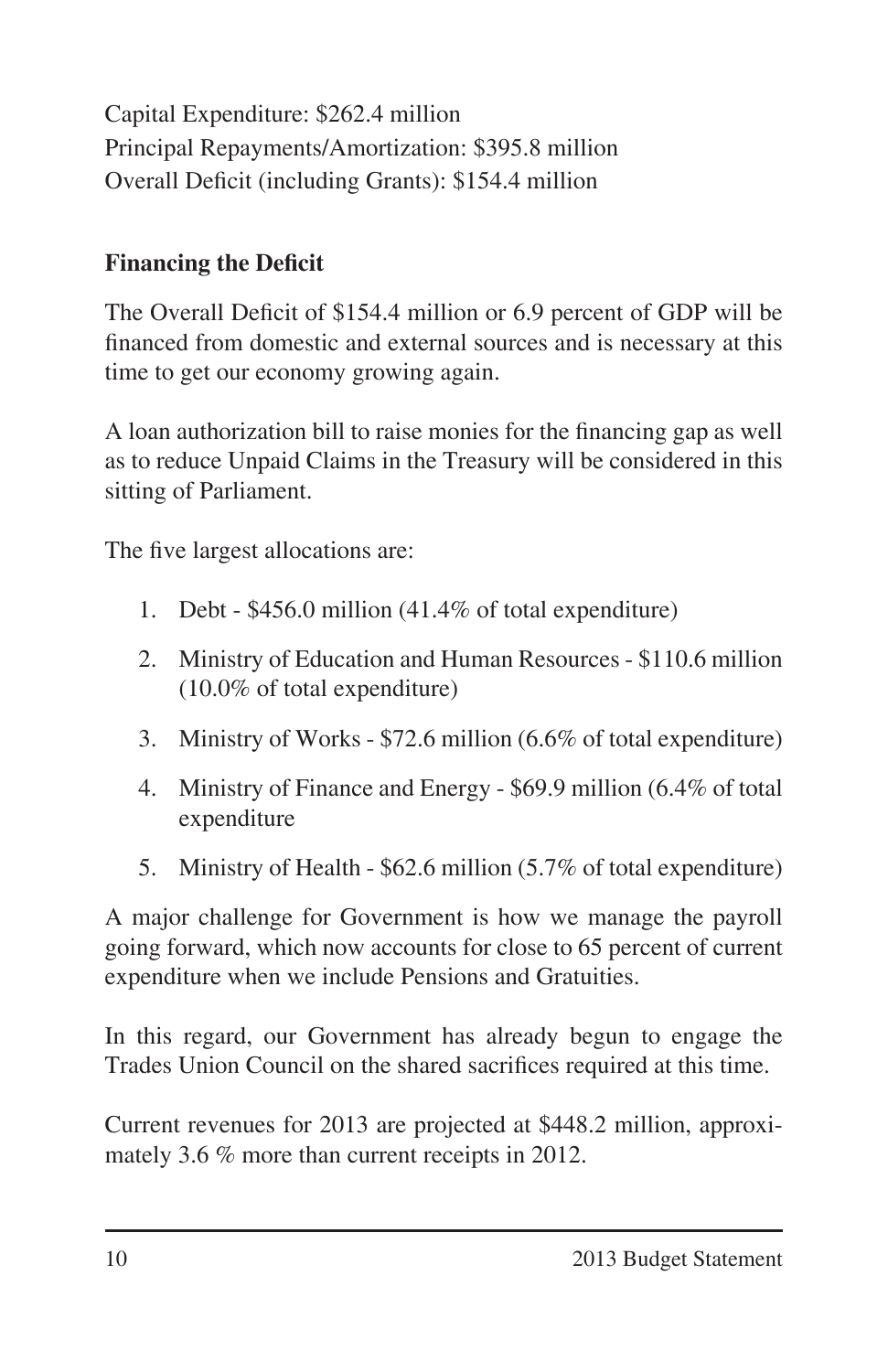The Government anticipates a recurrent surplus of \$32.9 million that will be used as counterpart financing for some key projects.

Total capital expenditure for 2013 is projected at \$262.4 million. Of this amount \$112.9 million will be from local sources, \$66.5 million from grant sources and \$82.9 million from loan sources.

Mr. Speaker, successive Governments including the previous NNP Administrations have lived beyond their means. As a Country, we have spent more than we can afford on current operations. Moreover, we have tried to cushion the effects of major external shocks such as loss of trade preferences and hurricanes by borrowing. Above all, the size of government has grown beyond our capacity to sustain.

Mr. Speaker, while in Opposition, time after time, we cautioned against expanding the Government bureaucracy.

For example, there has been wanton rental of Government properties all over the place. At present, Government is spending almost \$8 million dollars per year on these rentals. Sadly, some of these monies could have been used to provide hope for our youth; jobs for thousands of persons who are now unemployed and basic medication to save the lives of our people.

The New Economy requires that Government puts its fiscal house in order. This process must commence now. With laser-like focus, I have led a determined effort to cut recurrent expenditure in the preparation of this Budget.

#### **4.2 Expenditure Reduction Measures**

Through resolute action, we have cut over \$60.0 million from the recurrent budget in 2013.

This is the first installment in our expenditure reduction or waste reduction drive given the limited time that we have had to complete this exercise. The recently appointed Waste Reduction Commission will continue this effort and monitor implementation.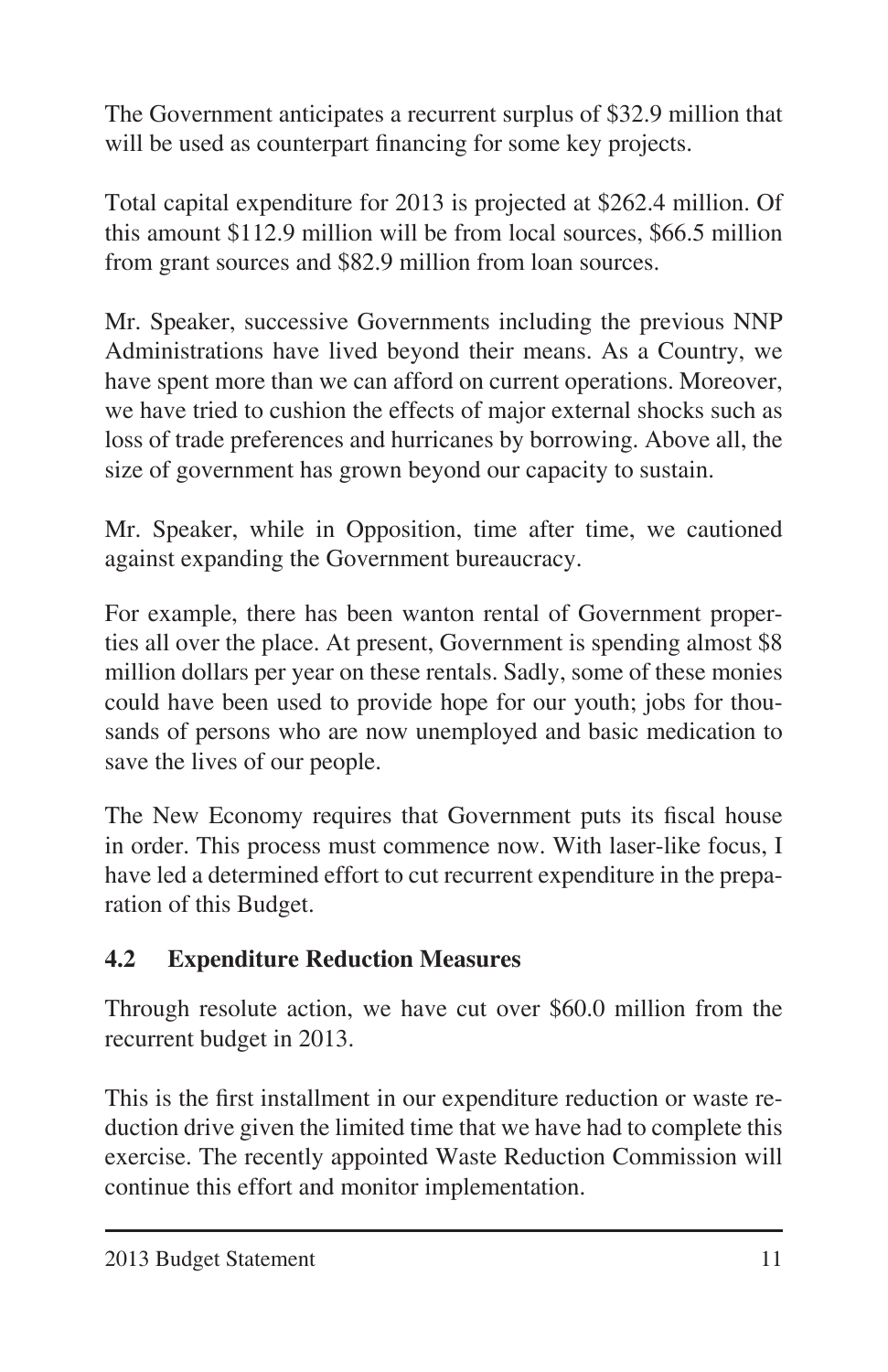Let me share some of the specific measures taken:

On my directive, each ministry and department was asked to cut nonpersonnel expenditure by at least 20 percent over 2012 spending. However, we were careful however not to cut spending on medication for our hospitals. In fact, that spending has increased.

We have moved to rationalize rentals for government offices. This measure will save approximately \$1.0 million in 2013.

We have cut the budget for Overseas Travel by 20% from its 2012 level. Mr. Speaker, only essential travel will be undertaken. Unlike the previous Administration, there will be no globetrotting by this NNP Administration.

The budget of the Ministry of Foreign Affairs has been cut by 28 percent thereby returning it to its 2008 levels. Through a combination of more joint representation with the OECS such as in Brussels, private sector support for London and the use of non-resident ambassadors and honorary consuls, the cost of our diplomatic service will be managed to reflect our fiscal constraints but configured to deliver our foreign policy and development objectives.

Cabinet will soon announce a policy on private sector support for overseas missions.

We have installed LED light fixtures, supplied by the People's Republic of China, in the Financial Complex. The next area of focus will be the Customs and Excise to be followed by the Ministry of Education and the Ministerial Complex. Government expects to reduce its electricity consumption by at least 30% and save \$9.6 million per year.

We have implemented the new mobile telecommunications plan which will cut our expenditure on mobile telecommunications by at least 40%.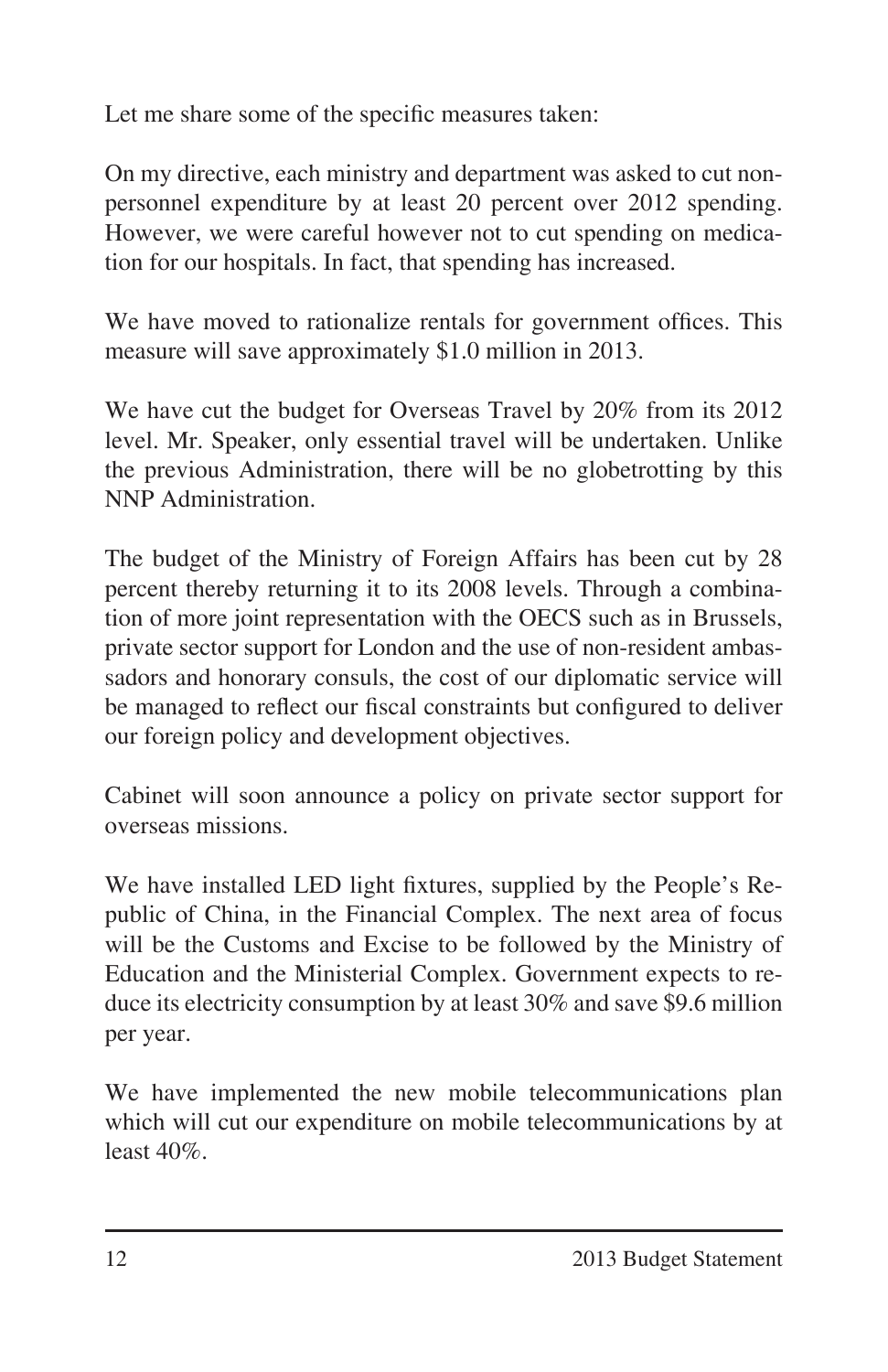Effective immediately, Government will implement a freeze on net hiring - this will save an additional \$8.0 million.

A major challenge for Government is how we manage the payroll going forward, which accounts for close to 65% when we include Pensions and Gratuities. As it stood, Government would have had to find an additional \$38.0 million to meet payroll requirements in 2013 – an impossible task. In this regard, our Government commenced dialogue with the Public Workers Union, Grenada Union of Teachers and Technical and Allied Workers Union on the shared sacrifices required at this time.

Finally, we are moving swiftly to procure and install an Electronic Tracking System (GPS) for all government vehicles. This technology is already used locally by some private sector entities. Given the history of abuse of Government vehicles coupled with the fact that Government owns the largest fleet of vehicles, such a system is fully justified and long overdue. It will result in millions of dollars in savings on fuel and maintenance.

## **4.3 Revenue Enhancement Measures**

Government recognizes that raising tax rates in a depressed economic situation is not smart economics. That said, Government is fully committed to finding creative ways to improve revenue to help fund some of the investments needed to build the New Economy.

The following revenue enhancement measures will be implemented in 2013:

## *Citizenship by Investment Programme*

Within the next two months, Government will bring legislation to Parliament to establish a Citizenship By Investment Programme.

Such programmes have been in existence for many years in both developed and developing countries. Grenada will design a Programme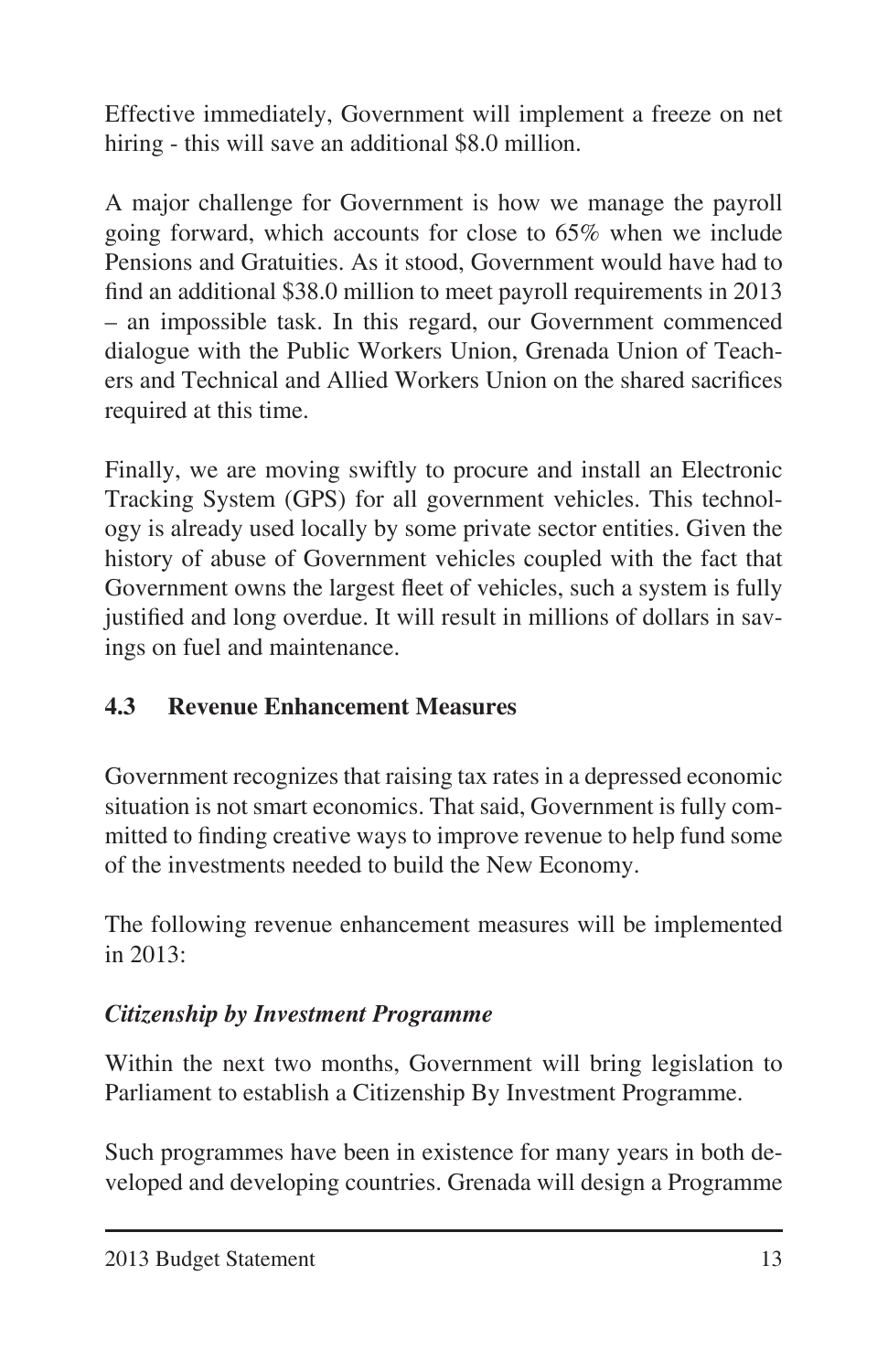tailored to Grenada's needs and will take great care to attract clean and credible investors. This Programme is expected to start in June 2013.

Cabinet has appointed a Committee led by the Attorney General to receive and determine applications under this Programme. Government has placed a very conservative revenue estimate of \$27 million from this Programme.

#### *New User Fees*

Government will increase selected licence fees, including Gun Licences and the introduction of signature license plates.

Strengthening the Administration and Collections of Taxes

Mr. Speaker, during our budget consultations with Trades Union Council and the Business community, the issue of revenue leakage at both Customs and Inland Revenue has been raised.

Our Government shares those concerns and will act to improve collections. More on this will be said in due course.

Through administrative reforms at the Customs and Inland Revenue Departments and tighter management of ad hoc concessions, Government intends to raise approximately \$9.0 million.

# **5.0 BUILDING THE NEW ECONOMY**

## **5.1 Imperatives of the New Economy**

Mr. Speaker, the top priority of our Government is building of the New Economy. The New Economy must provide jobs for those who wish to work; business opportunities for those who choose to invest; opportunity for wealth creation and prosperity for those prepared to sacrifice and play by the rules; and social justice for all who believe in equality and human rights.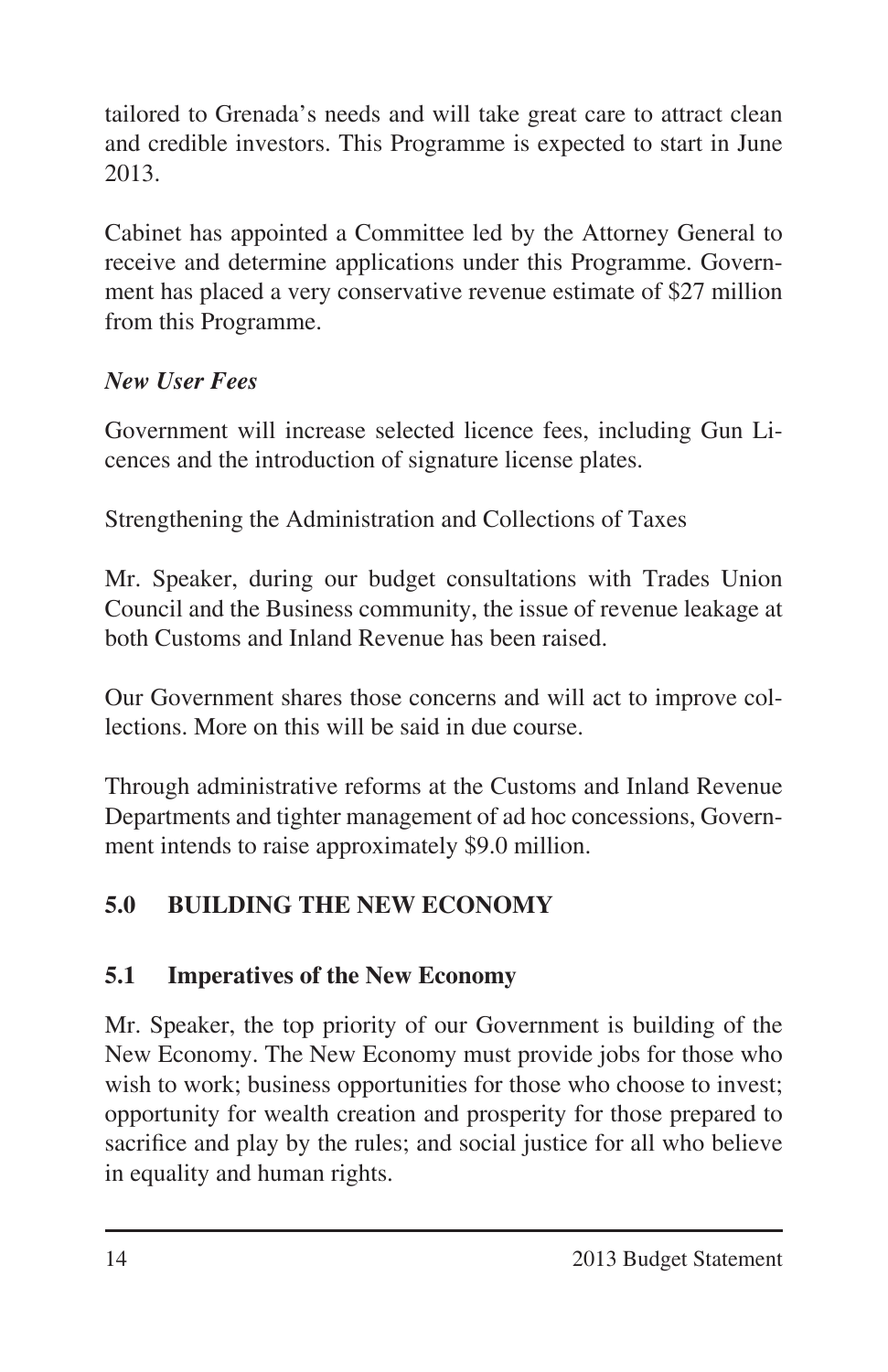We have set out the imperatives of the New Economy in Annex II of this Statement.

# **5.2 Improving The Investment Climate**

Consistent with our stated intent to practice an enlightened foreign policy that puts people not ideology at the centre, Government will initiate and pursue investment treaties with several countries including Qatar, Brazil, Russia, India and China.

Moreover, we expect the Citizenship By Investment Programme will attract foreign direct investment to Grenada thereby creating much needed jobs.

## **5.3 Improving the VAT System**

Mr. Speaker, the New National Party gave a commitment in its manifesto to review the VAT system. This review has commenced.

In this regard, the biggest concern raised by the private sector is that the current VAT regime discriminates against local purchases such that when a concession is granted and the VAT is waived on imports, you cannot use that concession to get a VAT waiver on the same item, if purchased locally. Obviously, this discourages domestic economic activity and hurts job creation.

Our Government has heard the loud cries of the private sector on this vexing issue and has agreed that it would be best for economic activity and growth, if Government allows VAT concessions to be enjoyed equally when the product is sourced locally as when it is imported. Accordingly, we will soon pass the necessary amendments to the VAT Act.

Mindful of the concerns raised by the private sector about voluntary registration, Government will mandate the Inland Revenue Department to develop guidelines and the necessary regulations to give effect to voluntary registration for VAT by small businesses from January 2014.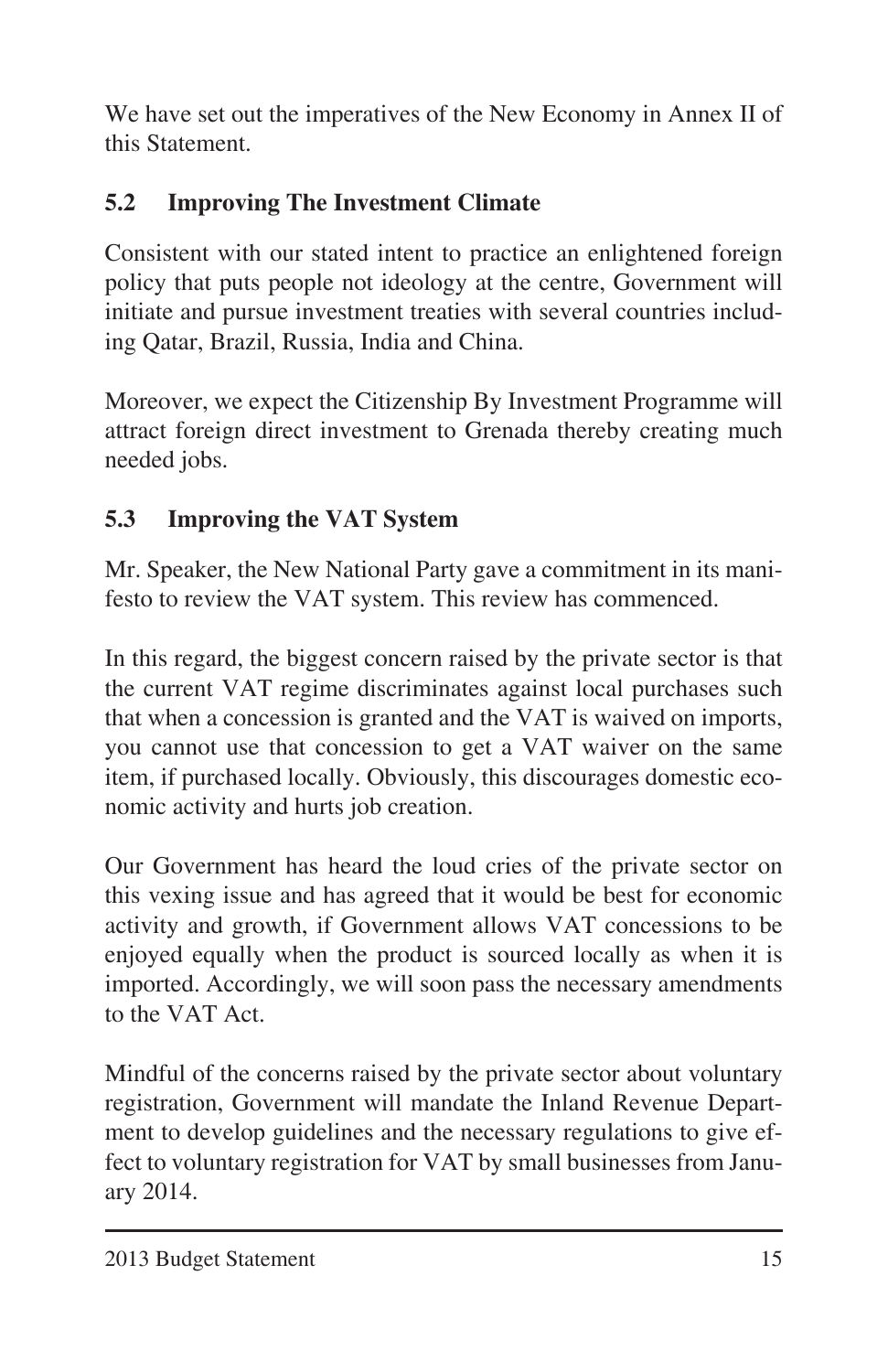Government will also amend the VAT Act to exempt construction services associated with repairs and expansions to residential accommodation.

## **5.4 Stimulating Construction**

Mr. Speaker the downturn in construction has played havoc on our people who are employed by and benefit from this sector.

In addition to the various public sector projects that I have just announced, Government will provide further stimulus to the construction sector by reducing the VAT on the following items to 5% with effect from the 1st, May, 2013 to December 31, 2014:

- sand
- cement
- roofing materials
- steel
- lumber and
- construction blocks.

Further, Mr. Speaker Government will forego VAT on construction services for projects valued at less than EC\$400,000.00 over this same period.

Mr. Speaker on the matter of the high price of sand, this Administration is engaged in efforts to reduce its cost from approximately EC\$120.00 per load to no more than EC\$60.00 per load, a 50% reduction, in an attempt to drive down the cost of construction and home ownership.

Our commitment is to deliver a meaningful reduction in the cost of construction and to stimulate construction employment and economic activity.

To achieve this objective, greater efficiency will be required throughout the regulatory systems. In this regard, Government will modernize the Physical Planning Division to ensure efficient and timely ap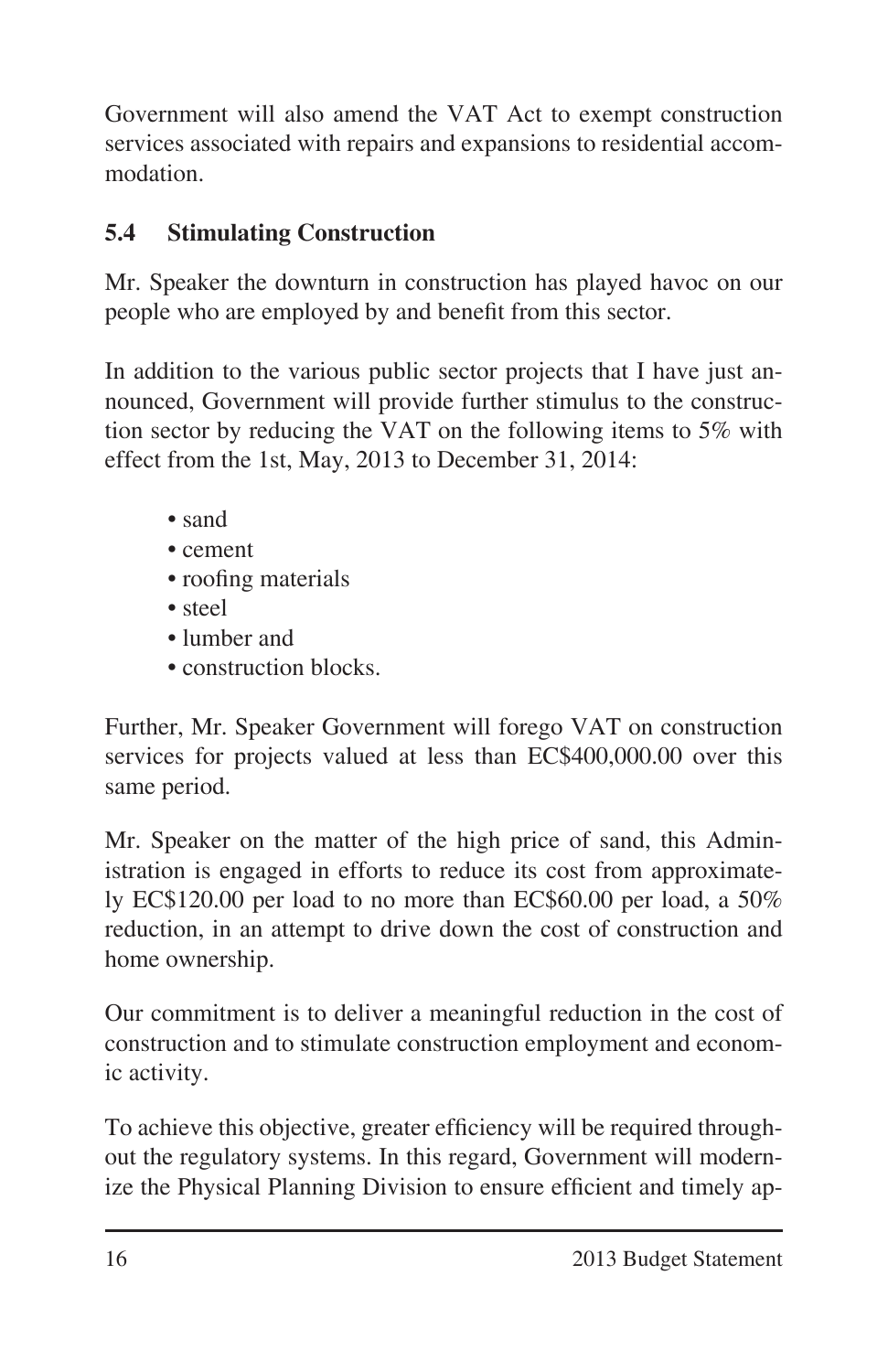proval of physical development plans, essential for the revival of the construction sector.

Mr. Speaker, our several consultations, across the major stakeholder Groups urged support by the commercial banking sector and the credit unions. In a free market, such as ours the action of Governments on Banks and financial institutions is limited largely to moral suasion.

We call on the banks to assist us in making this construction stimulus package a success, by doing whatever it can to offer facilities which encourage new mortgages.

Mr. Speaker, our Government also intends to stimulate construction activity by eliminating the Alien Landholding License requirement for CARICOM Nationals. We will endeavor to deliver a 30-day timeframe for decisions on applications for Alien Land holding licenses to non-CARICOM nationals.

## **5.5 Stimulating Manufacturing**

Mr. Speaker, the manufacturing sector accounts for 6% of Grenada's Gross Domestic Product (GDP); employs 4.5% of the employed labour force and contributes nearly 60% of total domestic exports. This sector comprises small to medium size businesses with linkages to agriculture, construction, tourism, and other productive sectors.

After presenting proposals to the previous Administration and pleading for a review of the VAT rebate mechanism for the past 18 months, our Government has heard the cries of our manufacturers.

Effective May 01, 2013, Government will replace the Manufacturers Rebate with the Manufacturers Competitiveness Programme (MCP) as follows:

- 1. The MCP will be composed of two (2) parts.
- 2. Part A is equivalent to  $5\%$  of sales (VAT exclusive) for qualified manufacturers.
- 3. Part B is equivalent to 5% of sales (VAT exclusive) and can ONLY be used against accumulated rebate balances.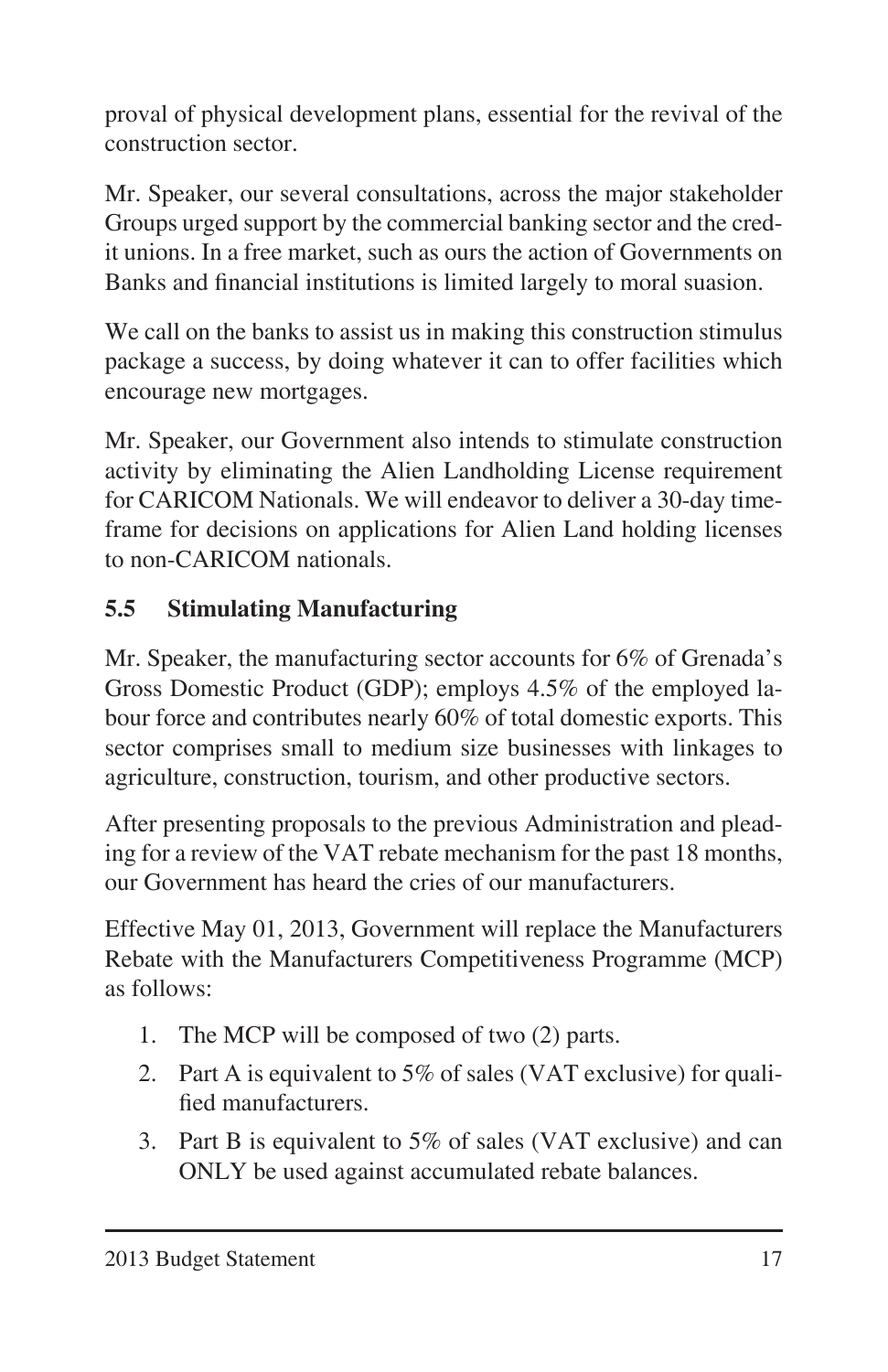- 4. The Part "B" amount will be subject to a "sudden death" provision in the sense that once the accumulated rebate balances are liquidated, the Part "B" component will cease and the beneficiary firm will only continue to benefit from the Part "A" provision.
- 5. The MCP will extend for a period of four years, with annual reviews to ensure conformity with the criteria. These criteria are: Employment; Investment; and Tax Compliance.

Mr. Speaker, we believe this decision will preserve our manufacturing jobs and create additional jobs from this sector over the next two years.

# **5.6 Major Projects Programme**

# *Agricultural Feeder Roads Phase II*

This Project will support the construction or rehabilitation of at least 20 kilometres of farm roads throughout the State. It is co-funded by the Government of Grenada, the Kuwait Fund for Arab Economic Development and OPEC at a cost of \$45 million. This Project will start in May of this year and is expected to generate 300-400 jobs over the next 18 months.

# *St. Mark's Flood Mitigation Project*

This Project aims to protect properties and existing infrastructure along the banks of the St. Mark's River over an area of 900 metres using gabion bank protection walls.

The project will cost \$13 million and is expected to take 12 months. Under the agreement with China Harbour Engineering Company, there must be 10 Grenadians for every one Chinese employed. Furthermore, most of the labour will come from the parish of St. Mark's thereby creating at least 50 jobs during construction.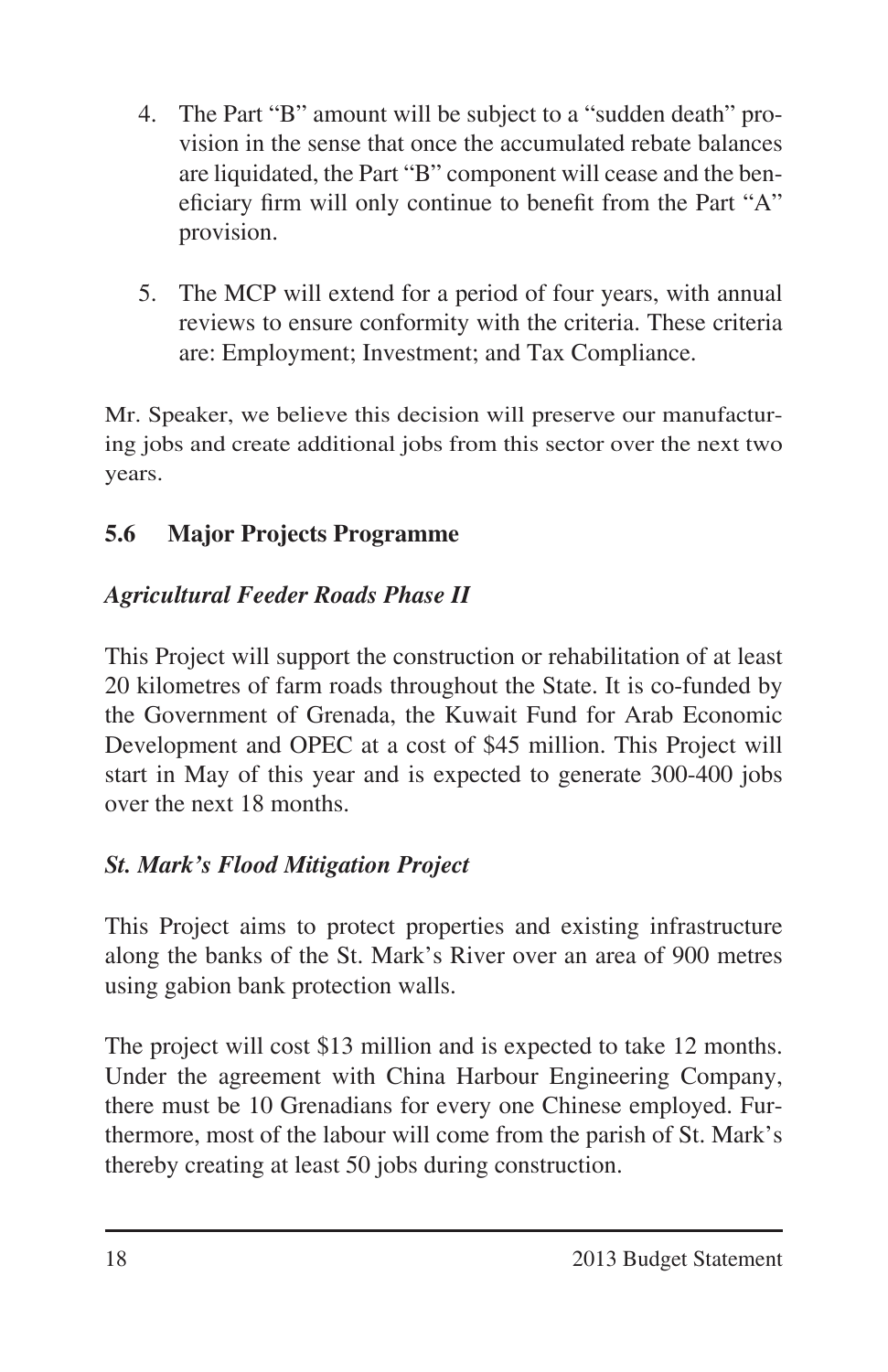# *National Athletic and Football Stadium*

The Government of the People's Republic of China (PRC) has agreed to build an Athletic and Football Stadium for Grenada at a cost of approximately of \$85 million. This Project is expected to commence by the third quarter of this year.

Our Government has requested that local labour should be used as much as possible.

# *St. John's River Flood Control Project*

The designs for this Project are nearly completed and work is expected to start this year. At least, \$1.2 million will be spent thereby creating more jobs.

# *Road Rehabilitation and Maintenance Programmes*

Mr. Speaker, many of our roads are now in a deplorable state. We must begin to address this situation immediately. In this regard, this Budget provides \$14.5 million for maintenance of our roads. In addition, \$6 million has been allocated for Asphalt Works to deliver this Programme. Furthermore, \$6 million has been earmarked for Concrete Works to provide concrete roads, drainage and retaining walls.

When these programmes are combined, Government will spend \$26.5 million to improve our road network while at the same time providing critical income support for our most vulnerable families through short term employment. This represents a near 300% increase over the \$9.9 million spent last year.

# *Special Projects*

An allocation of \$5 million has been made for community projects. The Ministry of Works will implement this Programme which will be designed to serve every constituency.

It should be noted that the Community Development Division has been transferred to the Ministry of Works and will also assist with this Programme.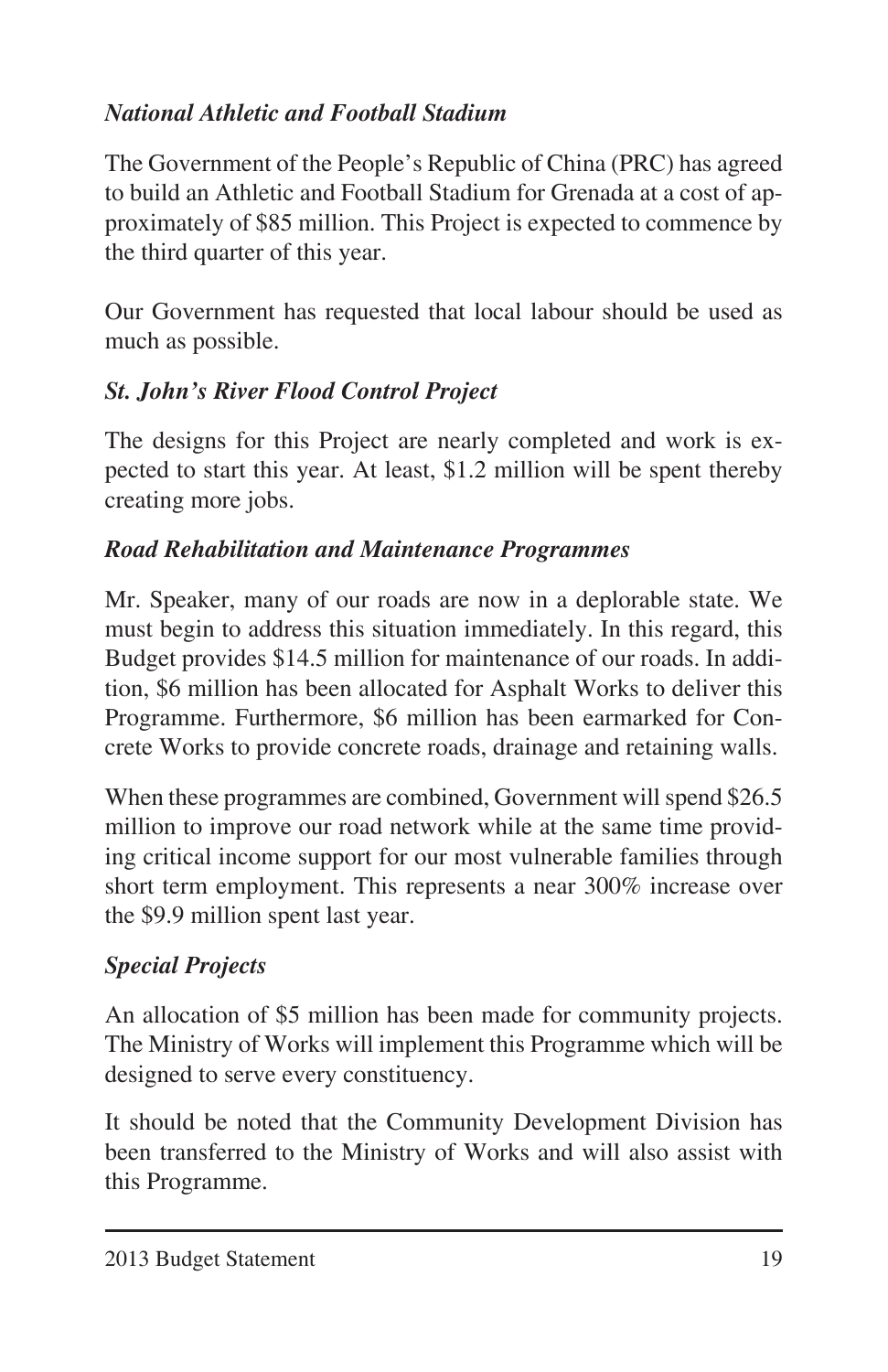Special Projects will provide employment opportunities for many small contractors in our various constituencies.

## *Rehabilitation of Government Buildings*

Consistent with Government's policy to reduce rental of buildings and cut costs, Government will commence a focused programme to rehabilitate public buildings many of which are in a state of disrepair. This year, the sum allocated is \$4 million.

## *Regional Disaster and Vulnerability Reduction Project*

This Project is jointly funded by the World Bank and the Climate Investment Fund to the tune of \$70.7 million. This year the major activities include:

- Design of the Lance and Hubble Bridges
- Designs for landslip and rockfall mitigation works on various **sites**
- • Design of Community Infrastructure at La Sagesse and Beausejour
- Purchase of Fire Trucks for Maurice Bishop International Airport and Lauriston Airport (\$6.4 million)

An allocation of \$10.9 million has been made in the 2013 Budget for this Project.

#### *Parliament House*

This Project involves the construction of a new building to house the Grenada Parliament. The Project will cost approximately \$30 million and will be funded with significant grant assistance from the Government of Australia and the United Arab Emirates (UAE).

A contract for this Project should be awarded in the final quarter of this year.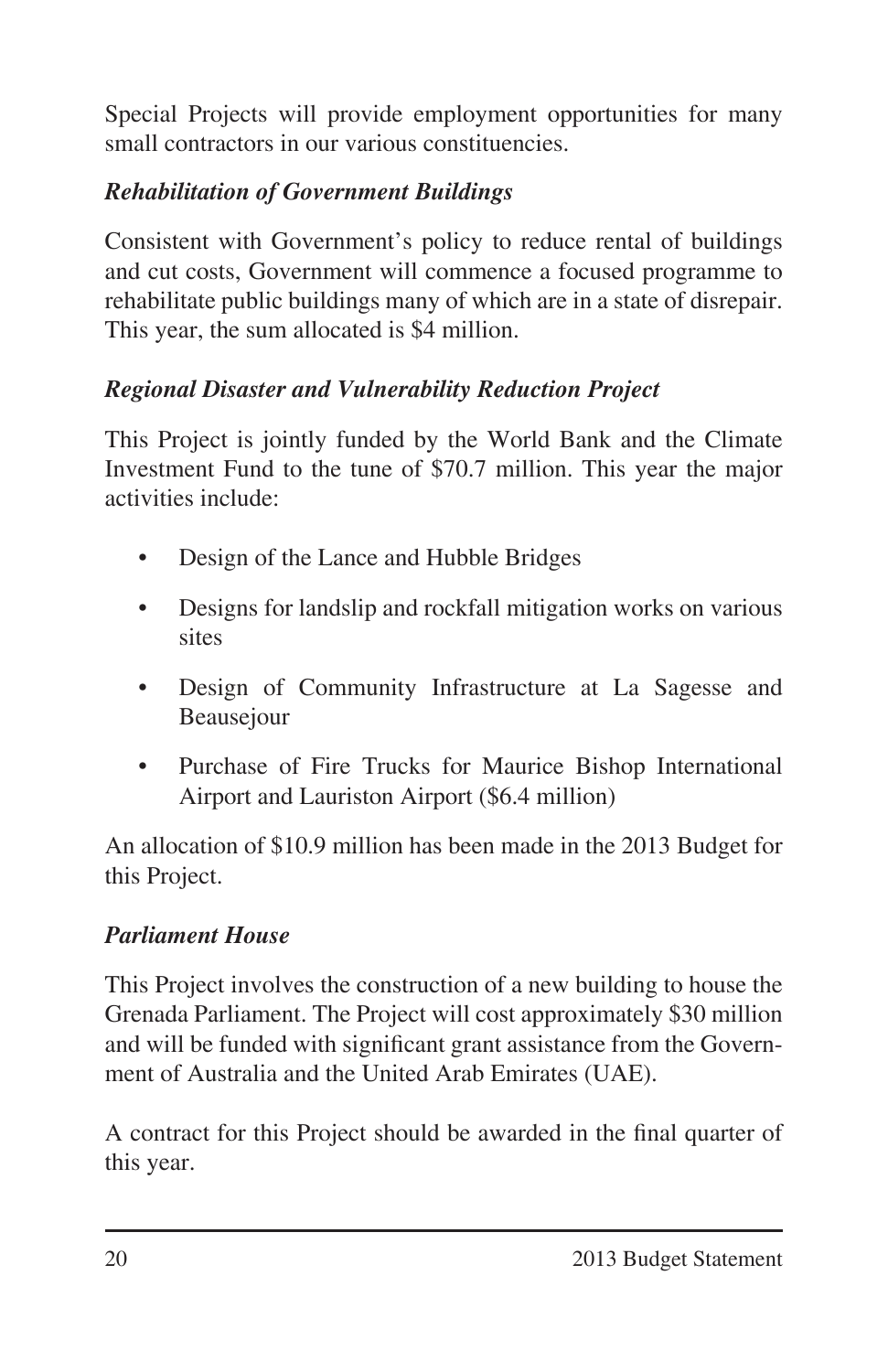# *Market Access and Rural Enterprise Development Project (MAREP)*

MAREP is a six year, \$23.0 million Programme jointly funded by the Government of Grenada, the Caribbean Development Bank (CDB) and the International Fund for Agricultural Development (IFAD).

This Project needs a fresh start. Government, with the assistance of CDB and IFAD, will revamp the Programme to ensure it delivers to rural citizens and especially our youth in areas such as farming, fishing and other micro-enterprises. An allocation of \$1.7 million has been made.

Mr. Speaker, as a general policy, Government will strongly encourage the hiring of youth and women on government contracts whenever possible. Government will consider how contractors can be provided with incentives to support this policy.

## **5.7 Agriculture And Fisheries**

Mr. Speaker, we have listened to the cries of our farmers. We have listened to their calls to start aggressively addressing the issues of praedial larceny; the desperate need for farm feeder roads; missed opportunities for the increased production of specific high demand crops; and the need to provide irrigation support especially in this severe drought period.

#### *Praedial Larceny*

Praedial larceny is a menace that is wreaking havoc on the livelihoods of our farmers. Some of them have become very discouraged and feel like quitting. Our Government is committed to working with our farmers, communities and the Police to tackle this problem. Accordingly, we have provided a further \$200,000 to address this problem. This \$200,000 is in addition to the just over \$750,000 provided under Police. This combined sum of almost \$1 million will be used to support a campaign against praedial larceny utilizing media, intelligence and additional vehicles for the Police.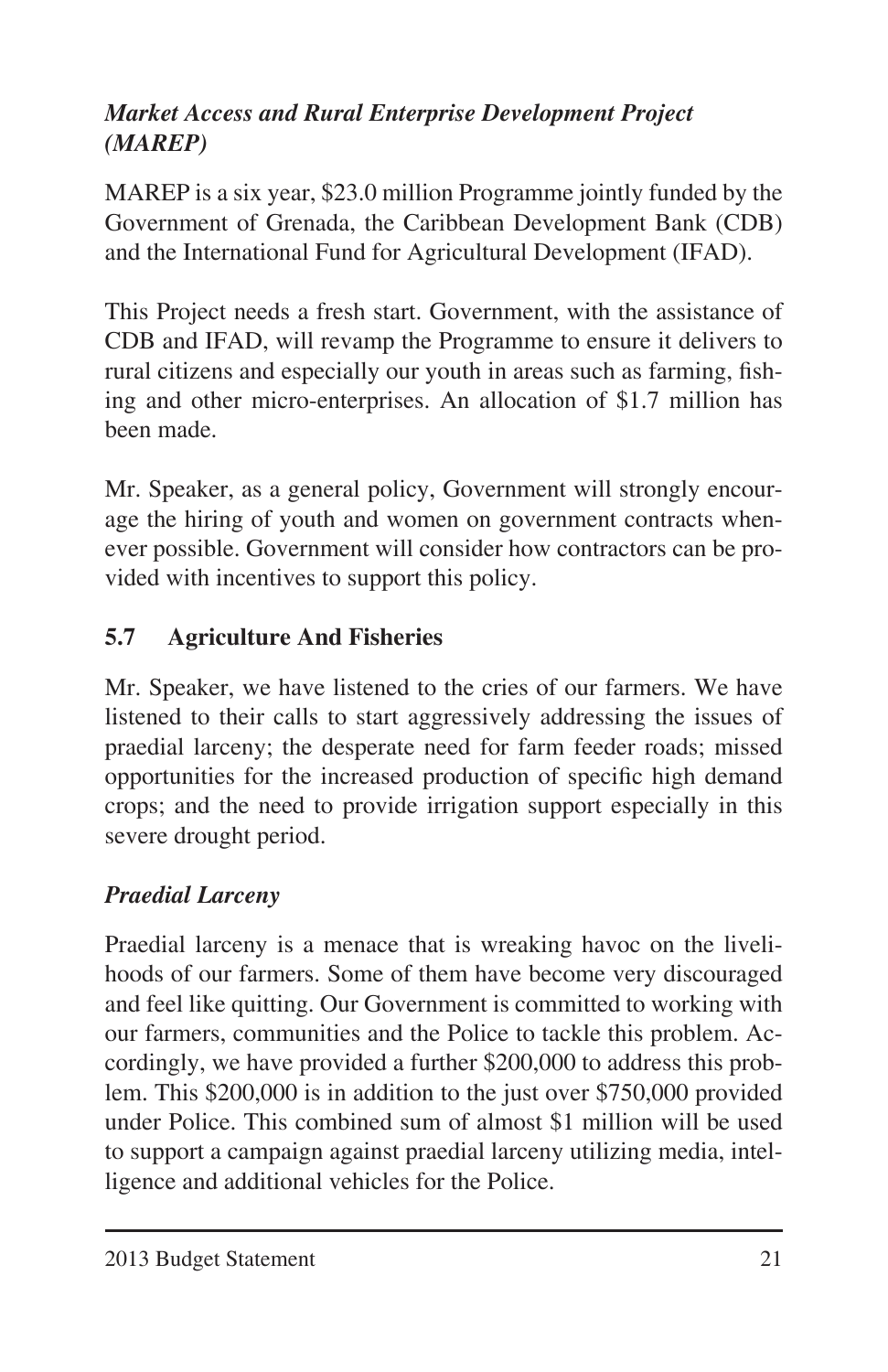Our Government will also consider the recommendation of our farmers to establish a special praedial larceny Court.

# *Farm Roads*

Mr. Speaker, one of the first announcements made since our assumption of office is our successful negotiations with the Kuwait Fund and CCC regarding the early resumption of the long awaited Agricultural Feeder Roads Project. What the previous Administration failed to achieve in over four and a half years in Office, we were able to successfully deliver in less than four weeks.

Mr. Speaker, as I have already announced this Project will start next month. When completed, our farmers will have better access to their agricultural farms, and faster access from their farms to market.

Mr. Speaker, we have delivered!

# *High Demand Crops*

At present, our farmers cannot produce enough to meet the local and international demand for crops such as soursop, coconut and turmeric. As a consequence, our Government will provide an additional \$200,000 for the Tree Crop Production and Root Crop Production Programmes to assist those farmers who want to rapidly expand their production of these crops.

## *Small Farmers Vulnerability Reduction Project*

Since its inception, the Small Farmers Vulnerability Reduction Project has already helped 861 farmers. This year, the Project will support an additional 565 farmers with incentives for fertilisers, seeds, planting material, tools and irrigation equipment. The beneficiary farmers will include goat and cattle, poultry, cocoa, nutmeg and fruits and vegetables. This Project, financed by the Government of Japan will spend at least \$1.2 million this year.

# *Fishing*

Mr. Speaker, during the recent consultation with the farmers and fisherfolk held in Grenville, it was brought to our Government's attention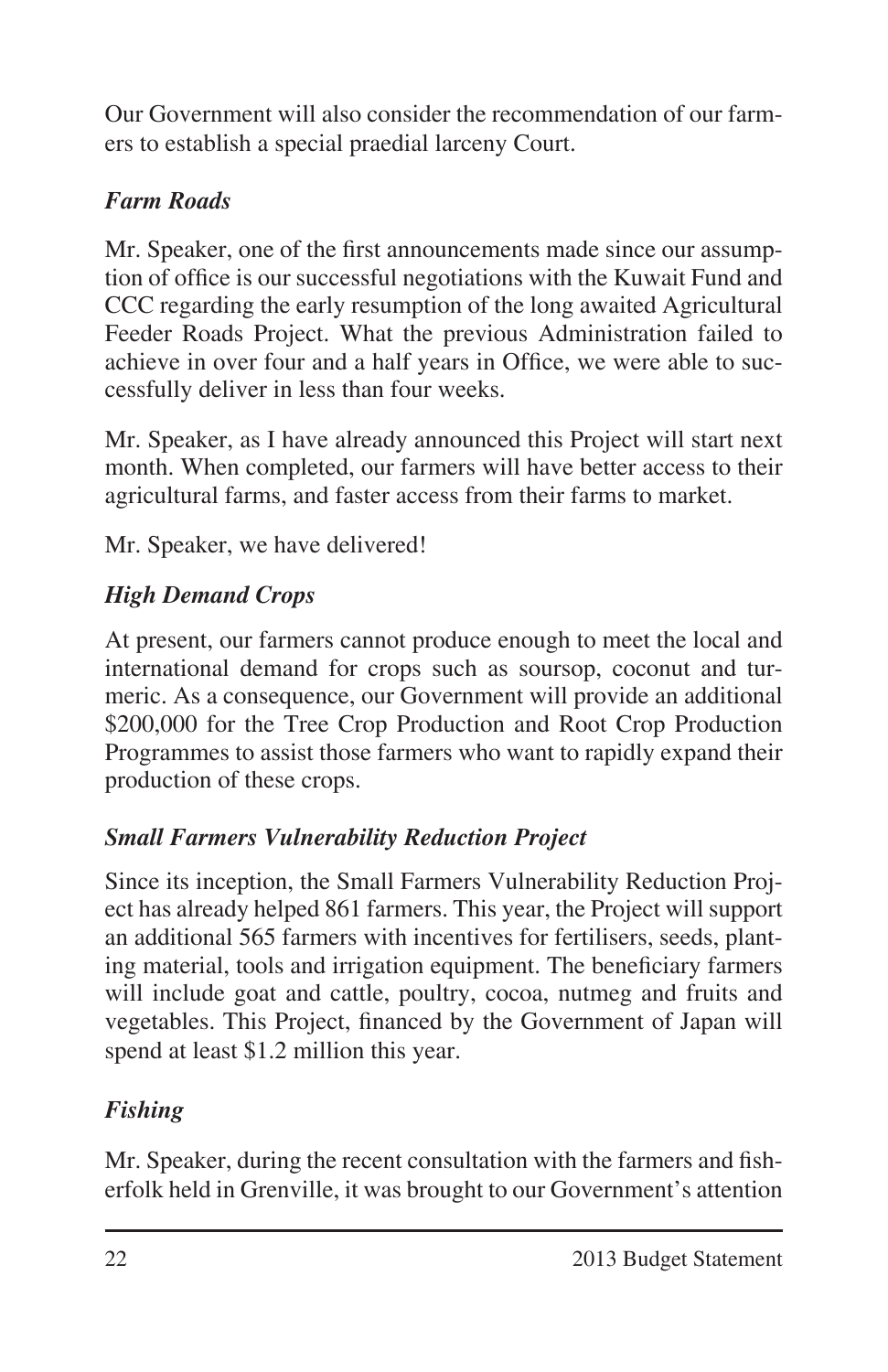that ice is not available at the Grenville and Melville Street Fish Markets due to unrepaired equipment. As a responsive Government, we have provided \$110,000 to repair both machines so that our fisherfolk will now have ice.

During that same consultation, the issue of VAT on ice for the fishing community was also raised.

Our Government has considered this matter and has decided that from May 01, 2013, VAT on Ice will be zero rated for the fishing community. This simply means, our fisherfolk will no longer pay VAT on Ice.

Government has also heard the concerns of our fisherfolk about the non-functioning Communication Room at Melville Street and the Repeater at Mt. St. Catherine. These problems will be fixed so that our fisherfolk can feel safer when they leave our shores to do their jobs.

Mr. Speaker, consistent with Government's policy to boost food production and cut out waste in Government, I wish to announce that Government will pursue a policy of commercialization of Government Estates. To this end, Government has already received some proposals.

Government will give preference to local Grenadians and, where possible, persons in communities near these Estates, with demonstrated capacity to run these Estates.

Mr. Speaker, we have increased the total allocation for Agriculture and Fisheries et al from \$23.6 million to \$32 million, a near 36% increase.

## **5.8 Tourism**

Mr. Speaker, our Government is committed to developing a world class tourism product.

# *Marketing*

A new marketing plan will soon be unveiled for Grenada using many of the most modern marketing tools. Grenada is already getting more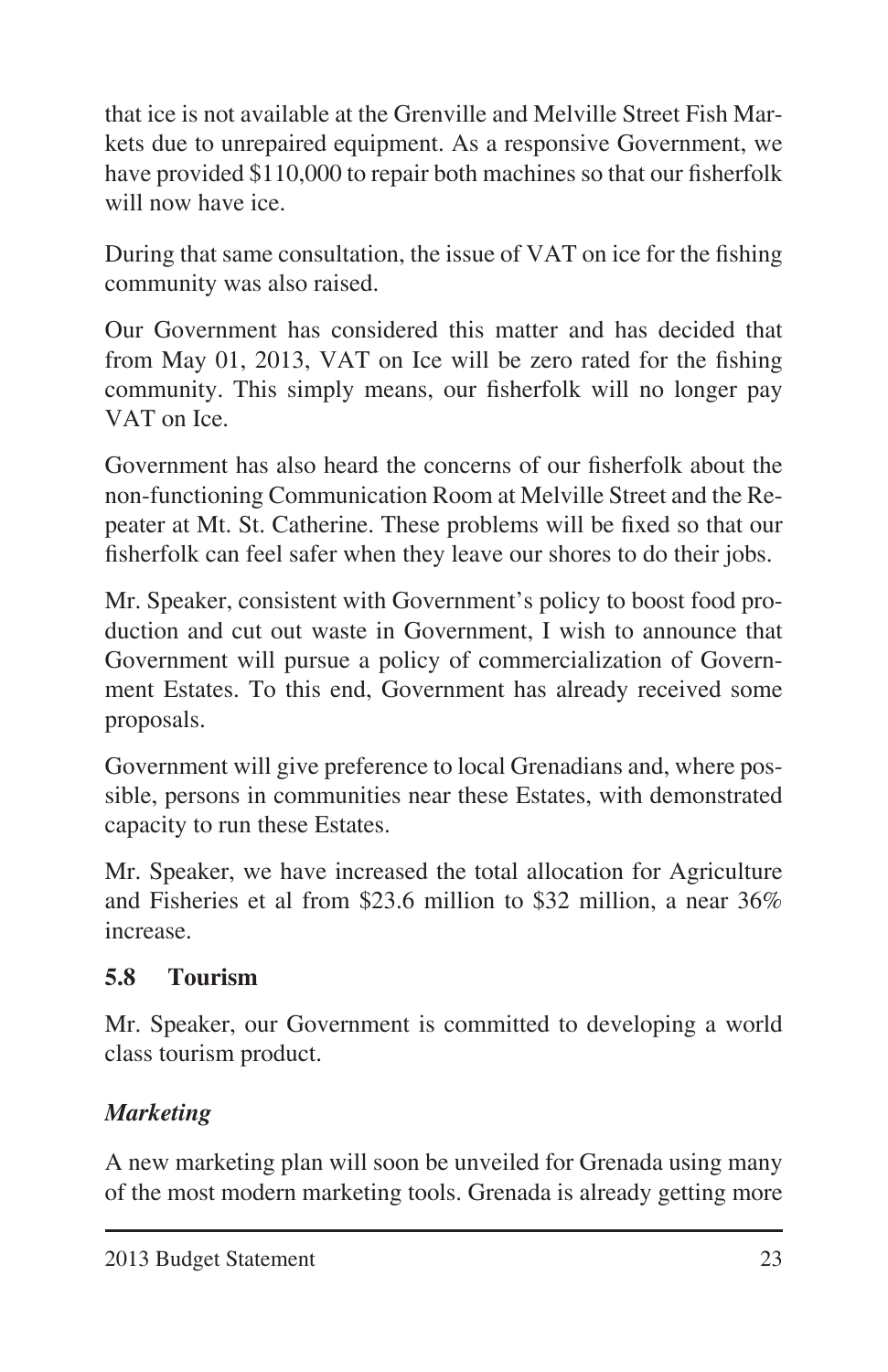exposure since Sandals La Source commenced marketing of its hotel in Grenada.

The sum of \$11 million has been earmarked for marketing. This sum will be supplemented by contributions from the private sector.

# *Airlift*

Government has reviewed all the existing airlift agreements and is actively engaging the major airlines to finalise more cost-effective arrangements.

A central issue in these discussions is finding ways to use more of these airlift subsidies for direct marketing of Grenada. In the meantime, we are pleased to note that American Airlines will commence a five-time weekly service in July and August of this year.

Government is also actively looking for direct airlift arrangements to continental Europe.

This Budget provides \$12.2 million for airlift, an increase of \$4.2 million over the previous year. Of this sum, \$5 million is expected in private sector contributions.

## *Grenada Tourism Authority*

The unshackling of Grenada's Tourism demands institutional transformation. This been the clear and consistent message from the Grenada Hotel and Tourism Association and other key stakeholders.

We have listened.

The sum of EC\$3.5 million has been allocated to facilitate the establishment of the Tourism Authority. We anticipate the creation of this Authority will lead to a modern and more effective approach to the management of Grenada's tourism business.

## *Product Development*

The improvement of our attraction sites is urgent. This Budget provides \$1.6 million, a massive increase compared to the paltry sum of \$150,000 last year.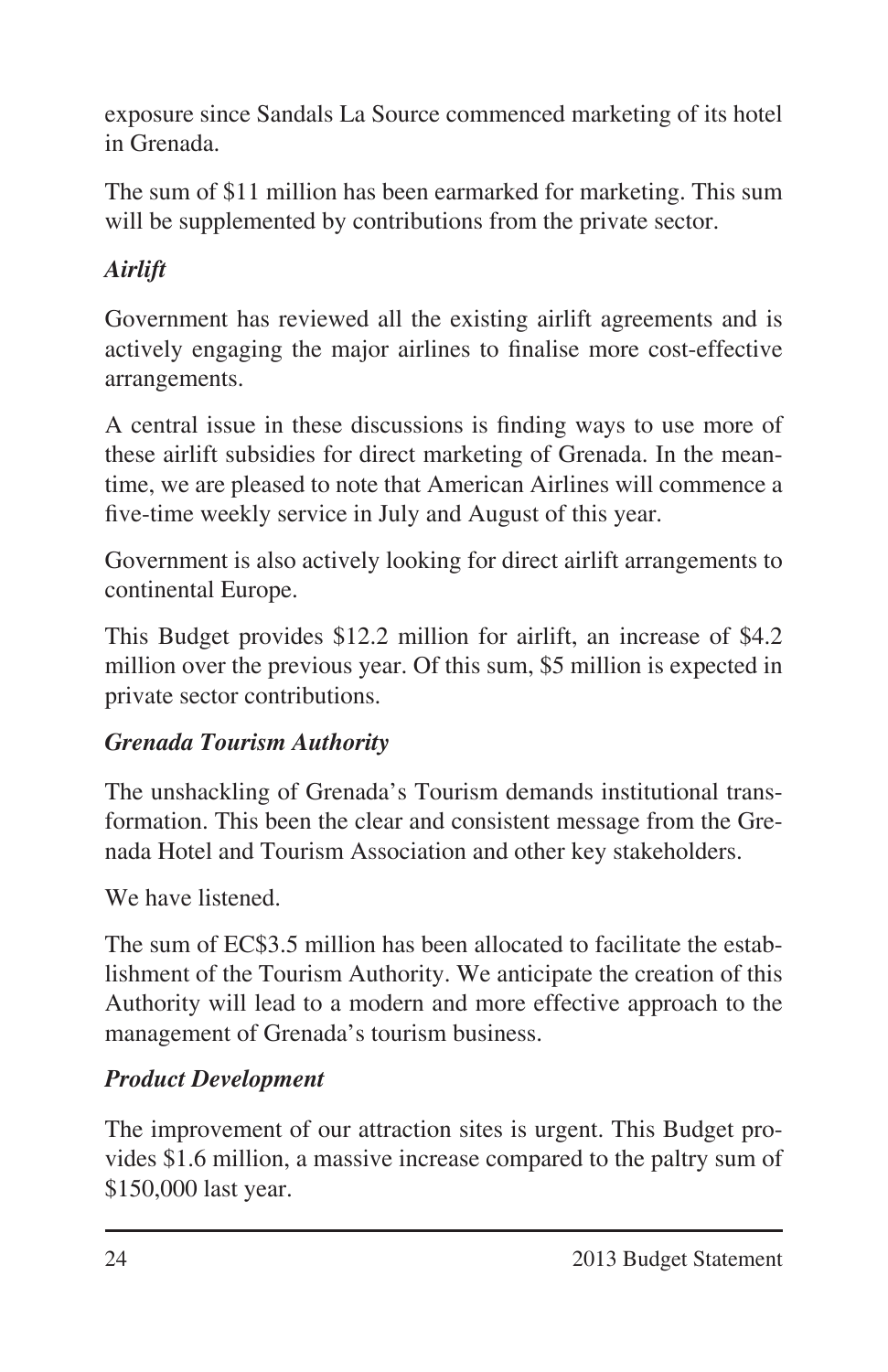Furthermore, Government will consider proposals from the private sector to operate these sites under properly crafted lease arrangements. We believe this approach offers the best prospect for harnessing their potential. It is important to note that this approach was suggested during our consultations with both the labour unions and the business community.

# *New Hotels*

Since assuming office, we have been receiving investors eager to invest in Grenada.

For example, after more than 40 years of potential but no project, the beautiful site in Grand Anse known by many as "Riviera", will have a 70-100 room five star hotel. This project is expected to generate 100 jobs during construction and a further 150 permanent jobs when it becomes operational.

We are confident, Mr. Speaker, that we are on our way to attracting the types of hotel investments needed to cure the problem of inadequate room stock and lack of high quality products and services within the sector.

We reaffirm our commitment to establish a Fund for Distressed Hotel Assets. Cabinet has now approved the composition of a Task Force to structure the Fund and commence preliminary work on securing investors.

## *Airport Development*

Government is actively engaging investors in respect of financing to upgrade the Maurice Bishop International Airport and expand the Lauriston Airport.

## **5.9 Energy Development**

Government will move swiftly to implement existing cooperation agreements with private investors. Furthermore, Grenada will pur-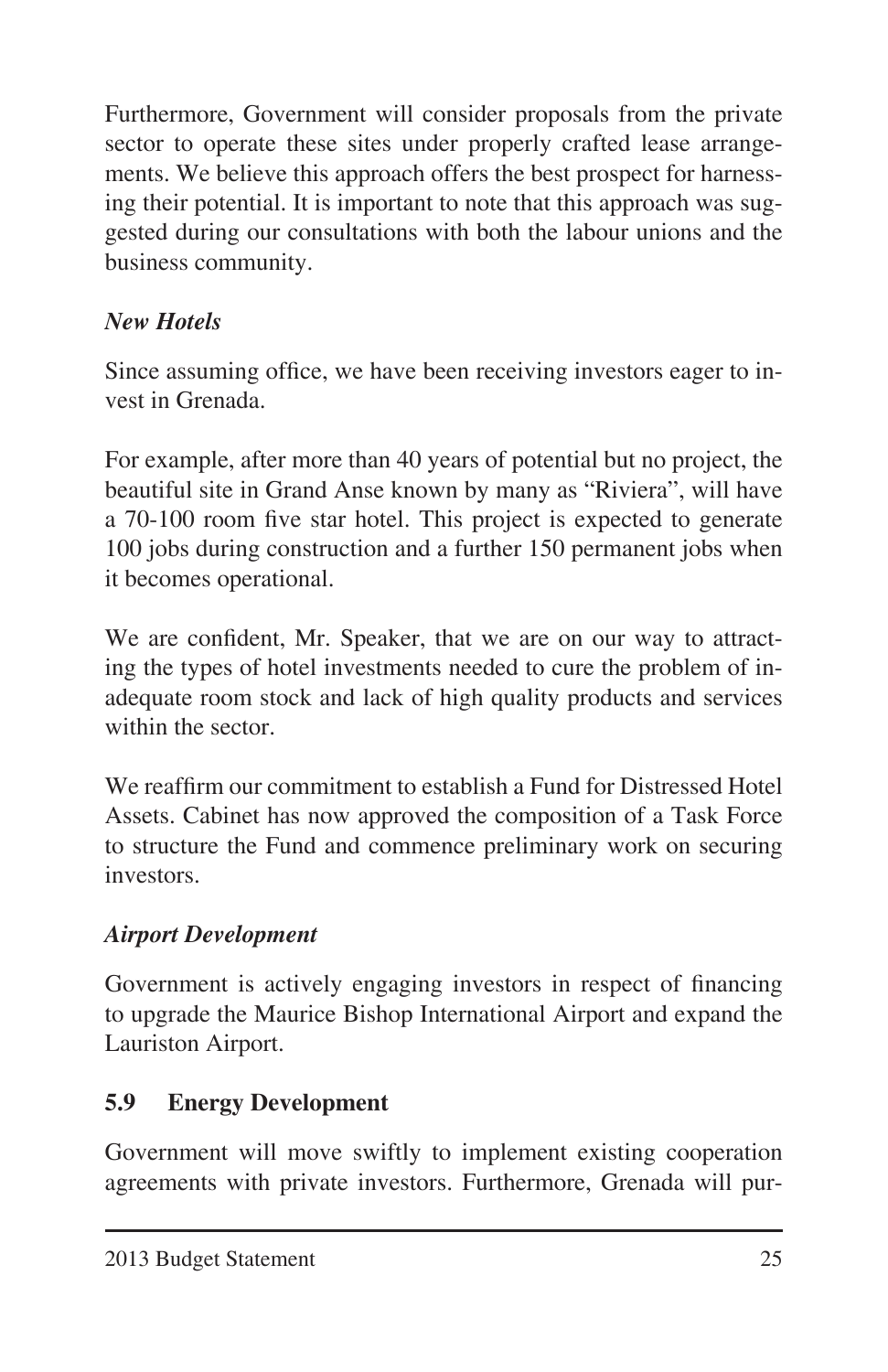sue cooperation arrangements with Trinidad and Tobago and other countries for joint development and eventual exploration and exploitation. In particular, we will aim to complete a Joint Development Zone Agreement with the Government of Trinidad and Tobago in the shortest possible time.

Government will also pursue negotiations with the Bolivarian Republic of Venezuela and other CARICOM states on boundary delimitations.

Government will expedite the implementation of the Wind Energy Project in Carriacou which is a partnership among Government, the European Union and GRENLEC. Using wind turbines, this Project will meet about 60% of Carriacou's electricity needs. We commend the previous Government on this initiative.

Government is strongly committed to the increased use of renewable energy in Grenada. In this regard, private investment is essential and will be pursued as a major priority.

## **5.10 Information Communications Technology**

ICT is a critical enabler of innovation in the New Economy and Grenada has again assumed its lead role for Science and Technology within CARICOM

Mr. Speaker, I wish to highlight four areas for immediate attention:

Caribbean Regional Communications Infrastructure Programme (CARCIP)

CARCIP is a US\$10 million World Bank funded project aimed at providing some major infrastructure including broadband infrastructure for Grenada and an IT park. However, one of its earliest activities will be the provision of WI-FI service in public buildings such as Government offices, schools, hospitals and police stations.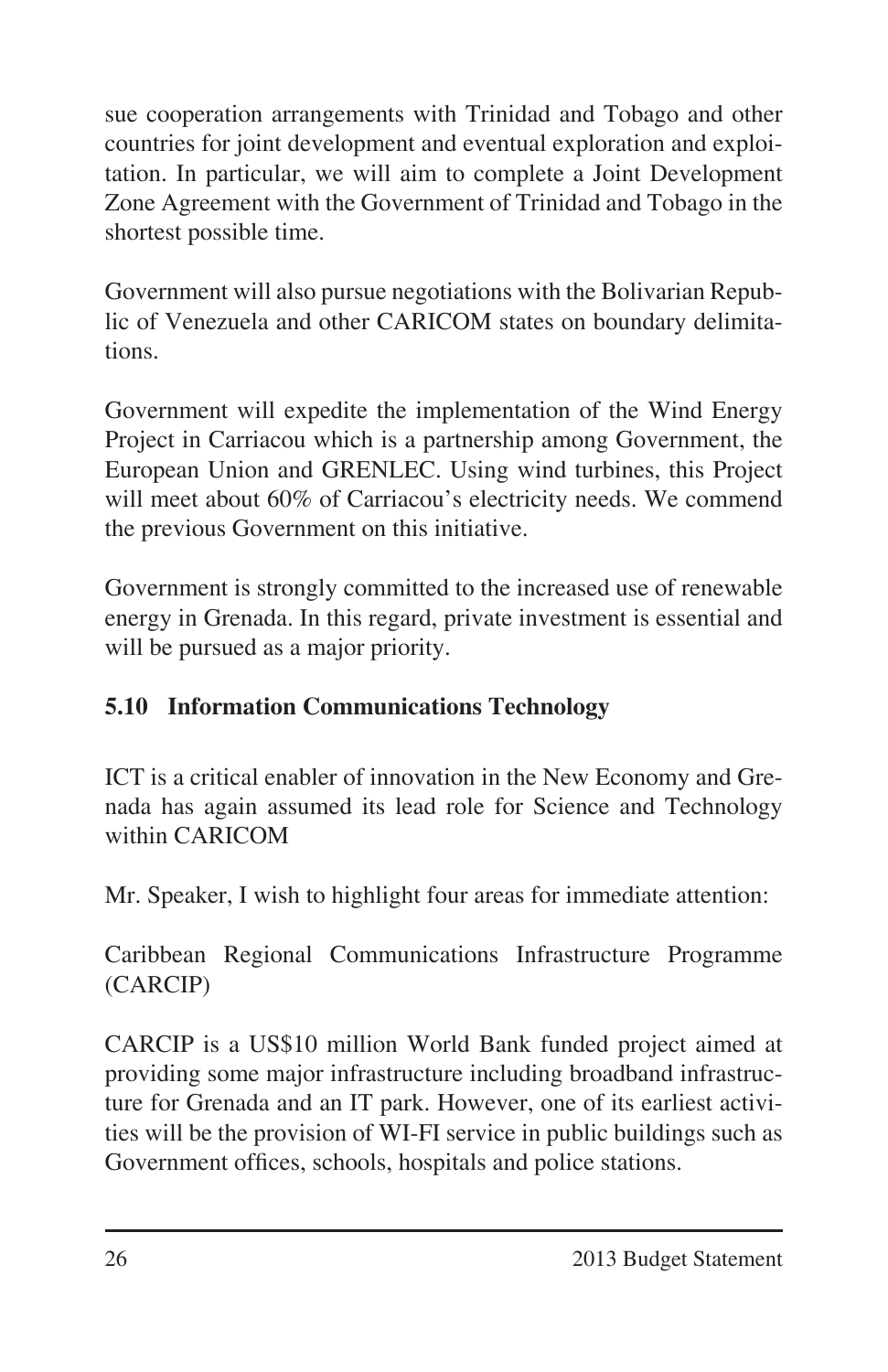The CARCIP Loan Authorisation Bill has been awaiting parliamentary approval for the past nine months.

Our Government has acted swiftly. Indeed, this Bill is down for first reading during this first sitting of Parliament.

## *Centre of Excellence and Innovation*

In the Book of Proverbs, it is written and I quote "where there is no vision, the people perish". End of quote (Proverbs 29.18, King James Version)

Mr. Speaker, the state of the Centre of Excellence and Innovation is lamentable and speaks to the absence of vision and leadership by the previous Government. On behalf of the new Government, I express our deep regrets to the Government and People of India.

We will move swiftly to give new direction and leadership to the Centre. In this regard, Government will entertain proposals from the private sector to operate the Centre within a clearly specified framework such that it can deliver on its promising and important mandate to support jobs and opportunities in the New Economy.

This Budget provides \$500,000 to support the Centre.

#### *E-Taxation Services*

In the second half of this year, Grenada will provide e-taxation services through the Electronic Governance Regional Infrastructure Project (E-GRIP). These services will include:

- • E-Registration which means persons can register online and obtain a Tax Identification number
- • E-Filing which means taxpayers can file their monthly and annual returns online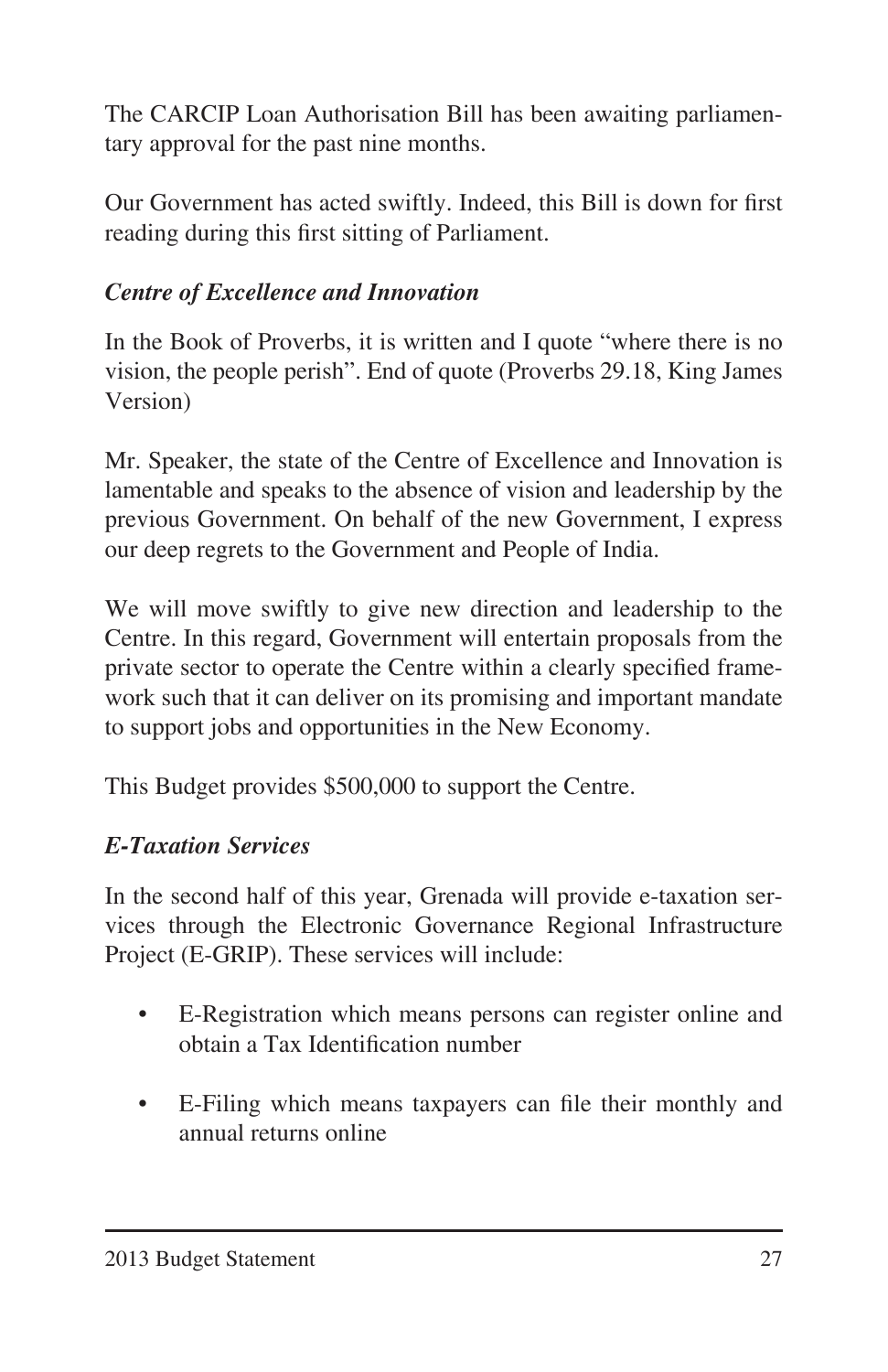E-Payments which mean taxpayers can pay their taxes online thereby avoiding long lines.

With the introduction of this system, the Inland Revenue Division will provide 24 hour online services to all taxpayers.

#### *Parliament House*

Government will implement many of the elements of the ICT Strategy for our New Parliament proposed by a study recently done by CARICAD.

#### *Outsourcing of Government IT Services*

Government will pursue a joint venture to deliver IT services to the Government of Grenada. A revised Request for Proposals will be issued by June 2013.

#### **5.11 Trade And Export Development**

In 2012, Total Exports grew by 15.9 percent to \$93.4 million with manufactured and agricultural exports increasing by 8.5 percent and 17.9 percent respectively.

Government will continue to aggressively pursue market access opportunities for the export of goods and services. To this end, Grenada will continue to participate in the negotiations with Canada for a new trade and development agreement and the World Trade Organization under the Doha Development Agenda.

Grenada signed the Economic Partnership Agreement (EPA) in October 2008 and has provisionally applied it since December 2008. The EPA provides opportunities for the Grenadian private sector to access and penetrate markets in the CARIFORUM region and in Europe in exchange for removal of trade barriers by Grenada.

The work on the EPA in the coming months will focus on helping our private sector prepare projects to access funds to improve their businesses, putting a legislative framework in place to facilitate invest-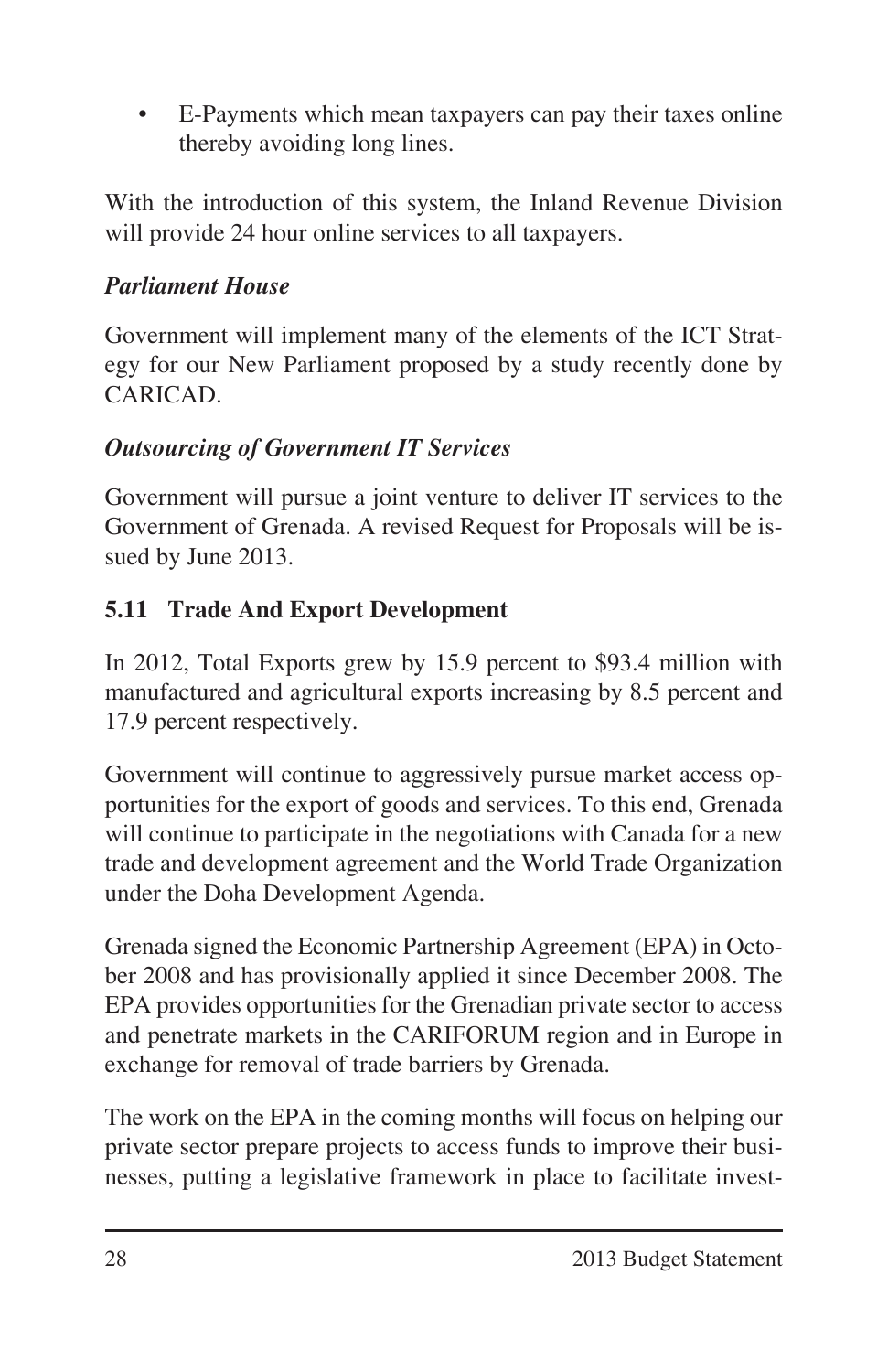ment, ensuring our exports meet the required standards and further developing our services sectors.

Government will continue to promote Grenada's products on the regional and international market through participation in trade fairs and trade missions with the key priority of increasing Grenada's exports in non-traditional markets.

Measures will be taken to address Grenada's huge trade imbalance, which was estimated at EC\$813.1 million in 2012.

The Marketing and National Importing Board will be restructured and refocused to provide more marketing opportunities for our farmers and to boost local exports.

A 'buy local' campaign will be launched. This campaign will assist in building awareness and an appreciation of local products.

Additionally, the Ministry of Trade is planning a "Made in Grenada" campaign. This initiative will train entrepreneurs, craft vendors and local artisans in enhancing their production capabilities. At the end of the training, a trade show will be held to showcase the products made by Grenadians.

The implementation of the National Export Strategy will continue and efforts intensified to secure funding for the implementation of the National Export Strategy.

More attention will be placed on the implementation of the Economic Partnership Agreement with the emphasis on trade and development cooperation as a means of addressing supply side constraints, competitiveness and export development.

## **5.12 Financing for Micro, Small And Medium Enterprises**

Mr. Speaker, Government, the single largest employer, accounts for 20 percent of employment in this Country.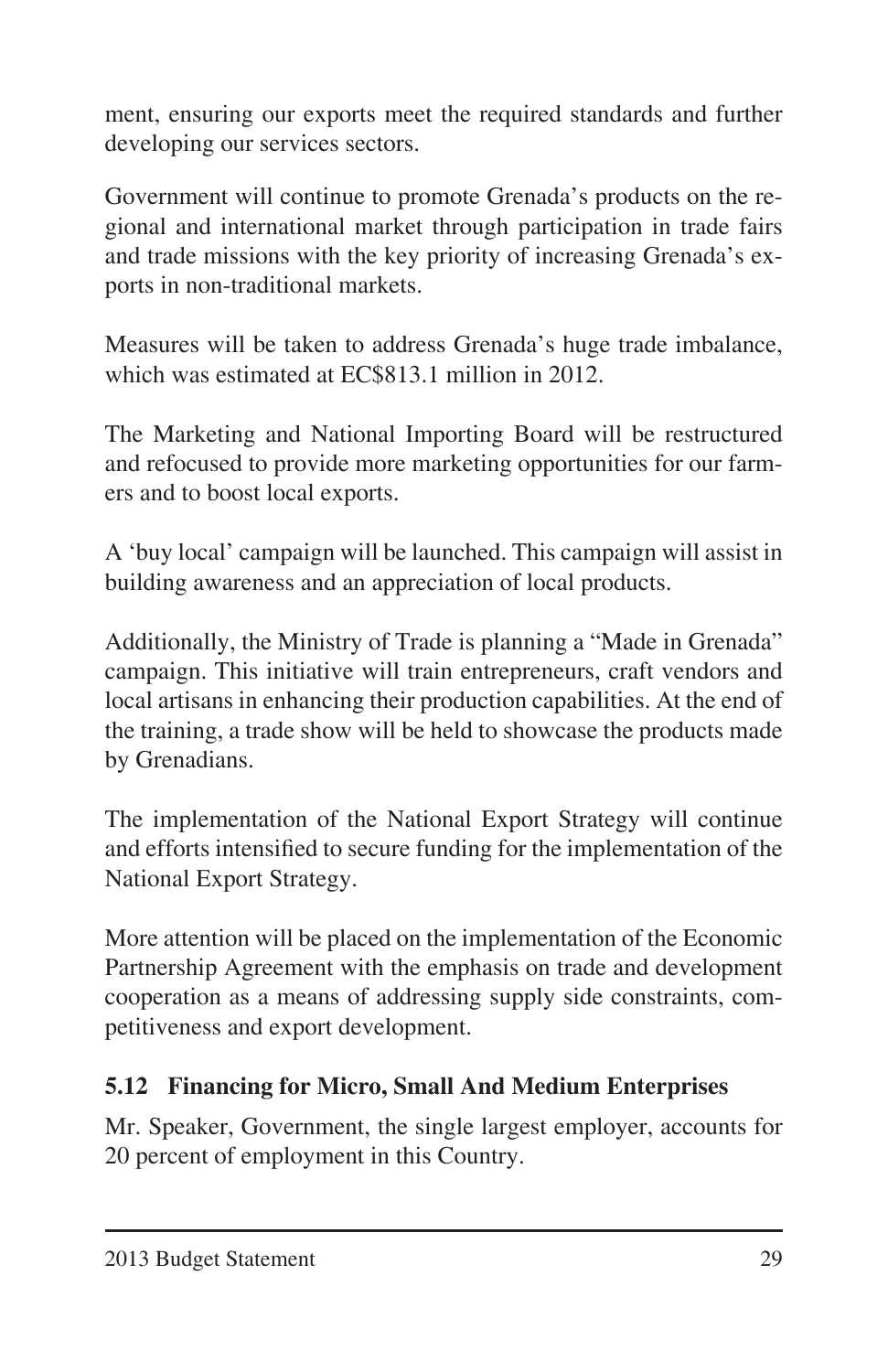The small business sector accounts for nearly 40% of employment – twice the size of Government employment. Although, we must all acknowledge that many of these businesses have failed in the past four years.

It therefore means, to increase employment in this Country, the small business sector must grow.

Consequently, the philosophy and commitment of this Government is to create an enabling environment for people to take risks and to be rewarded for their initiative.

The New Economy is about harnessing the entrepreneurial spirit of our sons and daughters to create jobs and opportunity for themselves and others.

Given the predominance of small businesses in Grenada, the absence of micro-financing institutions catering to their peculiar needs is a significant constraint to small business development and economic growth.

As a consequence, your Government has provided \$3 million for a Small Business Development Fund. Furthermore, we have allocated \$2 million to finance a Young Entrepreneurs Fund.

Government will encourage micro-lending institutions to operate in Grenada. To this end, we have already received expressions of interest from two credible micro-financing institutions and an Investment and Equity fund.

Finally, Government will support the Small Business Development Centre at the GIDC and welcomes other private sector initiative geared to provide support services to the micro and medium size businesses.

# **5.13 Growth And Poverty Reduction Strategy**

The Growth and Poverty Reduction Strategy will be reviewed to take into account the priorities of the new Government as it relates to the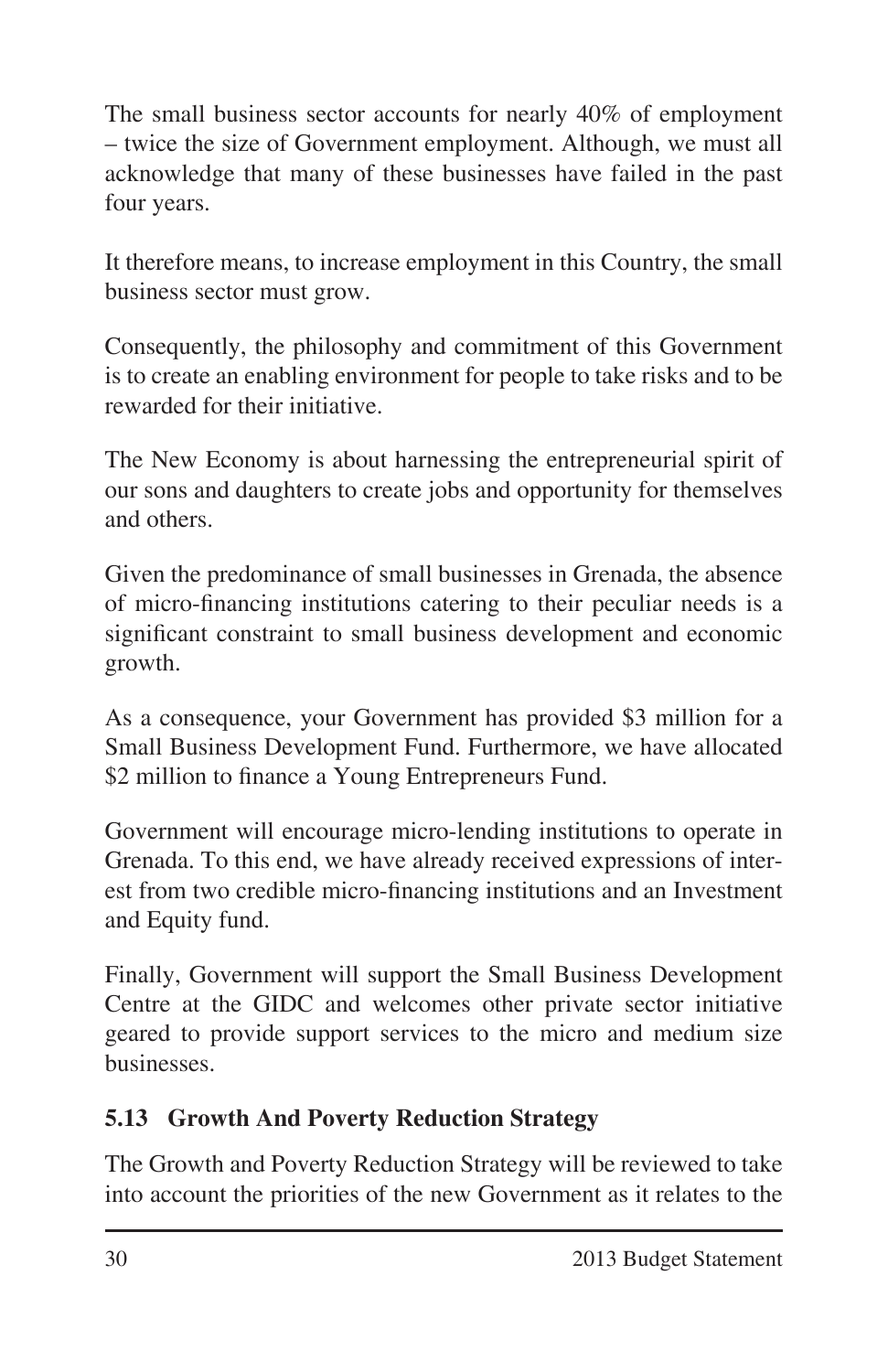New Economy. It will then be finalized and shared with development partners.

# **6.0 EMPOWERING OUR PEOPLE**

# **6.1 Youth Empowerment And Sports**

Mr. Speaker, the future of our Country is at stake. Our Nation is in serious risk of losing a generation of our young people if we do not act swiftly and decisively.

Our young people need education, training, scholarships, jobs and opportunity. Above all, they need hope.

At the end of this month, Government will launch The New Imani Programme. This Programme will be an improved version of the old Imani programme which was launched by the previous NNP Administration in 2002 and the Youth Enterprise Programme and Youth Assistance Programme launched by the previous Government in 2009.

The new Programme will place greater emphasis on training, supervision and certification and employment. The key objectives are to:

- Reduce unemployment and poverty
- Assist the trainees to develop positive values and attitudes
- Provide an opportunity for young persons to acquire employable skills
- Provide an opportunity for young persons to be adequately prepared for the job market through On-the-Job-Training
- Promote an entrepreneurial spirit among young people and provide them with training, financing and other support
- Foster a sense of patriotism in young people, through their involvement in community service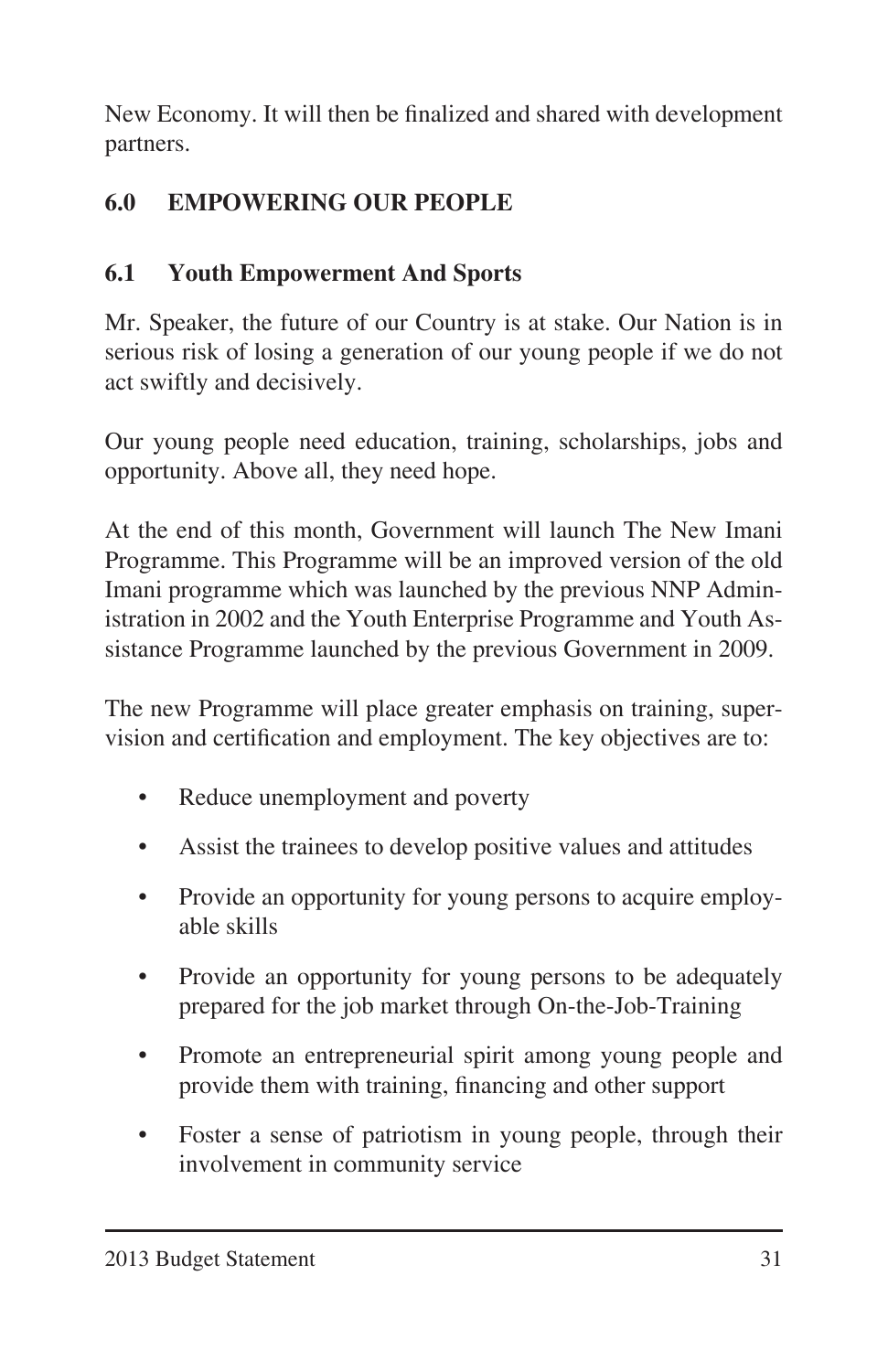This new programme will be divided into three levels and will see an increase in the stipend paid to participants in the programme.

As the name Imani suggest the programme will promote faith in God, faith in others and faith in one's self.

Mr. Speaker, Government intends to spend \$15.9 million dollars on this Programme this year. As a consequence, close to 2,000 young persons will benefit directly.

Additionally, under the Grenada Youth Enterprise Initiative, young people will have an opportunity to create employment through small business development. To that end, Government will make \$2 million dollars available to young people who have a desire and passion to start or expand their own business.

Great emphasis will be placed on training, monitoring and provision of direct support to the young entrepreneurs in the first 5 years of their business.

Mr. Speaker, this Government recognizes the important role that our churches do play and can play in youth development. Moreover, Government is mindful of the need to promote partnership to develop our youth. In this regard, Government will provide \$500,000 to leverage and support youth development programmes of churches throughout the Grenada, Carriacou and Petite Martinique.

Additionally Government has allocated \$500,000 to support initiatives such as the Youth Parliament, strengthening of youth organisations, the youth ambassadors programme, the baddness outta style programme, and the youth hotline.

Our Government will be engaging various stakeholders to ensure the effective implementation of these programmes which we regard as critical investments in our youth.

I wish to announce that Government has made a provision of \$3 million to complete the much delayed and badly needed Bacolet Juvenile Rehabilitation Centre in St. Andrew's.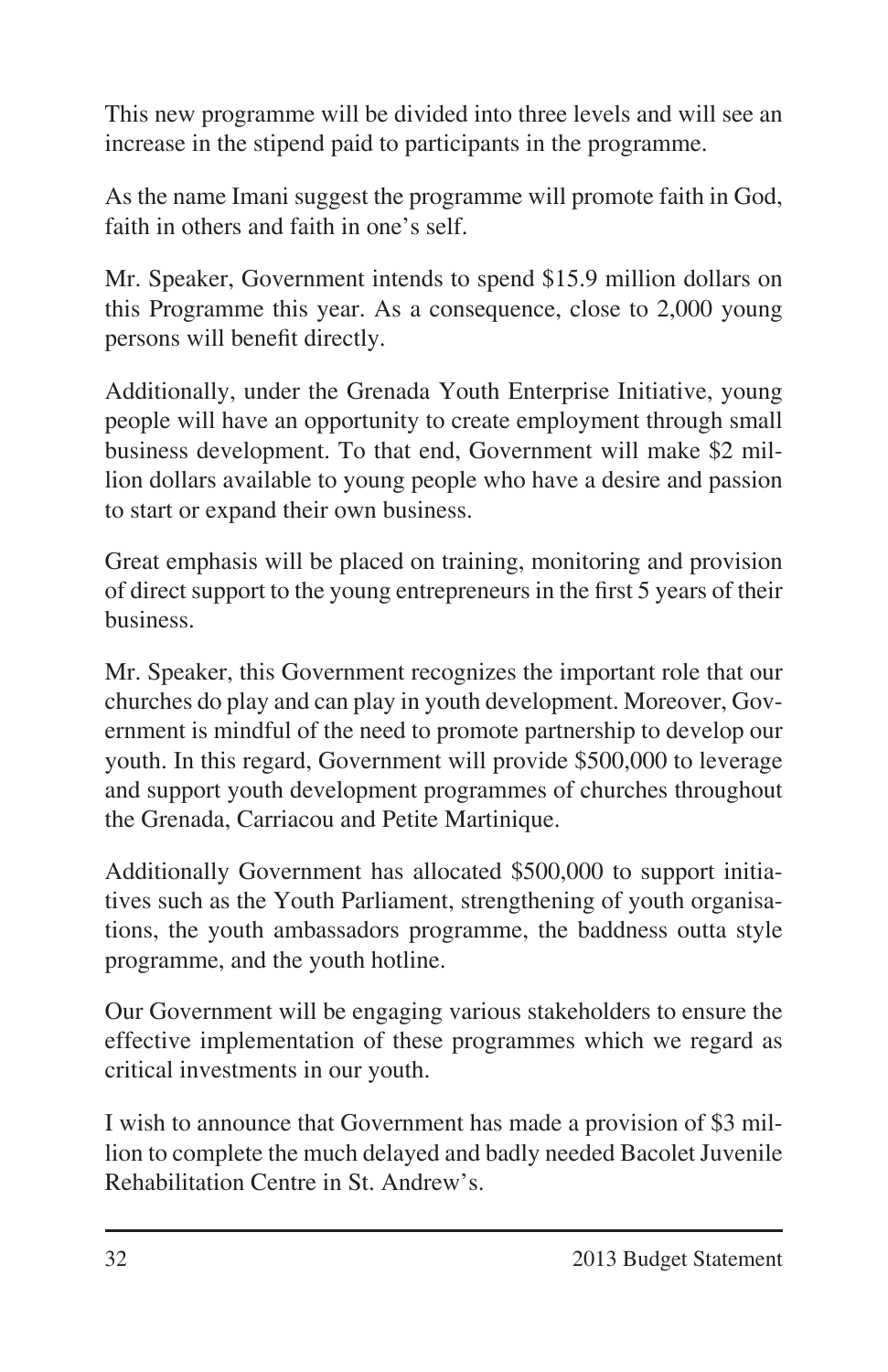## *Sports*

This year, the top priority is the rebuilding of the National Athletics and Football Stadium.

The Roy St. John Playing Field at Tanteen will be further upgraded to host sporting activities once work on the National Stadium commences.

Through a BOLT arrangement, work will start on the first phase of the Cuthbert Peters Park in St. John's which would be transformed and named the Kirani James Mini Stadium.

The lighting of major playing fields will continue as we aim to develop our high performance athletes and provide more playing hours for our sportsmen and sportswomen.

Very soon, work will start on the lighting of the La Sagesse playing field in St. David's. In conjunction with the Sporting Association and the Parish Sports Council, the Ministry will launch a Community Sports Programme aimed at encouraging mass participation by all our people in Sports and bringing the Sports to our villages and communities.

Mr. Speaker, I am deeply concerned about the lack of respect and appreciation for our former national players in various disciplines and even our Test cricketers. As a Nation, we ought to be more caring. Government will consider ways to show more respect and appreciation for their service to our Country and region.

The Total allocation for Youth, Sports and Ecclesiastic Affairs is \$24.1 million, a near 70% increase over 2012.

## **6.2 Education And Human Resource Development**

Mr. Speaker, the education and human resource development of our People for the New Economy is paramount and cannot be overemphasized.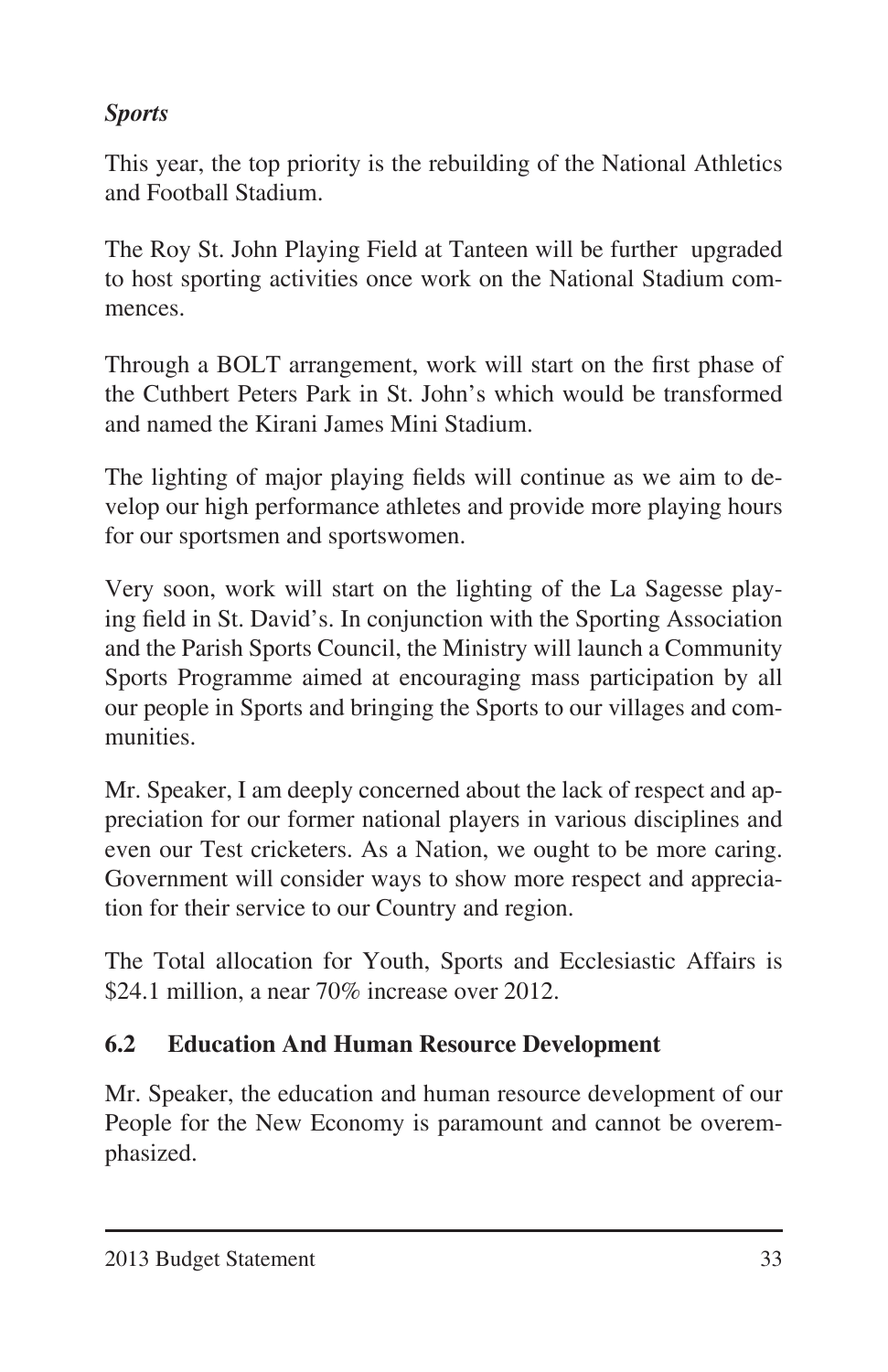This year, Government will invest at least \$110.6 million. This significant investment being made by the State must also be smart.

For example, the previous Government invested heavily in the Free Textbooks programme. Though well-intentioned, the jury is out on whether this sizable investment has resulted in better education outcomes. However, there is no doubt that there has been significant wastage in this Programme. Schools have received books that are not on their book list. Students have received books that they have not used. But what is even worse, this was happening when the Government could not provide basic medicines at our hospitals and clinics.

Given our fiscal constraints, the Textbooks programme will be scaled down. As a consequence, Government will no longer provide free school books to private schools.

Mindful of the imperatives of the New Economy, Government will shift the focus from textbooks to tablets over the next few years.

In this regard, Government will place strong emphasis on teacher training especially in the area of ICT thereby equipping them to make the ICT transition and to help our students prepare for the New Economy.

Mr. Speaker, many of our Nation's students cannot attend school because they lack uniforms and money for transportation.

As a caring Government, the sum of \$1 million has been allocated to provide uniforms for our needy students. In addition, the allocation for transportation allowance has also been increased.

Your Government also understands that many of our children come to school hungry and cannot learn with empty stomachs. For this reason, Government has increased the School Feeding Programme from \$2.5 million to \$3.1 million. Though still not enough, it is an increase in a critical programme for our children.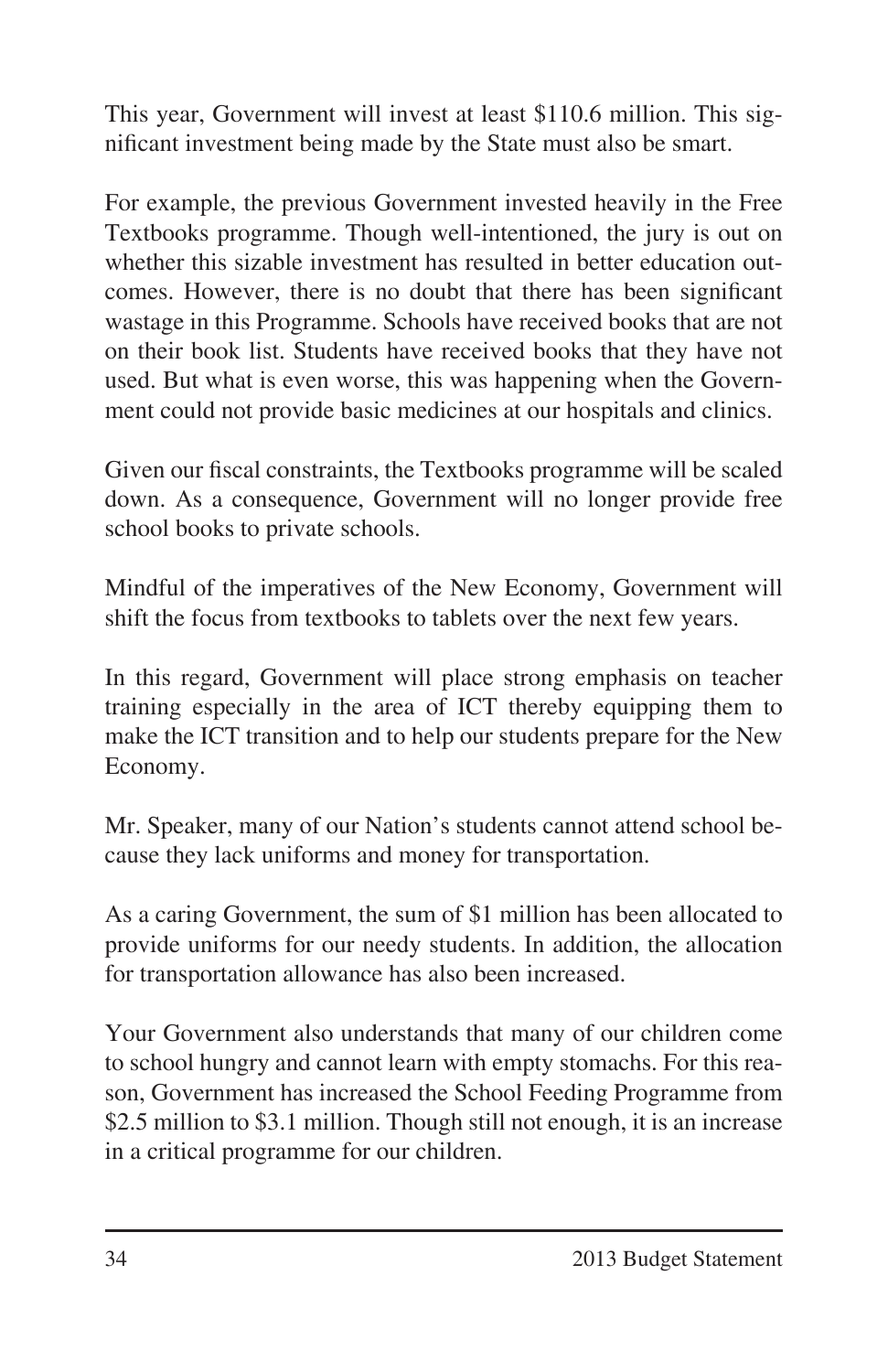Mr. Speaker, I wish to thank our teachers, communities, private and corporate citizens as well as labour unions who support the School Feeding Programme and encourage them to continue.

The schools rehabilitation programme will continue including works on the Vendomme RC, St. Joseph's Convent and Grenville Secondary. Work will also be done on Crochu R.C and Calliste Government.

Under the Skills for Inclusive Growth Project, the National Training Agency will deliver CARICOM Vocational Qualifications (CVQs) to our youth in areas of national priority thereby improving their employability. The sum of \$3.5 million is earmarked for this Project.

A National Accreditation body will be established to ensure the CVQs can be issued.

Attention will be given to developing a policy on libraries for Grenada. In the meantime, provisions have been made to relocate the Public Library and the St. Patrick's Library and to strengthen several Community Libraries.

The allocation for the T.A. Marryshow Community College (TAMCC) is \$12 million.

A review of the operations of TAMCC will be undertaken. The aim of this review will be to strengthen its capacity to perform its important function while also maximizing Government's investment in the College. Furthermore, the College will be encouraged to diversify it sources of funding to include non-traditional sources such as Endowment Funds, Alumni Funds and stronger links with the corporate community.

Mr. Speaker, Grenada acknowledges its obligations to the University of the West Indies. At the time of assuming office, Grenada's arrears were nearly \$15 million. Grenada is committed to meet these obligations to the University.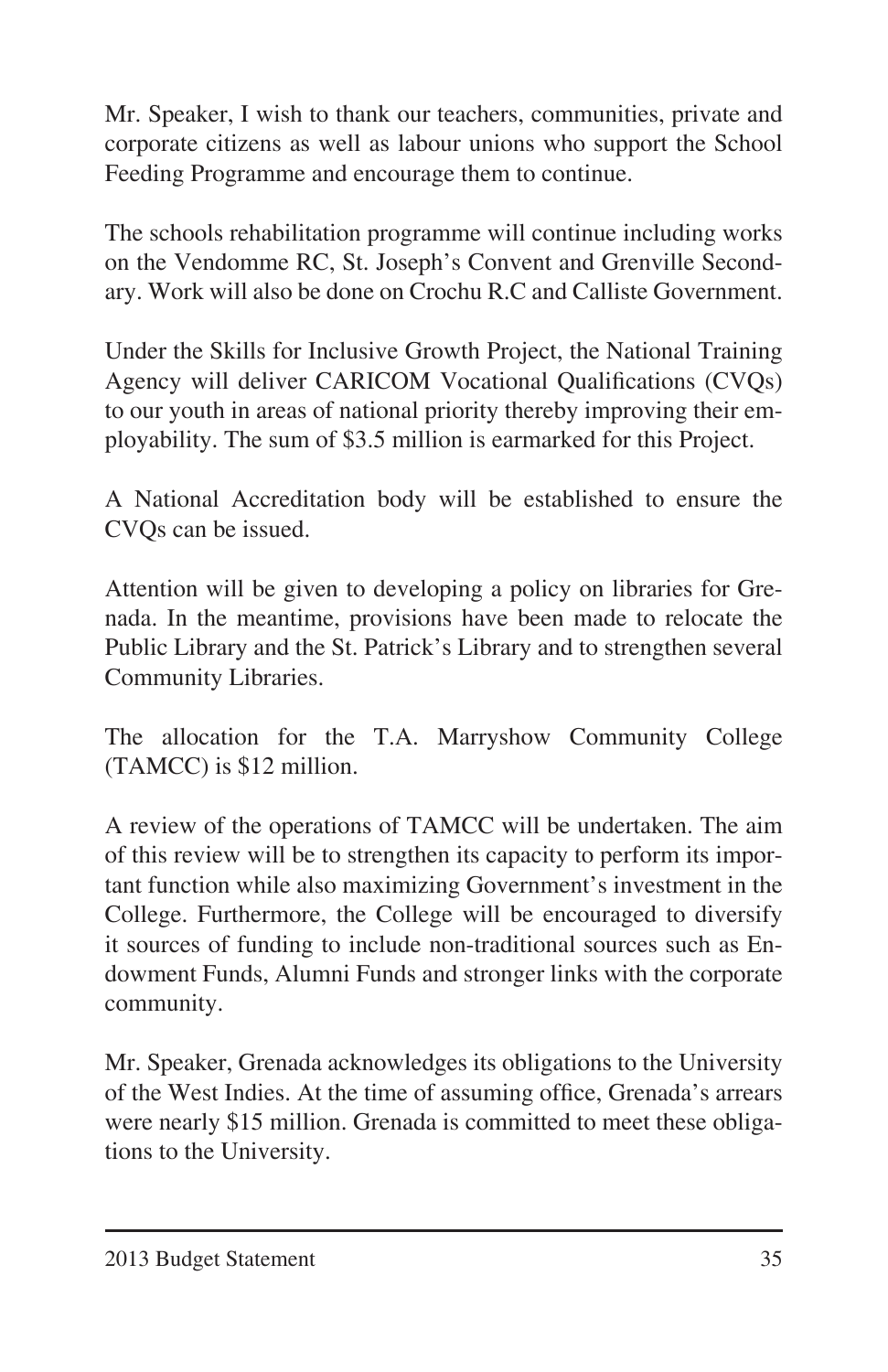Finally, Government will be relentless in its pursuit of scholarships for our youth. Already, our efforts are bearing fruits with additional scholarships now available in the USA and Morocco. Nearly \$2.6 million has been allocated for our scholarship and tuition support programmes.

# **6.3 Health And Social Security**

Mr. Speaker, immediate and intensive care is required to fix our broken health care system.

The lack of basic medicines and other medical supplies at our hospitals and clinics is a major concern for our people.

Since assuming office, our Government has been reviewing this situation with the aim of rectifying it. These discussions have included the OECS Pharmaceutical Services and private suppliers.

The situation is even worse than we had envisaged with Government owing all suppliers some of whom are no longer willing to do business. Government has made several payments and is working with suppliers who have expressed a willingness to work with Government.

As part of this review process, we will ensure that the list of drugs is primarily generics and that they are procured in the most efficient way possible. This will also mean sourcing from larger distributors so that we can secure lower prices.

To begin to address our arrears as well as meet the ongoing needs of our hospitals and clinics, the Government has allocated the sum of \$11.3 million, an increase of \$1 million.

In terms of the way forward for the General Hospital, Government will soon announce plans for infrastructural improvements to create much needed space for the staff thereby helping them to provide better care for patients and users of the Facility.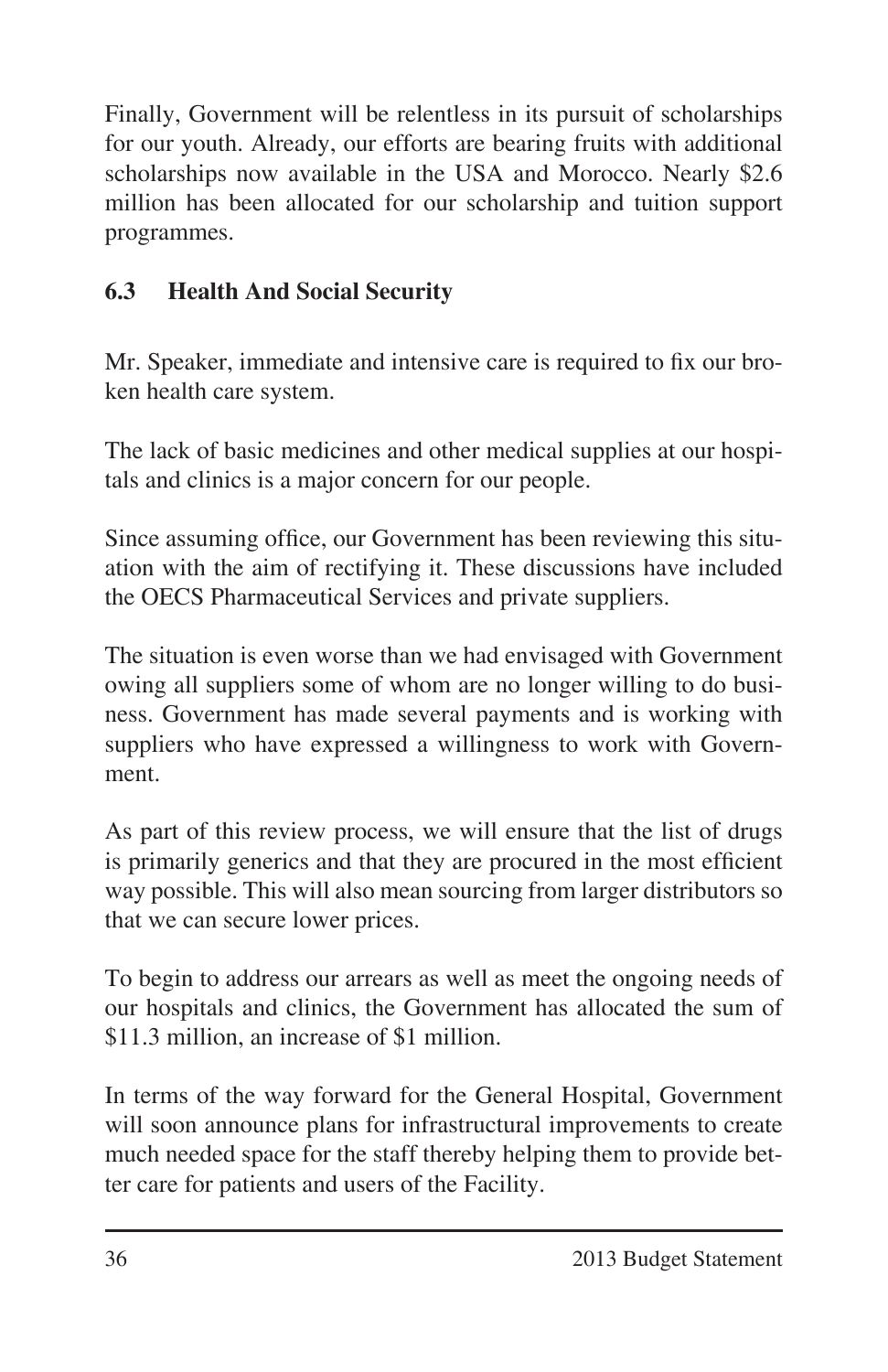With the support of St. George's University, a new Oxygen Plant will soon be installed at the General Hospital thereby making the shortage of oxygen, a thing of the past. In addition to the reliability of supply, Government will eventually save thousands of dollars every year.

Government will strengthen its partnership with St. George's University in respect of its Clinical Teaching Programme at the General Hospital as well as other community health services.

It should also be noted that new and expanded services will be made available at Princess Alice and Princess Royal Hospitals.

Our Government is mindful of the efforts including grant resources expended on the development of a New Hospital. Government will give due consideration to the establishment of a New Hospital. Issues such as affordability, improved health care and the role of the private sector including St. George's University will be pivotal in this process of consideration.

Our Government is committed to the establishment of a New Health Insurance Scheme as soon as possible. To this end, an Advisory Committee led by former Senator Chester Humphrey has been appointed to review options for health care financing and make recommendations to Government.

Mindful of the need to be smart with our investment in Health, greater emphasis will be placed on improving our primary health care system. In this regard, the sum of \$2 million has been earmarked to deliver new and improved services at the district and community level including extended hours of service.

Finally, in concert with the private sector, there will be a heightened focus on health and wellness among our citizens.

# **6.4 Housing And Social Care**

Mr. Speaker, the Ministry of Social Development has been merged with the Ministry of Housing to provide more coordinated and costeffective services to vulnerable citizens.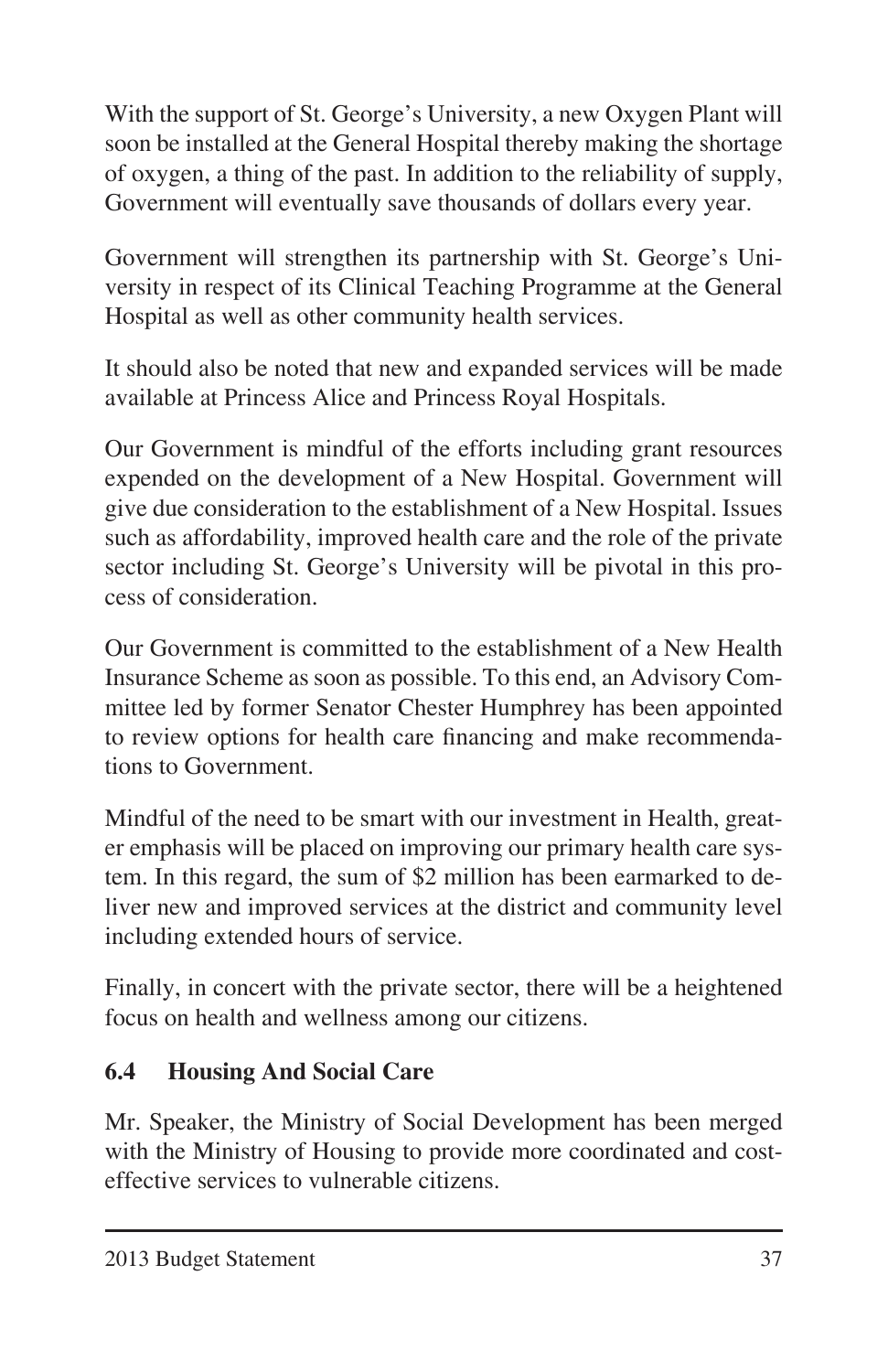# *Housing*

Our Government is committed to helping citizens with their housing needs and at an affordable cost.

Following a request by our Government, the People's Republic of China has graciously agreed to assist with the completion of the infrastructural work for the 351 housing units in Frequente and Mt Gay in St. George's and Soubise in St. Andrew's. Once completed, these units under Phase I of the Chinese Housing Programme will be promptly distributed.

Under Phase 2, five (5) sites have been identified for construction of another four hundred and ninety (490) units. These sites are:

- Pointzfield, St. Patrick's
- Morne Delice, St. David's
- Diamond, St. Mark's
- • Tibeau, Carriacou
- • Douglaston, St. John's

Government will consider proposals from the private sector for housing solutions. In every instance, Government will insist that such proposals be affordable and compliant with our building codes.

In terms of the House Repair Programme, the sum of \$1.25 million has been allocated.

## *Social Care*

The Programme called "Support for Education, Empowerment and Development "(SEED) will be further strengthened to ensure that benefits reach the neediest.

Government will also insist that the elderly be treated in a more caring and dignified manner. Mindful of the hardship faced by this group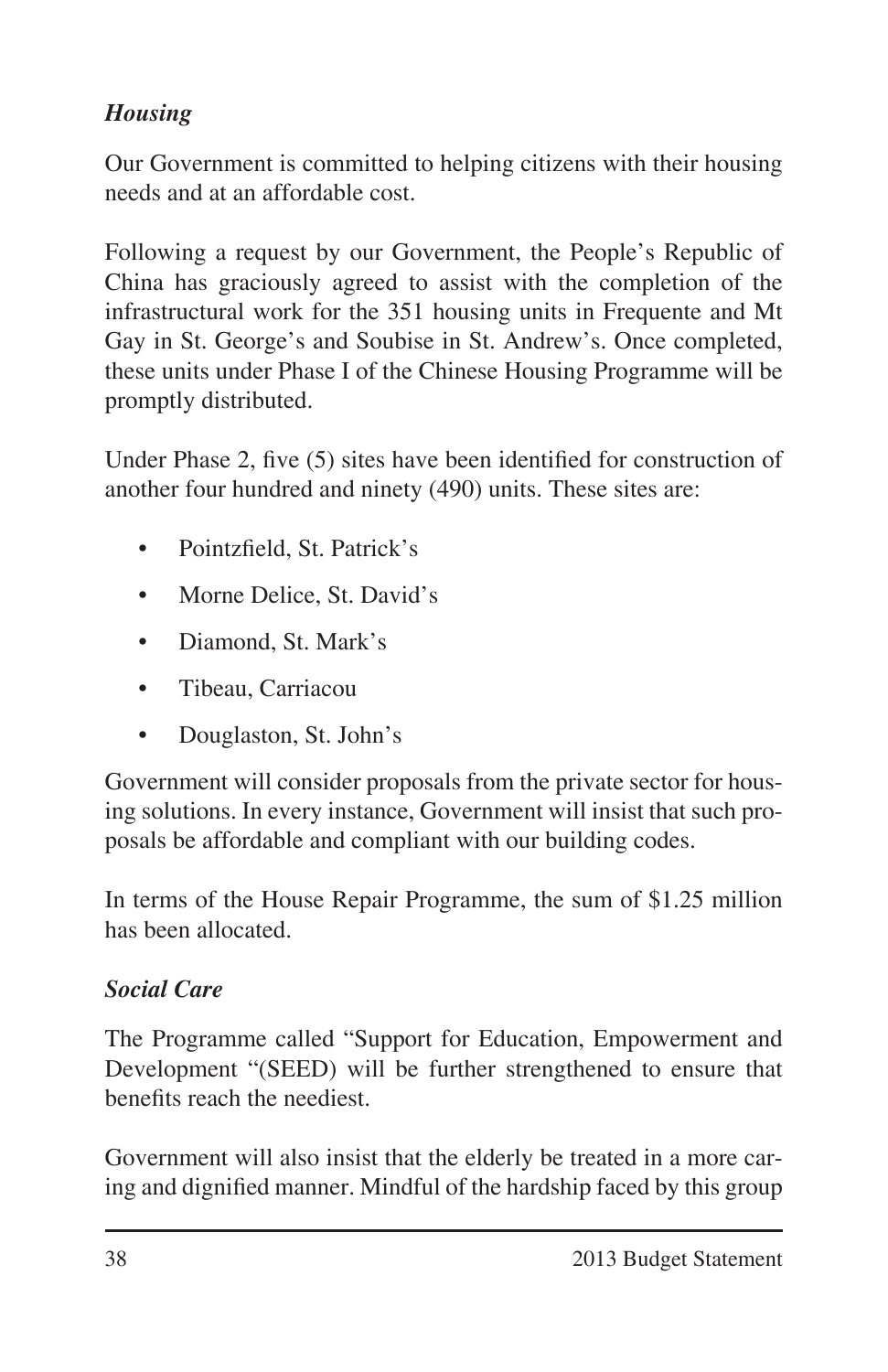to secure medication in their twilight years, Government has put an allocation under the Ministry of Health to assist such persons living in Government homes for the elderly.

An allocation of \$5.1 million has been made to provide subventions to various welfare organisations that serve our needy citizens.

Government will continue to implement policies to protect our children and will pass additional legislation in this regard. A three (3) year strategic plan will be developed covering the review of our adoption and foster care services, as well as, training for all sectors of child care and related stakeholders.

Finally, Government has initiated discussions with a friend of Grenada to provide support to rehabilitate the Father Mallighan Home for Boys in St. Mark's.

## **6.5 Relief for Small Depositors of Capital Bank**

Mr. Speaker, the demise of Capital Bank International is deeply unfortunate and has brought untold hardship to depositors and creditors. In June 2008, the New National Party Administration committed to provide relief to the smallest policyholders of Capital Bank.

Having returned to Government, we reaffirm this commitment.

Government understands that there were 5,126 depositors of Capital Bank, at the time of intervention in 2008. Of this number, 4,102 are depositors with \$500 or less.

This Budget provides \$500,000 to address the smallest depositors of Capital Bank. By smallest depositors, I am referring to depositors with savings accounts of \$500 or less and net of accrued interest and any outstanding loans to Capital Bank.

By helping depositors with \$500 or less, Government is taking care of 80% of the total depositors of Capital Bank.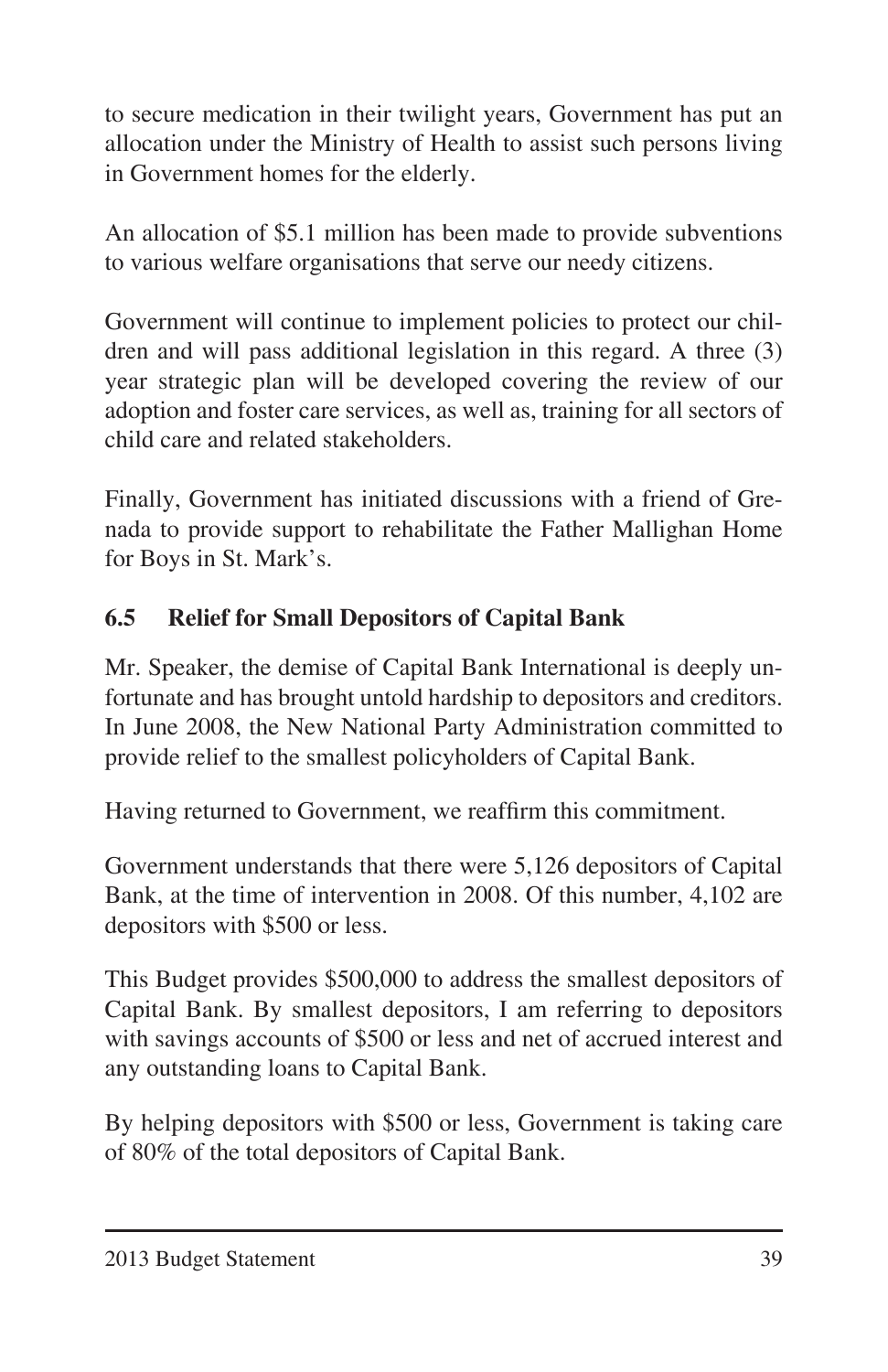It is well known that several matters concerning Capital Bank remains in Court. It is the hope of this Government that the matters pending will be determined soon for the sake all other affected persons.

## **6.6 Carriacou and Petite Martinique**

Mr. Speaker, the most critical project for our sister isle is the construction of a port at Harvey Vale. This Project will be managed by the Grenada Ports Authority.

Other key projects include:

- 1. A Reverse Osmosis Plant funded through a grant of \$4 million from the European Union and the Climate Change Centre
- 2. Road Works \$1 million
- 3. The Playing Field at Petit Martinique \$200,000

As already indicated, the expansion of Lauriston Airport is also a high priority.

The total allocation for Carriacou and Petit Martinique is \$18.5 million of which \$7.4 million is earmarked for capital expenditure.

# **7.0 ENHANCED GOVERNANCE**

# **7.1 National Unity**

Mr. Speaker, the elections are over. The task before each of us is to build a Nation of which we can all be proud not just for ourselves but our children and grandchildren. As a small country, Grenada needs all her sons and daughters in this task of Nation Building. Consequently, a National Unity Commission will be established to recommend and help implement ways of uniting our Nation.

The sum of \$50,000 has been allocated to support this important work.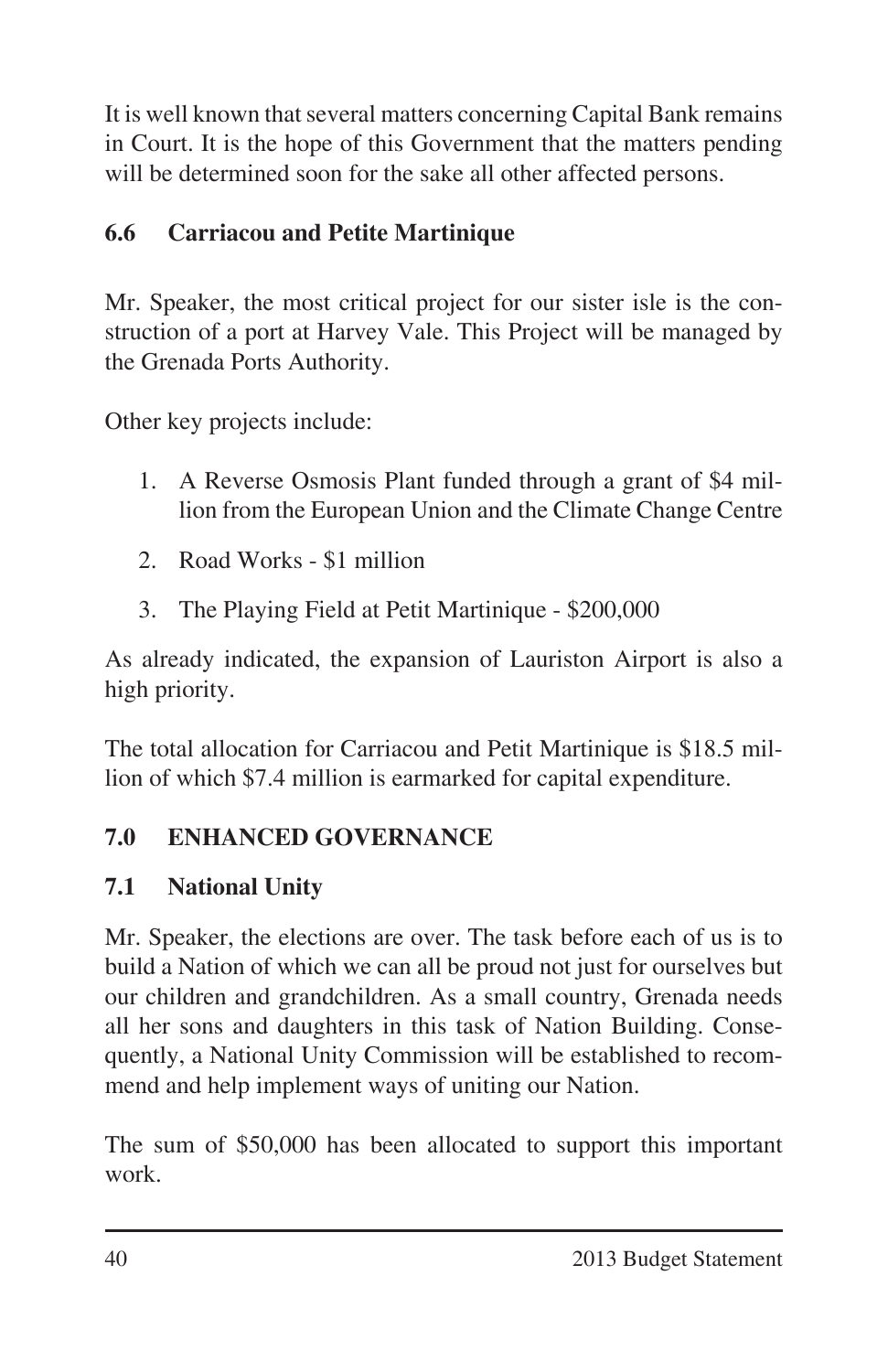## **7.2 Multi-Partite Committee**

Mr. Speaker, our Country cannot return to prosperity without hard work and shared sacrifice. In this regard, Government will accord high priority to the functioning of this Committee which will be chaired by the Prime Minister.

It is our hope that the Multi-Partite Committee be the forum to discuss key socio-economic issues affecting all social partners such that an even-handed approach can be taken on issues such as employment, prices, wages and productivity among others.

The ultimate goal is the development of a social pact as a framework to guide these relations.

## **7.3 Labour and Industrial relations**

Mr. Speaker, the importance of Labour in development must never be underestimated. In this period of economic revival, the role of Labour assumes even greater significance.

On the issue of growth, the interests of Government and Labour are fully aligned for we both recognize that economic growth will be our economic salvation.

It is in a growing economy that workers have the best chance to reap the rewards for their labour and to get their fair share of the economic pie.

In this period of economic revival, our mantra ought to be consultation before confrontation.

Every worker that fails to show up; comes late; and leaves early, whether in the public or private sectors, is hurting the Grenadian economy and slowing our progress. Indeed, low productivity is not only a drag on the economy but a major threat to job security and prosperity of workers.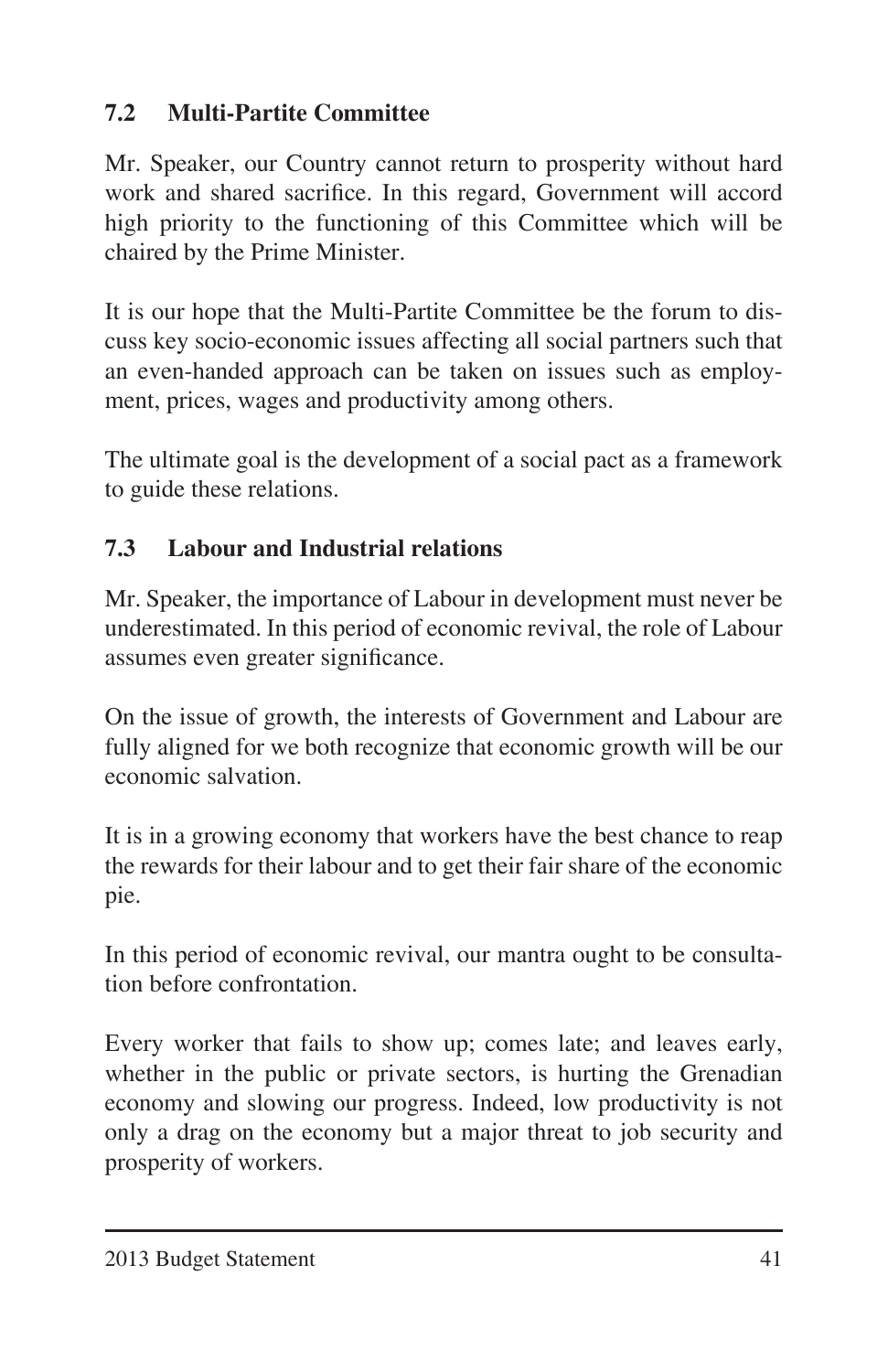Management productivity is also a major issue in both the public and private sectors. Management must be more accountable to employees for their own performance and decision making.

The road ahead will not be easy.

So let us do it together for God and country guided by the wisdom found in Colossians 3:23 (New International Version) which says and I quote *"Whatever you do, work at it with all your heart, as working for the Lord, not for human masters".* End of quote.

# **7.4 Integrity in Public Life**

All members of this Government will declare their assets, liabilities and income as soon as the Integrity Commission commences its work.

In order to expedite this work, we again invite the Commission to adopt a phased approach starting with the members of Cabinet, members of Parliament, senior managers and officers in revenue collecting agencies.

An allocation of \$600,000 has been made to provide for the work of the Integrity Commission this year.

# **7.5 Growth and Competitiveness Council**

Our Government accepts the recommendation of the Grenada Chamber of Industry and Commerce that an economic think tank should be established bringing together forward thinkers and implementers.

In this regard, Cabinet will soon establish a Growth and Competitiveness Council. Some persons in the Private sector have already promised support for this Council.

On a related note, I am pleased that some major investors and friends of Grenada led by Ronald Harford, Chairman of Republic Bank will come to Grenada, next Tuesday, for a special conference called **"Fast Forward Together: Reigniting Growth"**. I will open this confer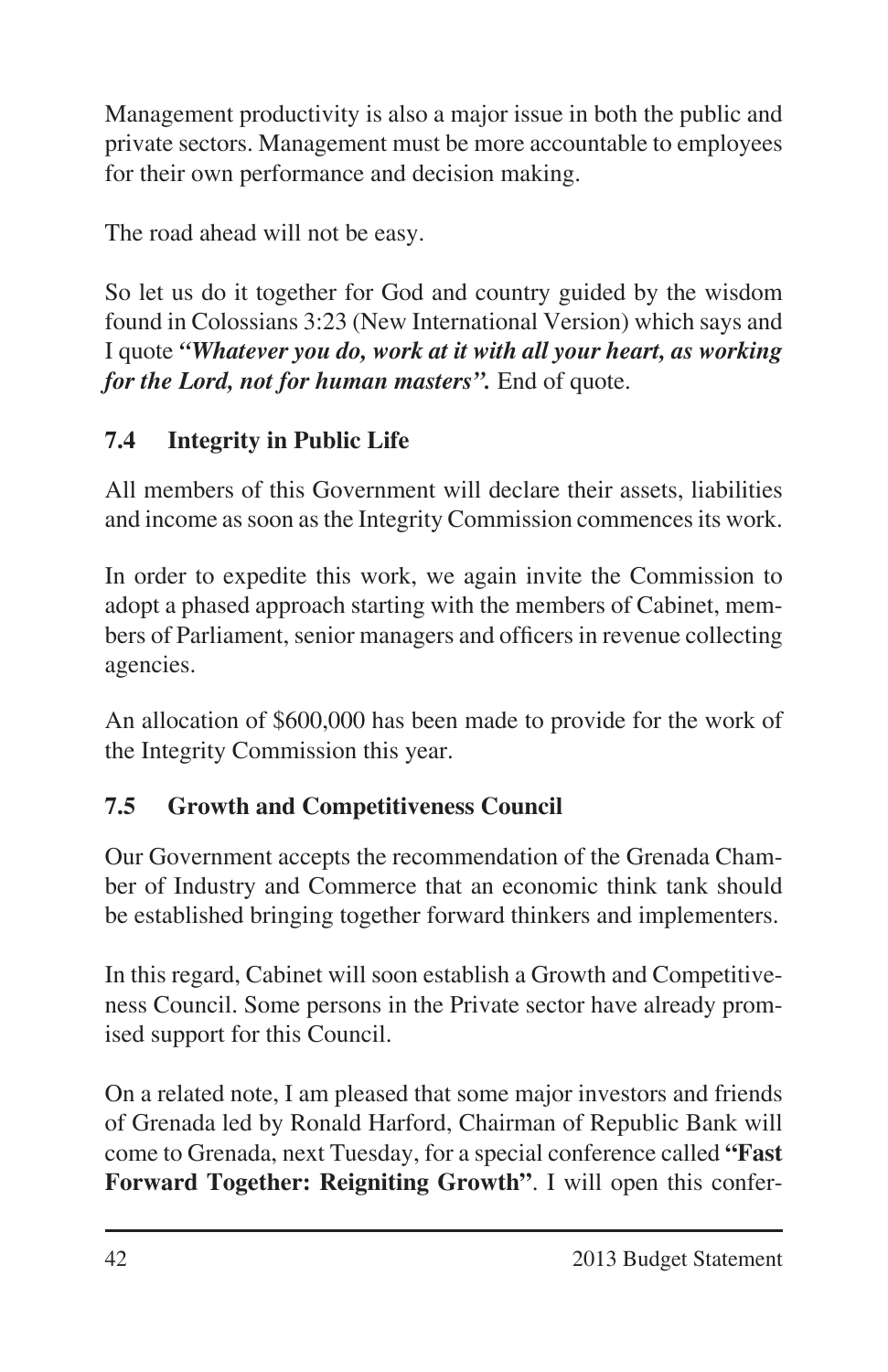ence and the focus will be on the opportunities for Grenada's economic transformation.

## **7.6 Constitutional Reform**

A draft Constitution of Grenada has been prepared and several consultations have been held. As promised, Government will complete these consultations and make arrangements for a referendum on the new Grenada Constitution. The issues will include the form of Government (republican versus constitutional monarchy) and accession to the Caribbean Court of Justice as the final appellate court.

The sum of \$100,000 has been earmarked to complete all the preparatory work. Some complementary external support is also expected.

## **7.7 Financial Sector Regulation**

Regulations for the Insurance Act have now been finalized and will be enacted later this year.

GARFIN will continue its drive which started last year, to register all pension plans in Grenada.

The consolidation of the credit union sector which progressed in 2012 with the successful merger of the Tivoli Credit Union and the Grenada Union of Teachers Credit Union (GUT) will also continue.

GARFIN will continue to work closely with its regional counterparts to develop cross-border supervision and a new roadmap for insurance regulation in the region. With the support of the World Bank, regulators of credit unions are

currently developing a more modern risk based approach to supervision. This approach will strengthen the effectiveness of GARFIN'S supervision.

Finally, given the importance of GARFIN for financial stability, its sustainability will be addressed via legislation which will empower it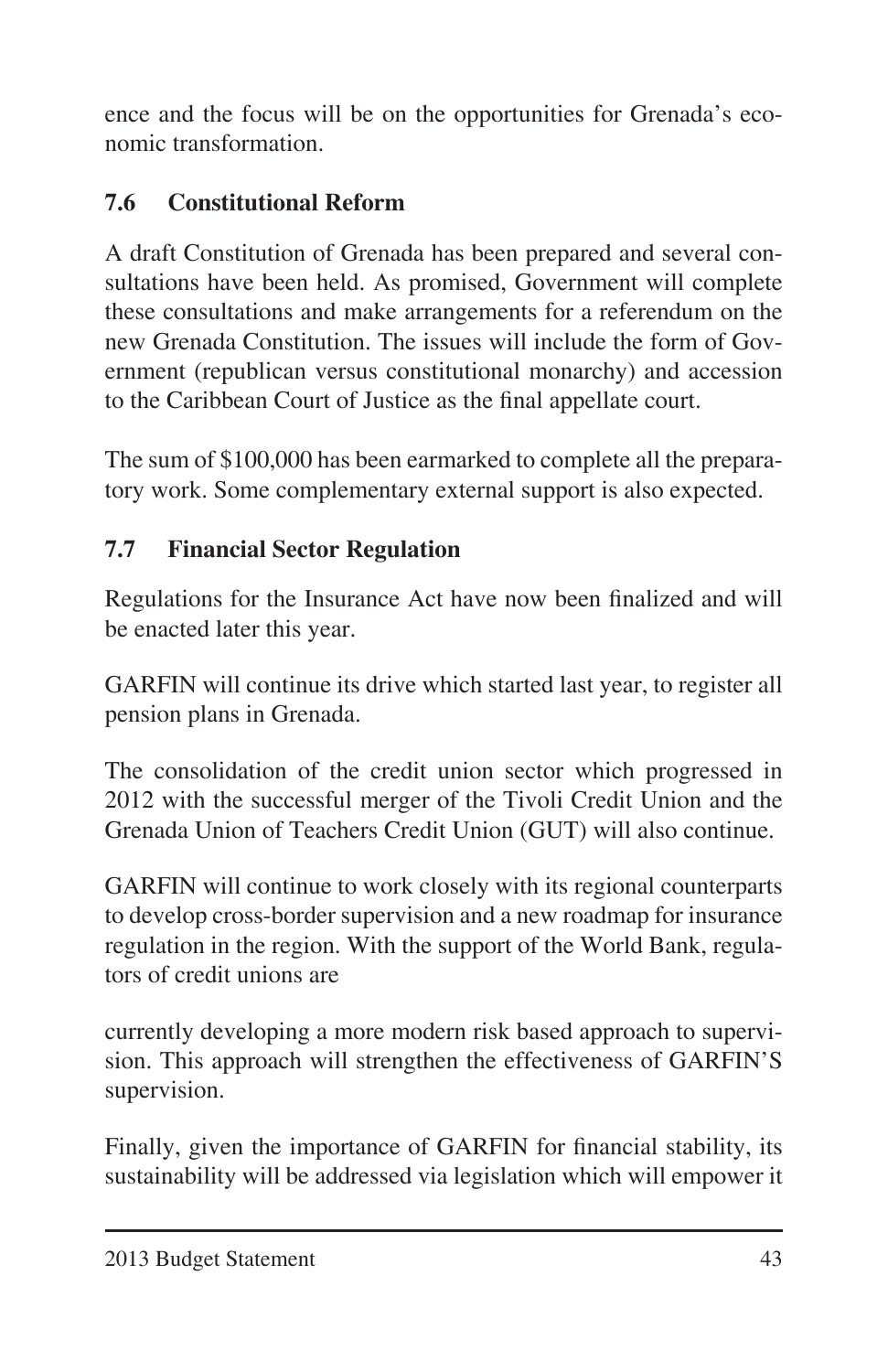to adequately and independently finance its operations. Government welcomes the support for this plan by the Chamber of Commerce and the Insurance Association.

## **7.8 Public Sector Modernisation**

The major thrust will be to implement the recommendation of the Human Resource Audit that was done in the following ministries and departments: Ministry of Health, Ministry of Agriculture, Supreme Court Registry. Furthermore, work will commence in other ministries including the Ministry of Finance.

## **7.9 National Security**

Government is committed to ensuring that the men and women of the Royal Grenada Police Force have the basic tools with which to work. In this regard, \$500,000 has been allocated for some equipment compared to the paltry sum of \$25,000 last year.

Government will also improve the working conditions for our Police.

The Royal Grenada Police Force will focus on improving its crime prevention through greater emphasis on research, outreach and community policing.

A major thrust will be organizing our security forces for greater synergies and operational effectiveness. Priority will be given to training and capacity building; international cooperation and implementation of law enforcement reforms.

The Financial Intelligence Unit will be professionally staffed and managed, and without political interference.

It will have no powers of wiretapping without Court approval and such powers will only be sought for cases of criminality.

## **7.10 Disaster Mitigation and Management**

The focus will be on ensuring better management of risks and better readiness in the case of a National Disaster.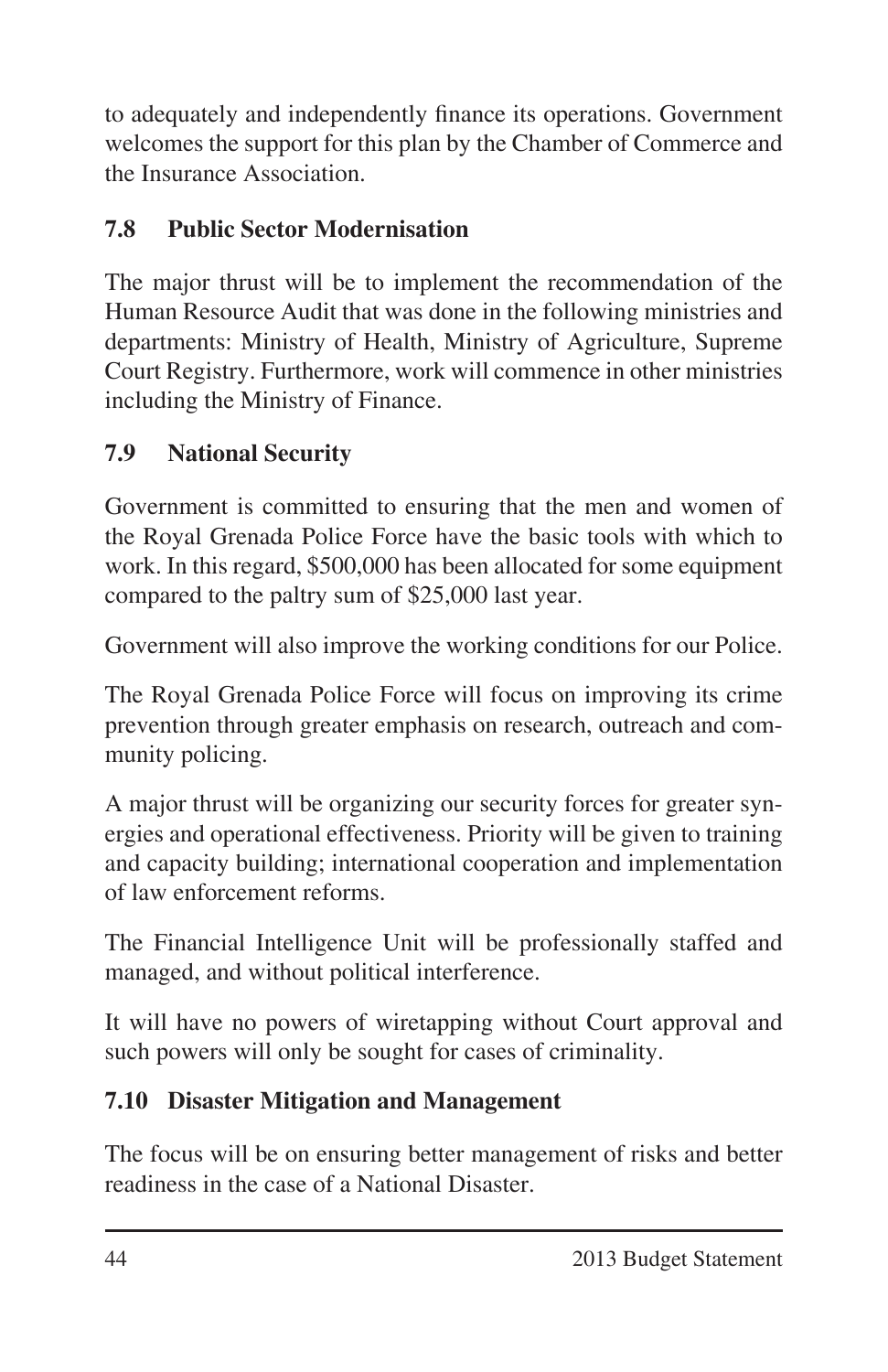Under the Regional Disaster and Vulnerability Reduction Project, the National Disaster Management Agency (NADMA) will be strengthened through the provision of the following: a national emergency alert system, a drinking water response system, satellite phones and office equipment.

# **7.11 Parliamentary Elections Office**

The main focus of the Parliamentary Elections Office this year will be the continuous registration of eligible persons. Consideration will also be given to the recommendations in the report of the Organisation of American States Electoral Monitoring Mission following the conclusion of the 2013 general elections.

# **7.12 Prison Reform**

The Prisons will soon have a new management structure with a strong focus on discipline but also self-reliance.

Our Government believes that the Prisons must be a place where inmates have opportunities for education and reform and this is best accomplished in a disciplined environment.

Greater discipline will be expected of both Officers and Inmates.

The operations of the Prisons will be commercialised to make it more self-sufficient. As an incentive, Government will commit to have the Prisons retain what it earns, with appropriate safeguards.

# **7.13 Legislative Agenda**

Consequent on the extended prorogation of Parliament, there is a considerable backlog of legislation awaiting passage – more than two dozen Bills. In addition, our Administration has several urgent legislative priorities. To address this situation, we anticipate frequent meetings of Parliament for the next several months. Some of the priority legislation includes: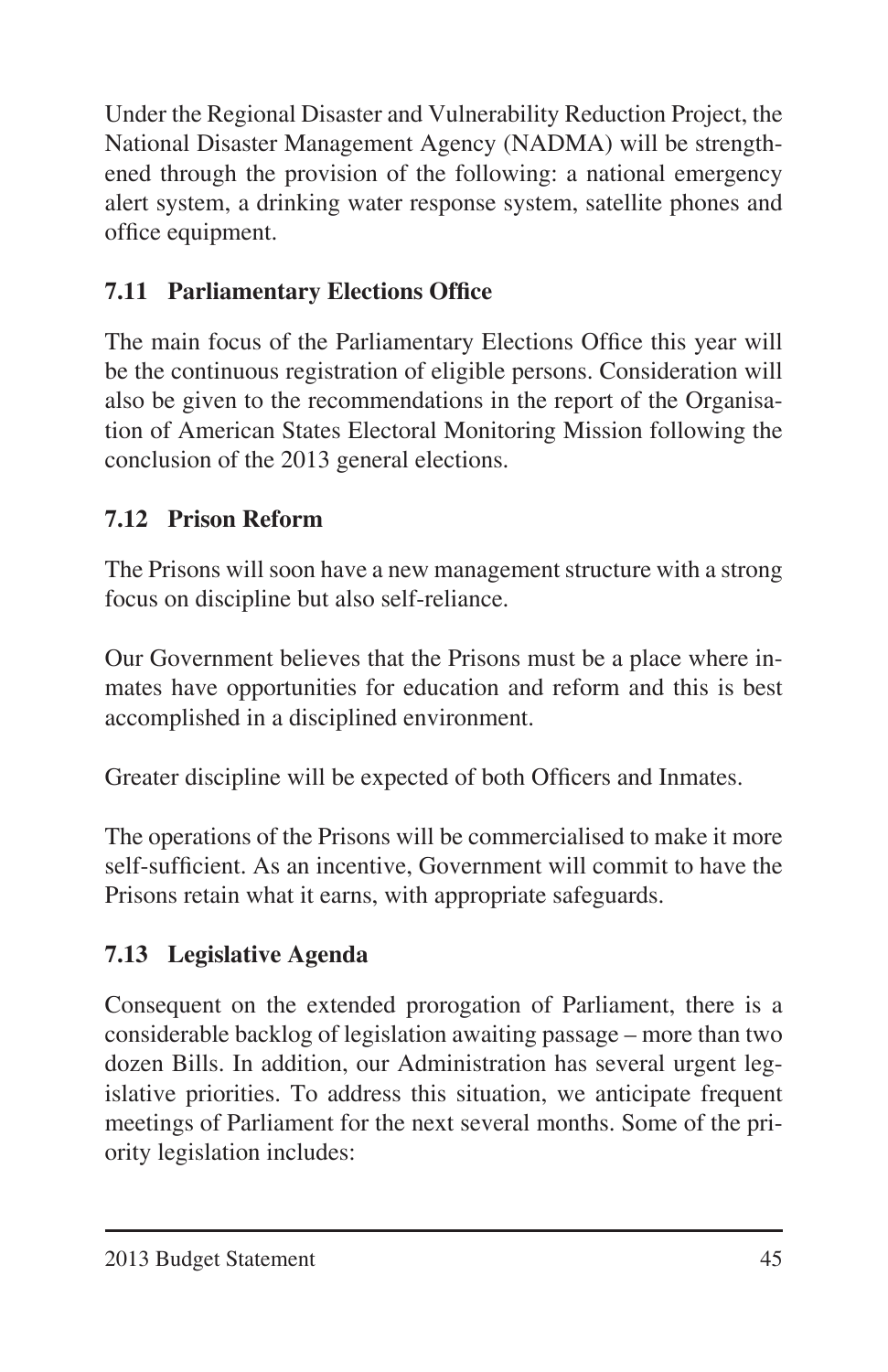- • Citizenship Amendment Bill
- CARCIP Loan Authorisation Bill
- Insurance (Amendment) Bill
- • Finance Intelligence Unit (Amendment) Bill
- **Procurement**
- • Electronic Transactions
- E Legislation
- Export Strategy
- Food Safety Bill and many others

## **8.0 ACKNOWLEDGEMENTS**

Mr. Speaker, on behalf of the Government and People of Grenada, I wish to place on record our appreciation of the following Governments and Institutions for their financial, economic and technical assistance during the past year:

The Government of the People's Republic of China

The Government of the Bolivarian Republic of Venezuela

The European Union

The Government of the Republic of Cuba

The Government of the Republic of Trinidad & Tobago

The Government of Australia

The Government of the United Arab Emirates

The Government of Canada and the Canadian International Development Agency

The Government of the United States of America and the United States Agency for International Development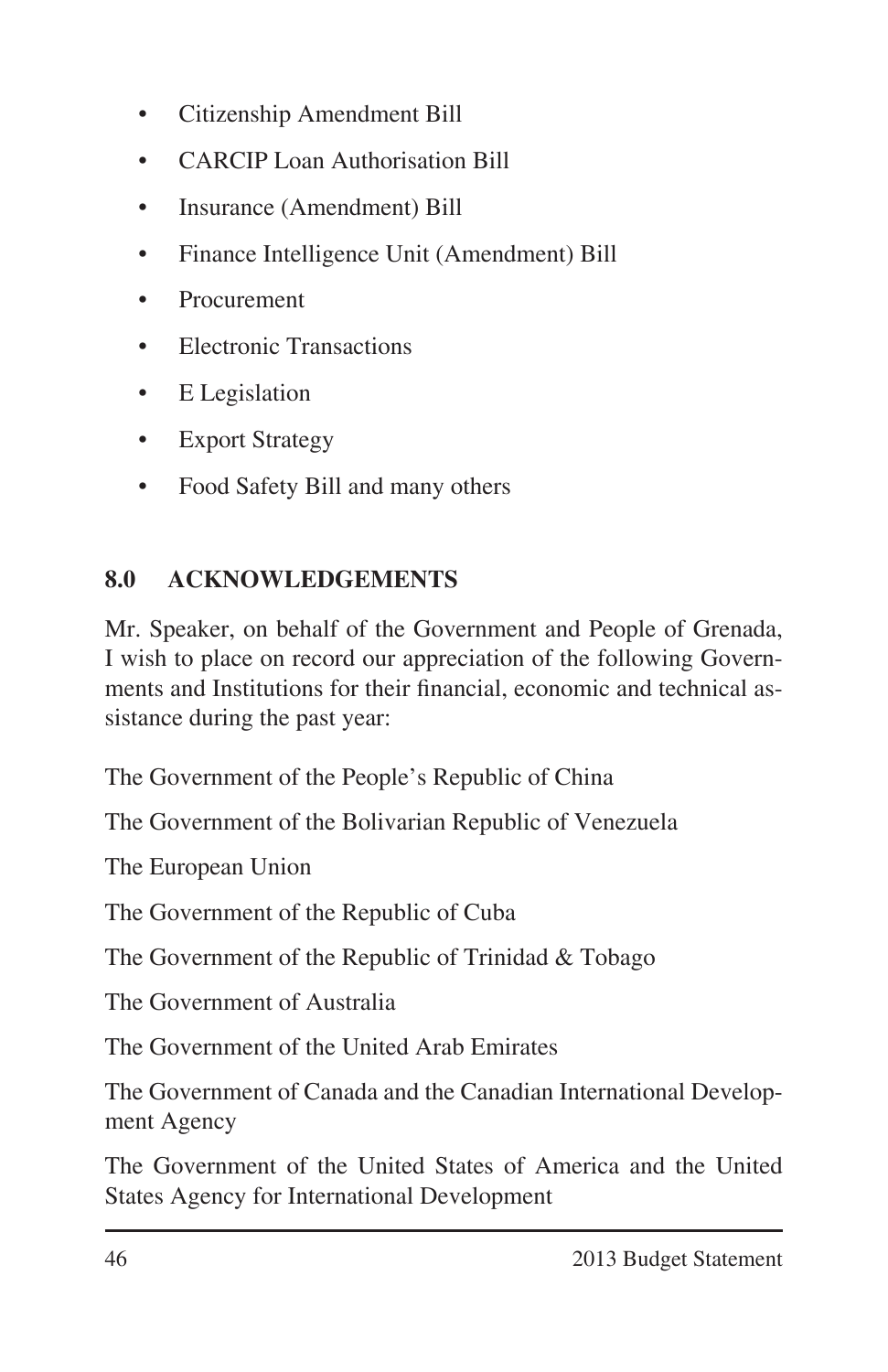The Government of the United Kingdom and the Department for International Development

The Government of Japan

The Government of the Federal Republic of Germany

The Government of France

The Government of India

The Government of the Federative Republic of Brazil

The Government of the Kingdom of Morocco

The Government of the Republic of Turkey

The Government of the Republic of Kazakhstan

The Government of the Republic of Korea

The Government of the Russian Federation

The Government of the Republic of Chile

The Caribbean Development Bank

The Eastern Caribbean Central Bank (ECCB)

The World Bank Group

The Kuwaiti Fund for Arab Economic Development

The OPEC Fund for International Development (OFID)

The International Monetary Fund

The Organisation of Eastern Caribbean States (OECS)

The CARICOM Secretariat

The Caribbean Regional Technical Assistance Centre (CARTAC)

The United Nations Development Programme

The United Nations Children's Fund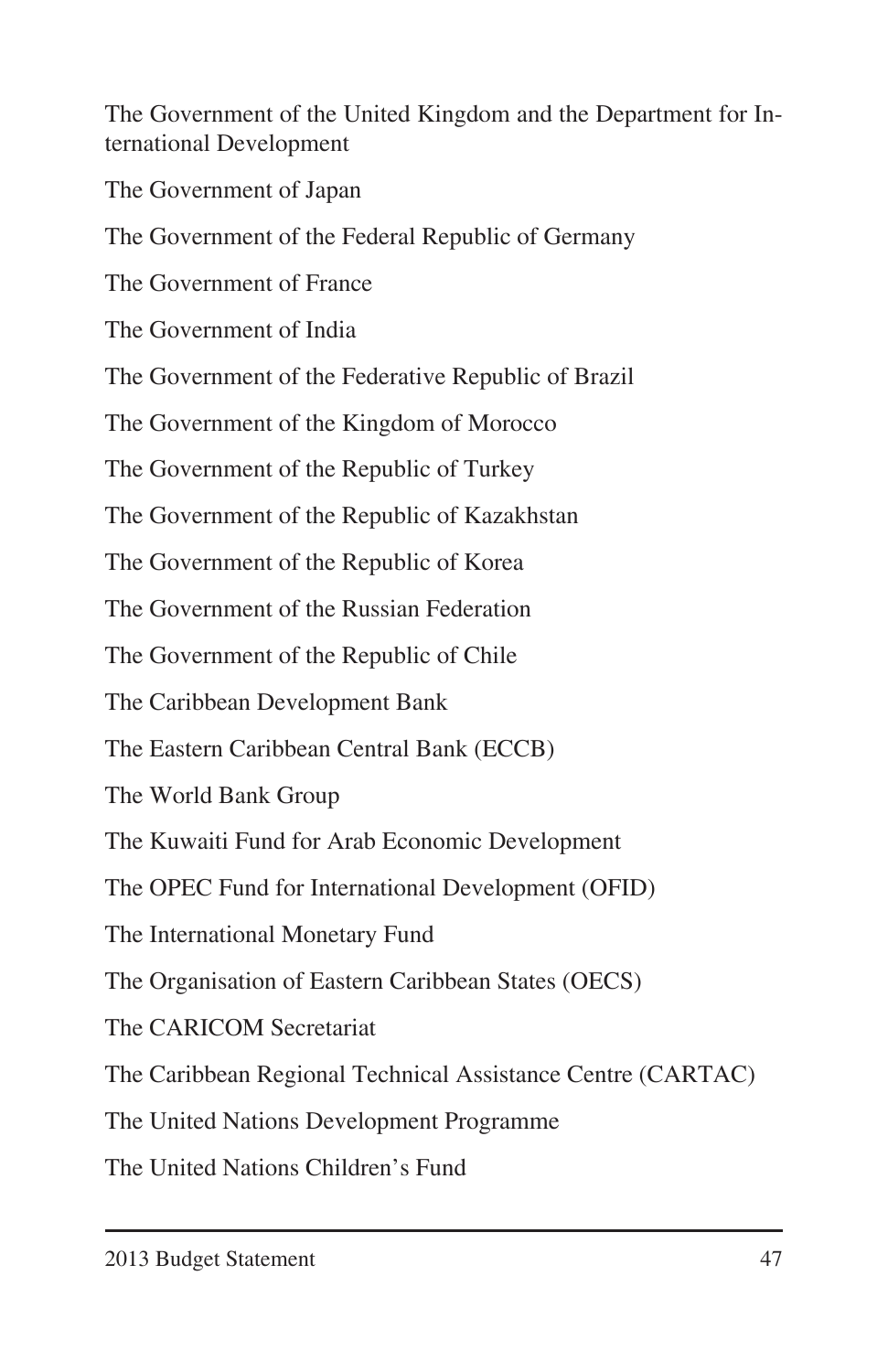The Commonwealth Secretariat

The Organisation of American States (OAS)

The Food and Agriculture Organisation (FAO) of the United Nations

The Government of the Republic of Korea

The International Renewable Energy Agency (IRENA)

The Inter-American Institute for Co-operation on Agriculture

The Association of Caribbean States

The Caribbean Export Development Agency

The Caribbean Regional Negotiating Machinery (CRNM)

The Caribbean Financial Action Task Force (CFATF)

The Caribbean Anti-Money Laundering Programme (CALP)

Mr. Speaker, we thank our citizens, labour unions, business and civil society, all of whom have contributed to this Budget and especially those who made the effort to present written submissions for our budget consultations.

I am grateful to my Cabinet Colleagues for their understanding in the preparation of this Budget in what was a very compressed timeframe.

I take this opportunity to express my deepest appreciation to the Permanent Secretary, Deputy Permanent Secretaries, Chief Budget Officer and members of the Budget Unit, Chief Policy Advisor, Head of Policy and other members of the Policy Unit, Corporate Communications Officer, management team and staff of the Ministry of Finance as well as the Manager and staff of the Government Printery.

I thank the Acting Secretary to the Cabinet, Permanent Secretaries, Heads of Non-Ministerial Departments and other public officers who have contributed to the preparation and delivery of this Budget.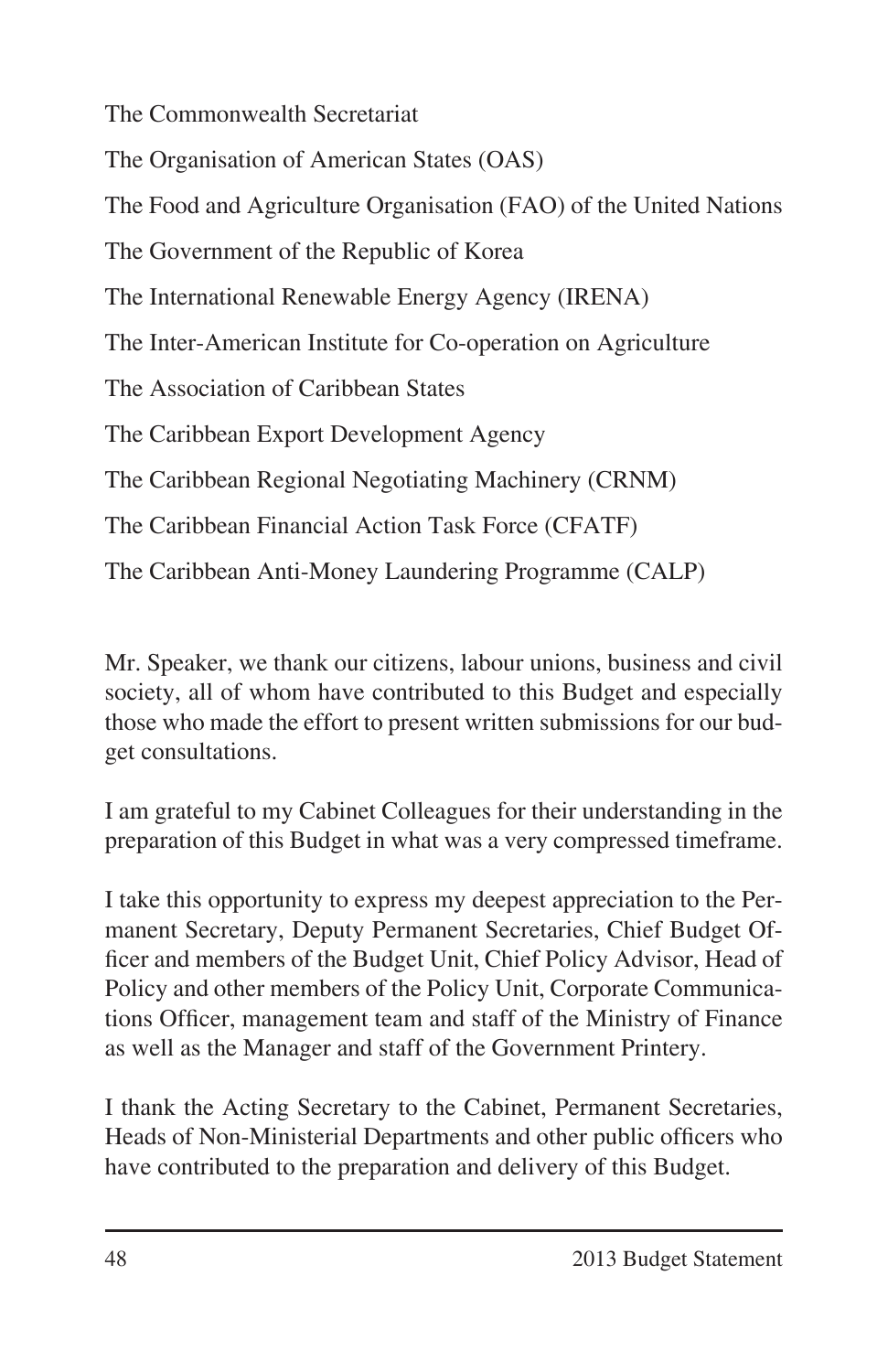I also thank the Clerk of Parliament and staff for their assistance in the preparations for today's Presentation.

Finally, Mr. Speaker, I wish to thank you for permitting the use of technology to support my presentation today.

### **9.0 CONCLUSION**

Mr. Speaker, a fresh breeze of democracy and hope is blowing through our Land.

It is refreshing and energizing.

Confidence is rising.

At the retail level, economic activity is already picking up.

Grenada's economic revival has begun.

Our local private sector is ready to take more risks because they know they have a Government of action not talk.

Credible foreign investors are ready and willing to invest in Grenada because they believe Grenada now has strong and caring leadership.

In this first installment of our plans, your Government has begun to set the foundation for the New Economy.

This Budget delivers on our promise to slash non-personnel expenditure and to begin to put our fiscal house in order.

The capital programme is growth-oriented and has a single objective – growth and jobs.

Tourism now has more support for marketing and new hotel developments are coming. More jobs.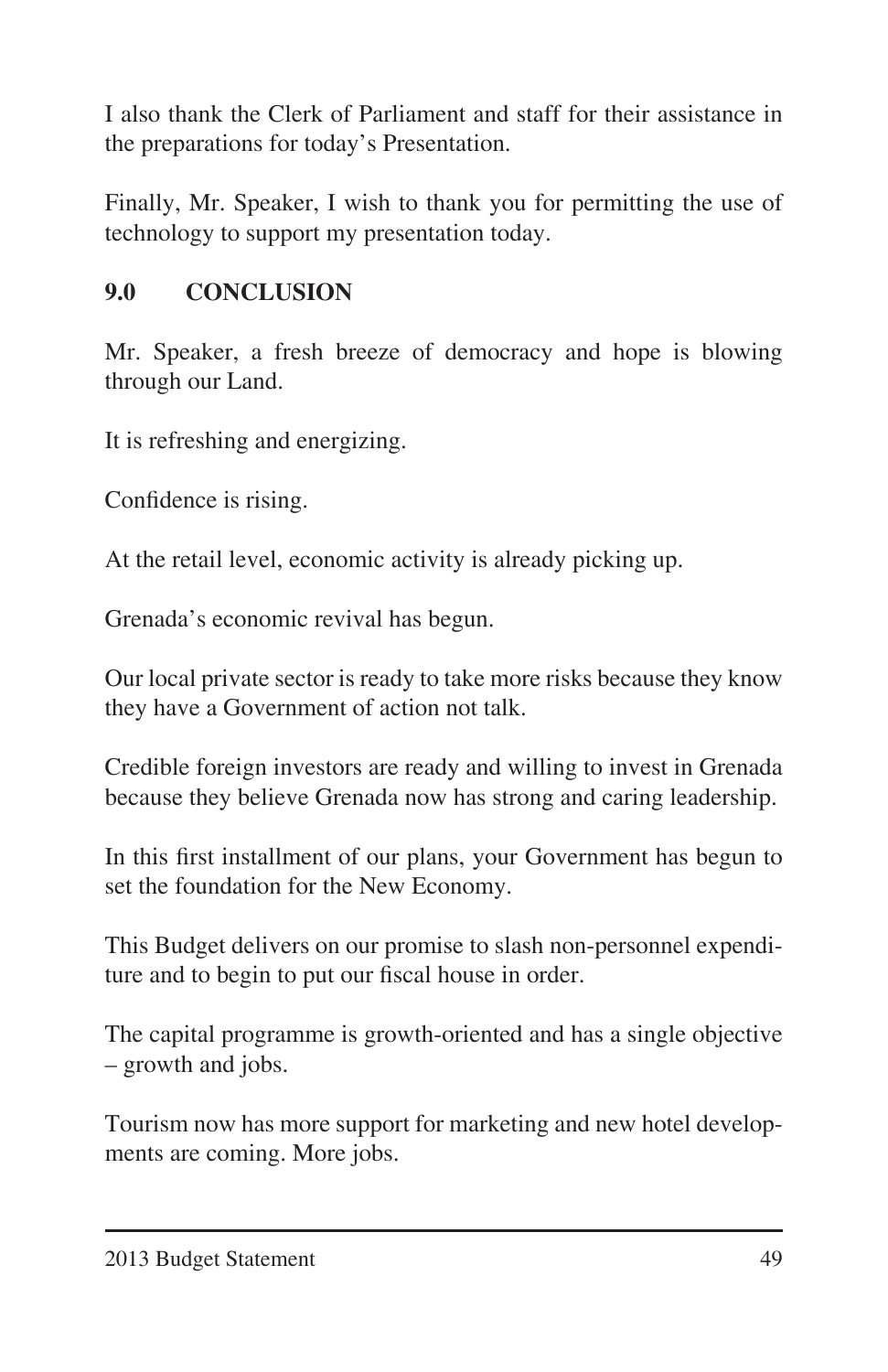Our Manufacturers now have a more predictable climate to plan and invest. More jobs.

The Youth of our Nation who have been ignored and abandoned for too long will now receive special and immediate attention through exciting programmes such as the new Imani Programme and the Young Entrepreneurs Fund – more than 2000 young persons will benefit.

Our young people who go to school, study hard, play by the rules will have opportunities to study, work or own their own businesses.

Our churches now have a partner in Government to do important community projects targeting our youth.

The single mother who has been wondering if anyone cares will now get help with uniforms and transportation to send her children to school.

Our senior citizens with no food and family now have help.

Our elderly in the geriatric homes will no longer go without medication.

The hundreds of men and women waiting on the long delayed Agricultural Feeder Roads Phase II will soon be working again.

The contractors who took risks to start their own businesses and have lost nearly everything or are barely holding on, will do business again. Better days are coming.

At least 1,000 jobs will be created from the various public sector projects.

In addition, the construction stimulus will create more jobs.

Moreover, the private sector projects coming in the next few months will create more jobs.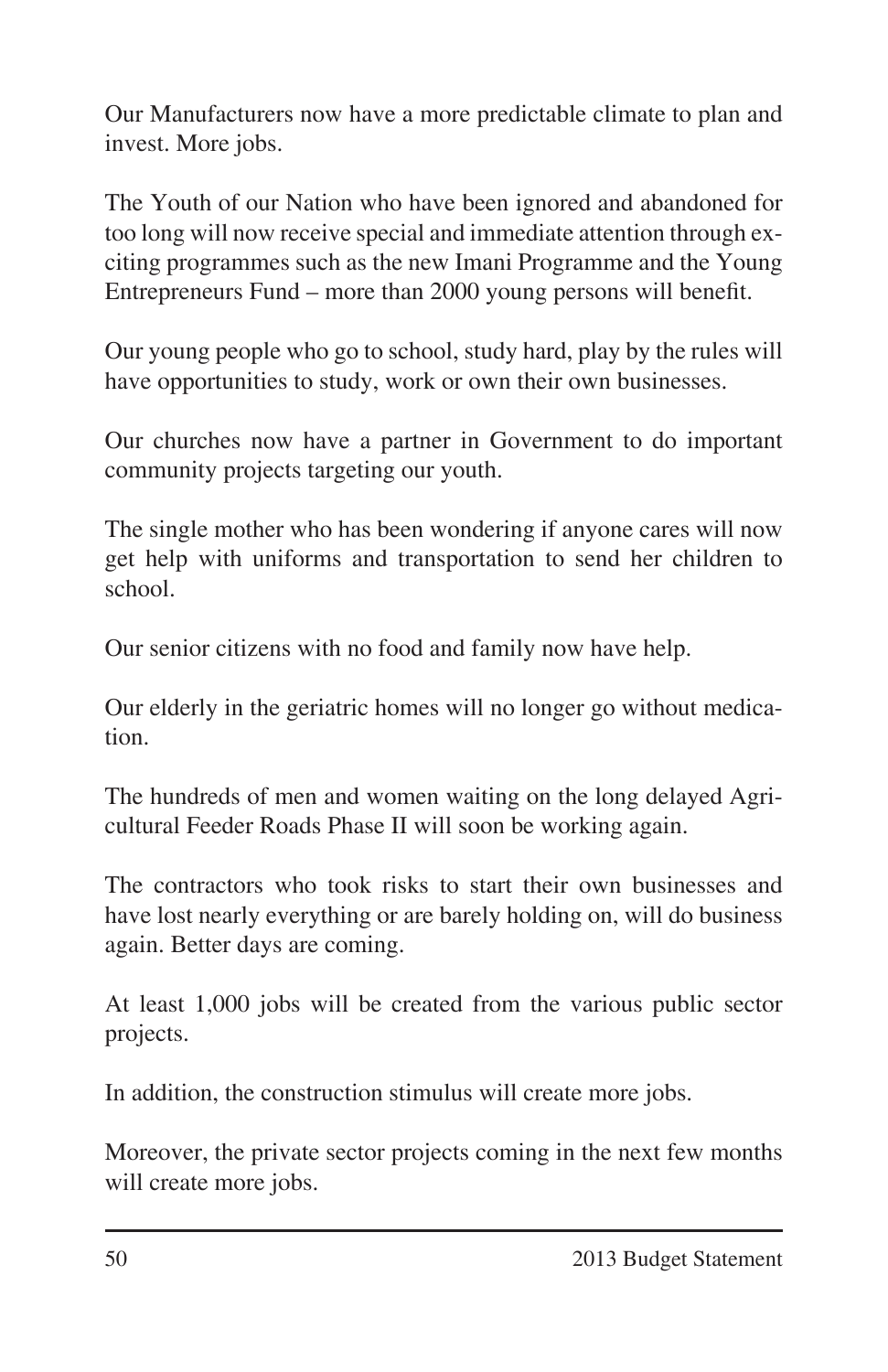My fellow Grenadians, your long night is over.

A new dawn is here.

These are the actions of a Government that hears and cares for the people.

This is the hallmark of a Government which puts people first.

Mr. Speaker, we have begun to demonstrate to the people of this beautiful Land, that everything we do, we do it for you.

We shall deliver!

Let us go forward today inspired by the words of the Prophet Jeremiah found in Jeremiah 29.11 and I quote "For I know the plans I have for you," declares the LORD, "plans to prosper you and not to harm you, plans to give you hope and a future".

May God bless the people of Grenada, Carriacou and Petit Martinique.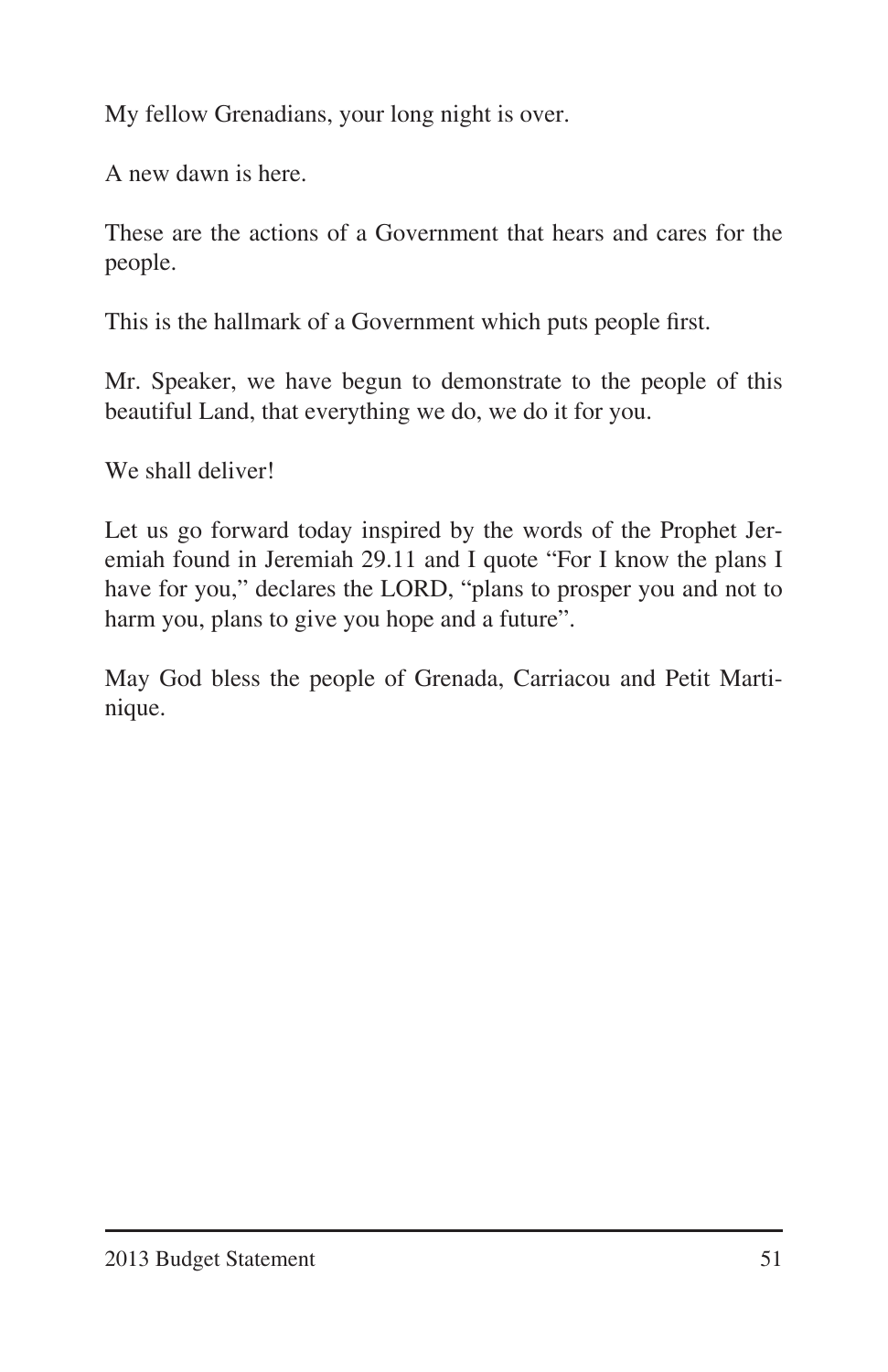### **ANNEXES**

### ANNEX I **INTERNATIONAL AND REGIONAL DEVELOPMENTS**

Recent Performance and Prospects of Global Economy

According to the International Monetary Fund, the global economy is estimated to have grown by 3.2 percent. The main sources of growth were Emerging Market economies such as China which grew by 7.8 percent. The United States, the world's largest economy and one of Grenada's key trading partners, grew by 2.3 percent.

Unfortunately though not unexpectedly, the United Kingdom and the rest of Europe returned to recession with contractions of 0.2 percent and 0.4 percent respectively.

Most advanced economies continue to face two challenges. First, is their need for sustained fiscal consolidation, an example being the sequester in the USA. Second, they must undertake financial sector reforms to decrease risks in the financial system. Addressing these two challenges is putting a damper on growth with the global economy projected to grow by only 3.5 percent in 2013. China is projected to grow by 8.2 percent and the USA by 2.0 percent.

The United Nations Report on the World Economic Situation and Prospects 2013 states that with existing policies and growth trends, it may take at least another five years for Europe and the United States to recover the job losses caused by the 2008-2009 recession.

### **Recent Economic Performance of CARICOM**

The United Nations Economic Commission for Latin America and the Caribbean UN ECLAC in its Preliminary Overview of the Economies of Latin America and the Caribbean 2012 concludes that the Caribbean remains fiscally fragile and will require reforms accompanied by external support to achieve sustained growth.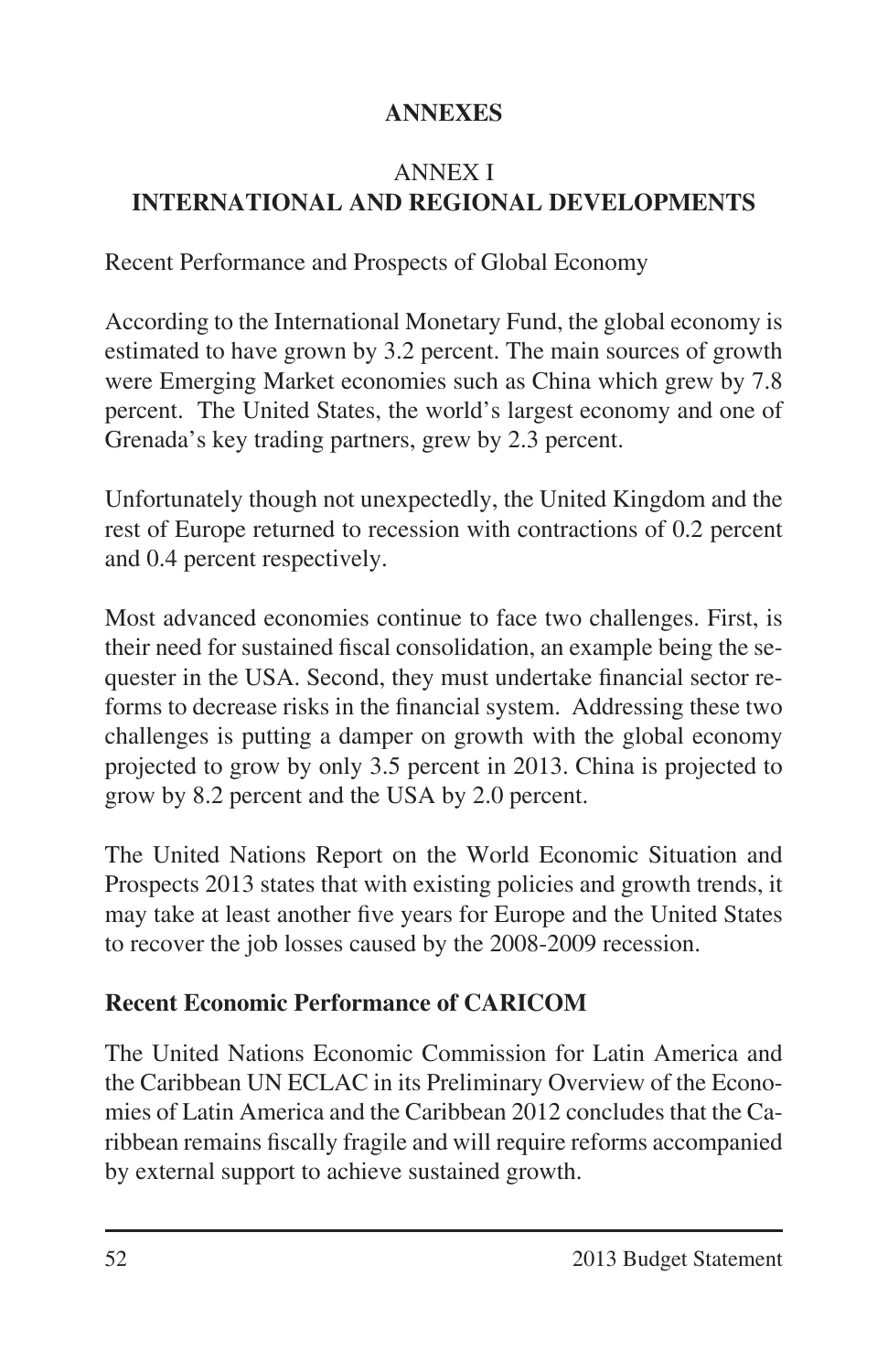### **Table I**

| Country             | 2010    | 2011   |        | $ $ Preliminary $ $ F o r e c a s t $ $ |
|---------------------|---------|--------|--------|-----------------------------------------|
|                     |         |        | 2012   | 2013                                    |
| <b>Barbados</b>     | 0.2     | 0.6    | 0.2    | 1.0                                     |
| Jamaica             | $-1.5$  | 1.3    | $-0.2$ | 0.1                                     |
| Guyana              | 4.4     | 5.4    | 3.8    | 4.9                                     |
| Trinidad and Tobago | $-0.02$ | $-1.5$ | 1.0    | 2.5                                     |

**Recent Economic Performance of Selected CARICOM countries**

*Sources: UN ECLAC Preliminary Overview of the Economies of Latin America and the Caribbean 2012* 

Economic Performance of the Eastern Caribbean Currency Union (ECCU)

According to the Governor of the Eastern Caribbean Central Bank, economic activity in the ECCU declined by 0.8 percent, the third year of economic contraction in the past four years. The sectors which declined included Tourism by 1.2 percent as well as Construction and Transport.

For 2013, growth for the ECCU is projected at 1.9 percent.

| Country             | 2010   | 2011   | Preliminary | Forecast |
|---------------------|--------|--------|-------------|----------|
|                     |        |        | Estimate    | 2013     |
|                     | $(\%)$ | $(\%)$ | 2012 $(\%)$ | $(\%)$   |
| Currency Union      | $-2.2$ | 0.4    | $-0.8$      | 1.9      |
| Anguilla            | $-4.3$ | 4.5    | $-6.8$      | $-0.2$   |
| Antigua and Barbuda | $-7.1$ | $-2.8$ | 2.3         | 2.4      |
| Dominica            | 1.2    | 1.0    | $-1.5$      | 1.1      |
| Grenada             | -0.4   | 1.0    | $-0.8$      | 1.2      |

**Table II Recent Economic Performance and Forecast for the ECCU**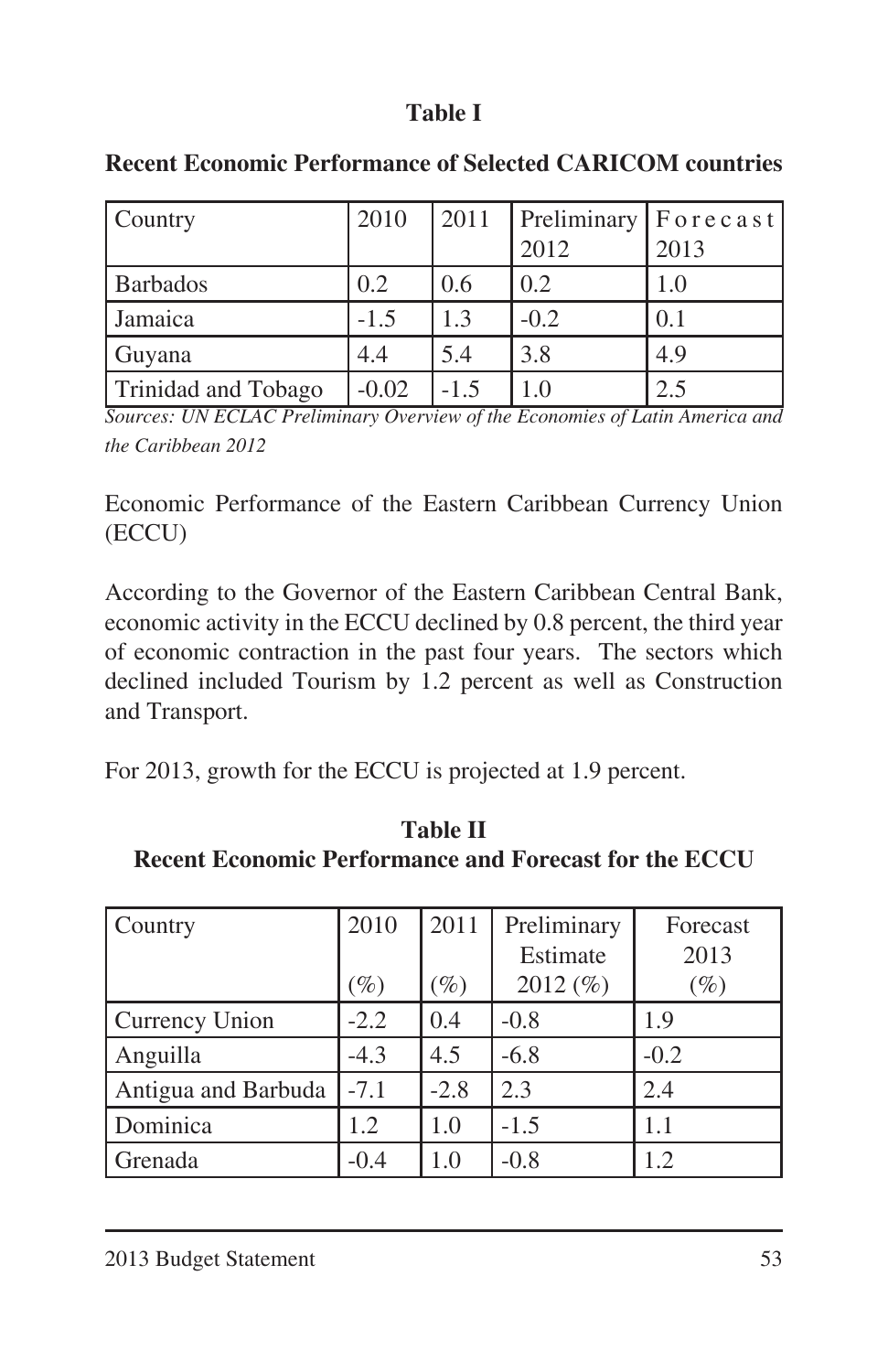| Montserrat                            | $-3.6$ |        | 1.4    | 0.9 |
|---------------------------------------|--------|--------|--------|-----|
| <b>St Kitts and Nevis</b>             | 0.2    |        | $-1.1$ |     |
| Saint Lucia                           | 0.2    |        | $-3.0$ |     |
| St Vincent and the -3.4<br>Grenadines |        | $-0.7$ |        |     |

*Source: Eastern Caribbean Central Bank, March 2013*

Faced with a prolonged recession, the ECCU member states have responded to this crisis by developing a comprehensive framework, resting on two major pillars: the establishment of an OECS Economic Union including provisions for the creation of a single financial space; and the implementation of the ECCU Eight Point Stabilisation and Growth Programme.

A single financial space for the region means that the financial system will operate as one territorial boundary, under the same laws and supervised by common regulatory bodies. From the standpoints of maximising opportunities for local and regional investors and attracting foreign direct investment, it is essential that we expedite and complete the work of establishing a single financial space in the ECCU.

In terms of the ECCU Eight Point Stabilisation and Growth Programme, we must proceed with greater urgency to stimulate growth in our economies; establish a deposit insurance scheme for banks; and establish a regional regulator for the insurance industry.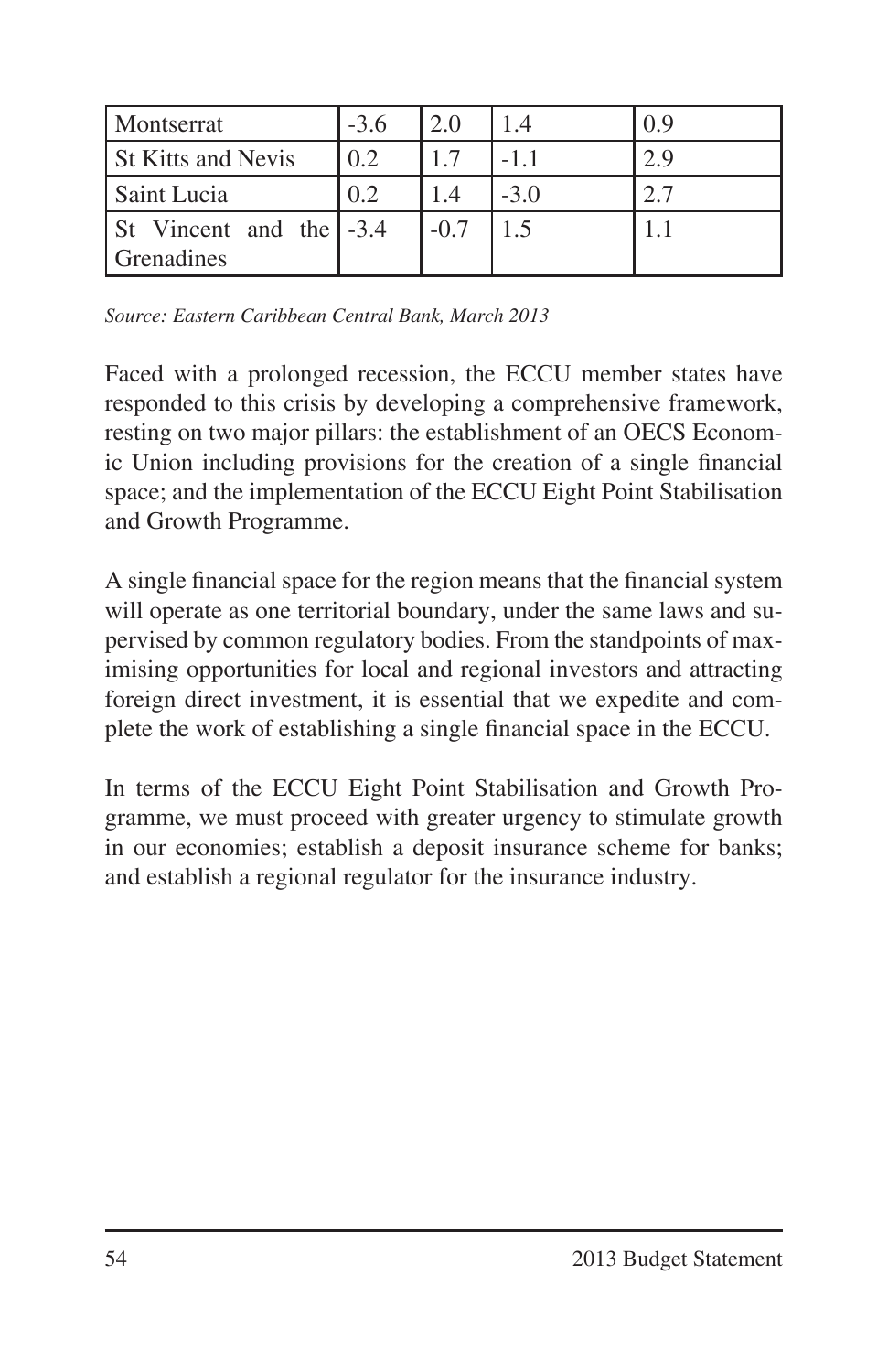### ANNEX II **IMPERATIVES OF THE NEW ECONOMY**

The key elements of the New Economy may be summarized as follows:

- 1. Fiscal sustainability (fiscal house in order)
- 2. Debt sustainability
- 3. Lean Government
- 4. Private sector as key driver
- 5. Technical and Vocational Education and Training
- 6. Life-long learning and high-wage employment
- 7. Innovation and knowledge
- 8. ICT applied to all aspects of development
- 9. World class service industry especially in tourism
- 10. Green Business, Industries and lifestyles
- 11. Sustainable Development
- 12. Developing Agriculture along the Value Chain
- 13. Efficient Light manufacturing sector
- 14. Dynamic Export Sectors
- 15. Lucrative oil, gas and renewable energy sectors

Mr. Speaker, by most standards, at 39 years Grenada is a fairly young Independent State. However, as our country has become more mature its economic performance has declined. From 2000 to 2008 real GDP growth averaged 3.7 percent; and from 2009 to 2012 real GDP growth averaged -1.5 percent. While the period from 2000 to 2008 was marked by many major external and hopefully one-time disruptions, it is evident that our economy has struggled to recover and the long-term decline in real economic growth is irrefutable.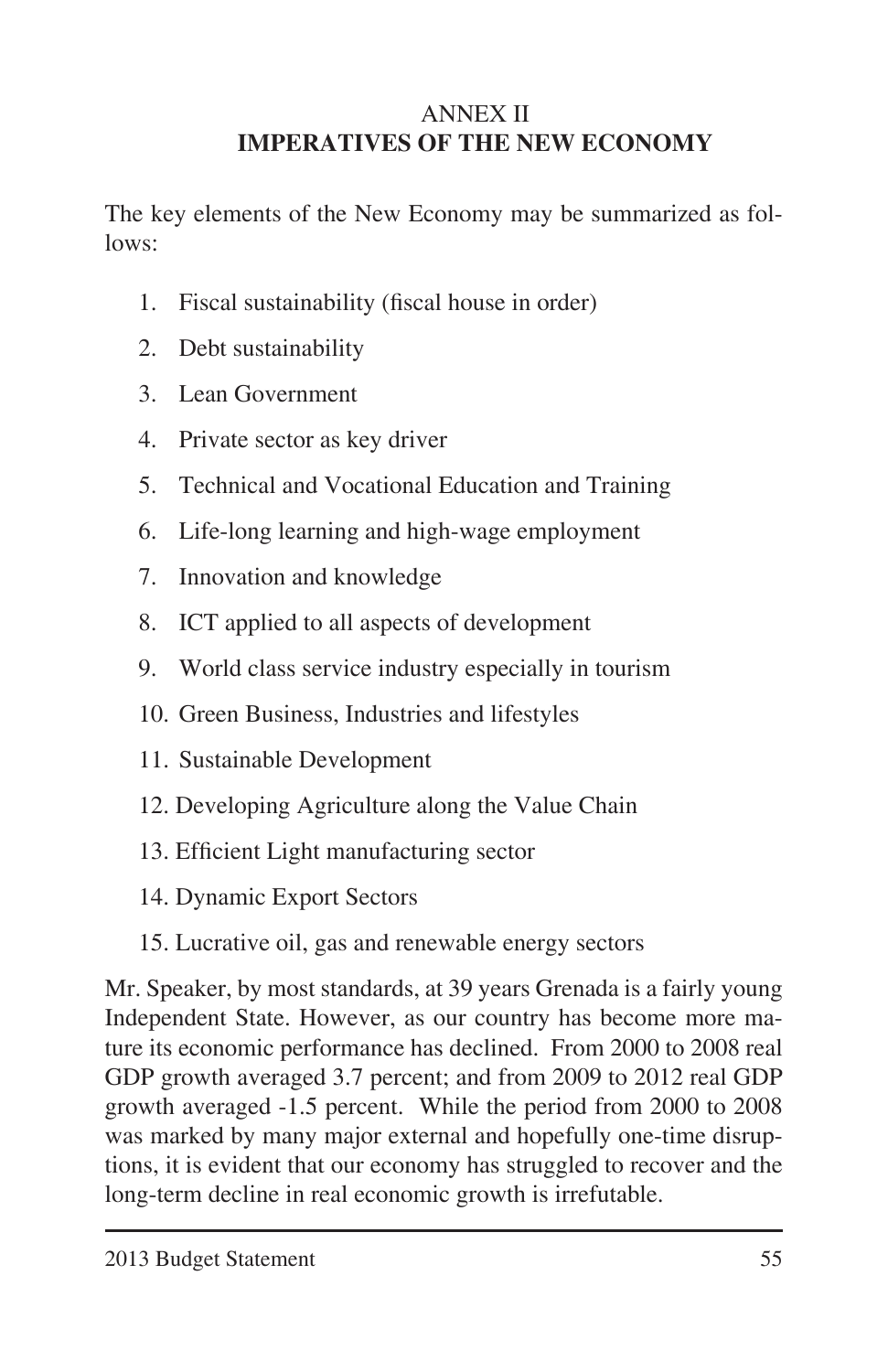Tourism, one of the Country's most important economic sectors, has also been in decline. This decline is manifest by a decline in stay-over visitors. Mr. Speaker we have computed that total expenditure per visitor has plummeted in nominal terms from an average of \$1,622 over the 2000 to 2002 period to an average of only \$595 from 2009 to 2011. Mr. Speaker there can be no denying that some of this decline is due to changes in the composition of tourist arrivals. However Sir, it is also indicative of the fact that the ability of the sector to act as an engine of growth through economic multiplier effects has declined.

Mr. Speaker while agriculture has recently been viewed as a bright spot, exports remain focused largely on nutmeg and cocoa. But the increase in export values is largely due to higher prices. After years of trying to diversify the sector, the vast potential of our agriculture and fisheries, especially in the area of value-added products remains untapped. A new approach is needed to transform this vital sector into a driver of exports, growth and employment. Sir we need a New Agriculture and a New Fisheries.

ICT has become widely diffused and inexpensive. The world of commerce is much smaller; the ability to conduct business across time and space has increased greatly. In addition ICT has drastically reduced the cost of transferring capital and information from high-cost locations in developed countries to low-cost developing countries. Considered together this means that economic activity in a highcost location such as Grenada is incompatible with routine tasks and "business as usual" strategies.

There is a vast body of research that suggests a key benefit of technology and ICT is that it supports changes in industrial structures towards smaller firm sizes. And that these small firms are accounting for a greater and greater share of growth. Also of significance is the fact that countries which have promoted entrepreneurship have benefitted from an additional employment and growth premium.

The macro-economic manifestations of the changes of the last two decades are evident in the shifts in the sectoral contributions to GDP,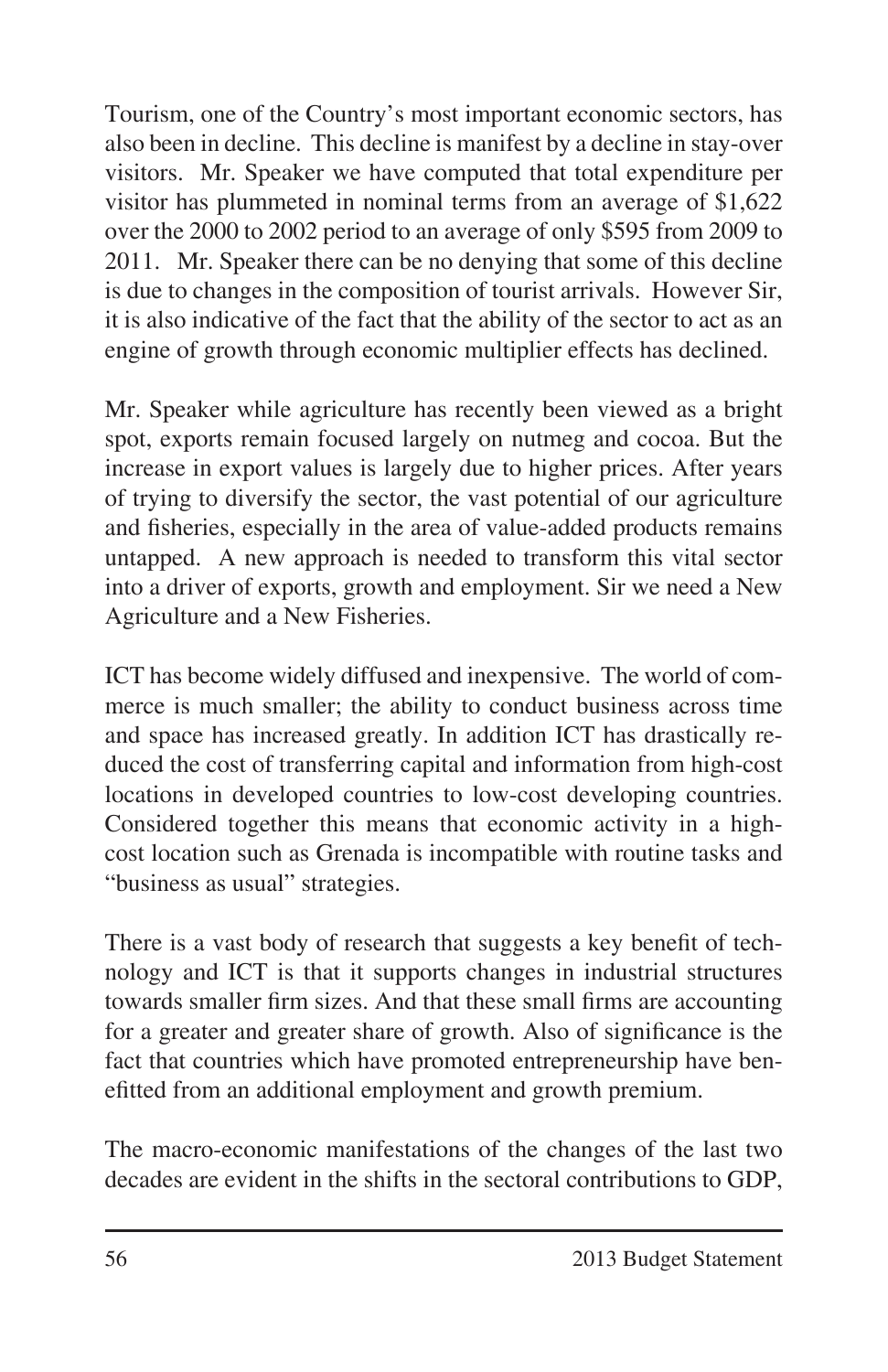changes in domestic demand patterns, and the deepening global integration of goods and factor markets. The contradiction between globalization of demand, taste and preferences and localization of supply, accompanied by persistent under-investment in the fundamental determinants of sustainable competitiveness and growth are evident throughout Grenadian society.

This has also led to a mismatch between the capacity of the economy to satisfy the growing and highly sophisticated demand of a society that is increasingly integrated with the global economy. This misalignment has contributed to the widening trade deficit, a drag on economic growth, growing level of unemployment and a continuous downward spiral in economic activity, institutions, and social capital.

The challenges presented by below trend levels of economic growth and high unemployment forecast for Grenada's economy over the next several years, signal urgency for a fundamental change in development paradigm, to that of a "New Economy," which is driven primarily by knowledge, innovation and entrepreneurship.

Perhaps most important, the relationship between Government and the private sector in the New Economy differs greatly from the Old Economy paradigm. The role of Government in the Old Economy is based on "command and control" and is managed even where there is a perception of consultations, while under the New Economy paradigm Government seeks to be an enabler by promoting and developing an institutional framework and incentives that promote economic growth and business opportunities.

This Government's goal is to create policies that will facilitate the transformation of Grenada's economy from "Old" to "New". There is no doubt the New Economy as described will meet the twin challenges of continued high unemployment and low economic growth. Such a transformation will reverse the current situation of deteriorating competitiveness and rising manufacturing and services costs at the firm level, misaligned expansionary fiscal policy stance, "antibusiness/anti-entrepreneur" and anti-investor" bias at the policy level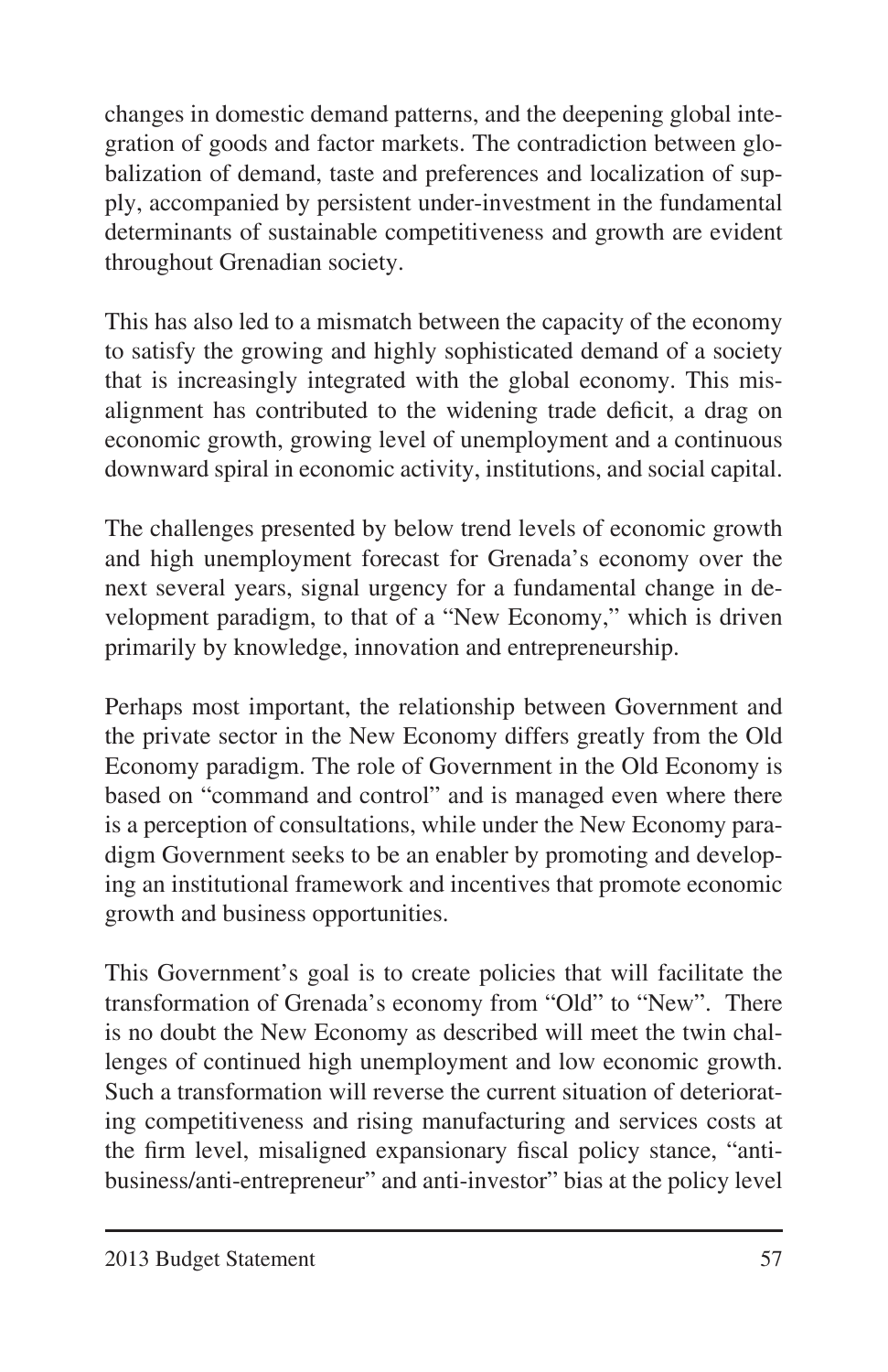and inept economic and political leadership at the level of Government.

Mr. Speaker, this Administration has a commitment to shift our domestic institutional environment and development paradigm towards the New Economy, or "New Entrepreneurial Economy", through policy reformulation and the provision of support in developing and unleashing the key drivers of technical and vocational education and training, research and development, innovation, ICT preparedness, quality health care, a new development-oriented focus on youth, a New Agriculture and Fisheries thrust, through a fresh vision of tourism, among others. This will be critical to our Country's ability to reap economic growth and employment dividends.

Mr. Speaker, this Administration is deeply committed to the emergence of a New Economy in our Country over the next five years and beyond. We are also deeply committed to mainstreaming this thinking in all aspects of our development thrust.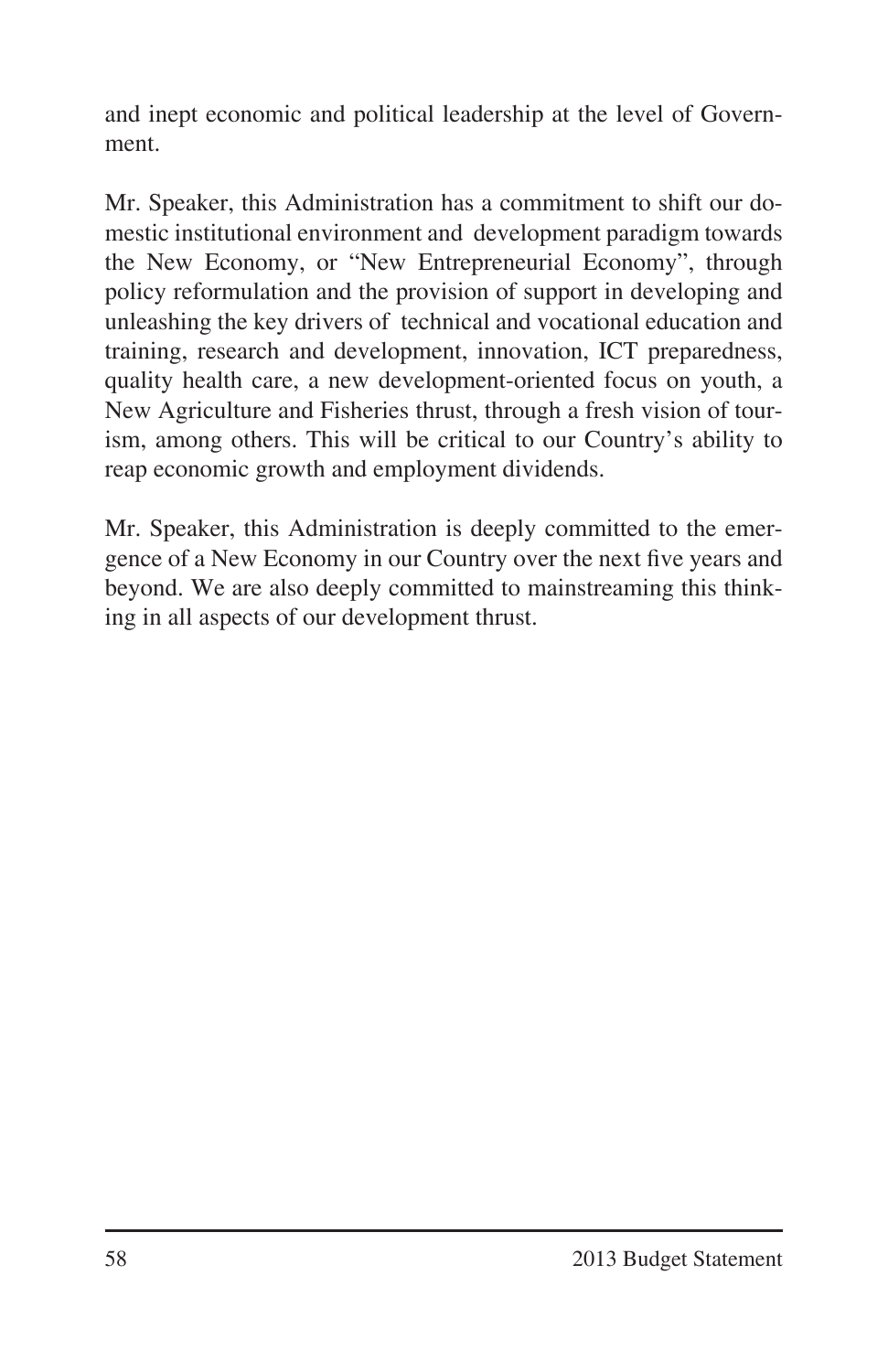| <b>ANNEX II</b>                                                               |             |             |                        |                     |
|-------------------------------------------------------------------------------|-------------|-------------|------------------------|---------------------|
| SUMMARY OF RECURRENT AND CAPITAL EXPENDITURE 2013                             |             |             |                        |                     |
| VOTE                                                                          | Recurrent   | Capital     | Total                  | TOTAL<br>% OF       |
| 01 Governor General                                                           | 1,437,252   |             | 1,437,252              | 0.13%               |
| 02 Parliament                                                                 | ,859,959    | 15,000      | .874,959               | $\frac{92}{110}$    |
| 03 Supreme Court                                                              | 2,659,166   | 10,280      | 2,669,446              | 0.24%               |
| 04 Magistracy                                                                 | 2,221,370   | 27,000      |                        | 0.20%               |
| 05 Audit                                                                      | 289,609     |             | 2,248,370<br>1,289,609 | 0.12%               |
| 06 Public Service Commission                                                  | 738,531     |             | 738,531                | 0.07%               |
| 07 Director of Public Prosecutions                                            | 691,965     |             | 691.965                | 0.06%               |
| 08 Parliamentary Elections Office                                             | 741.074     | 788.105     | 2,529,179              | 0.23%               |
| 09 Ministry of Legal Affairs                                                  | 2,914,544   | 313,500     | 3,228,044              | 0.29%               |
| 10 Office of the Prime Minister                                               | 3,031,598   | 5,100,000   | 8,131,598              | 0.74%               |
| 11 Prisons                                                                    | 7,768,377   | 140,000     | 7.908,377              | 0.72%               |
| 12 Police                                                                     | 46,571,467  | 278,720     | 47,850,187             | 4.34%               |
| 14 Labour                                                                     | 807.150     | 50,000      | 857.150                | 0.08%               |
| 15 Ministry of Tourism, Civil Aviation and Culture                            | 3,200,857   | 30,463,867  | 33,664,724             | 3.05%               |
| 16 Ministry of Foreign Affairs & International Business                       | 8,466,442   | 436,000     | 8,902,442              | $0.81\%$            |
| 17 Financial Intelligence Unit                                                | 398.838     |             | 398.838                | 0.04%               |
| 18 Ministry of National Security, Public Administration, Disaster Management, | 3,277,926   | 6,978,818   | 10,256,744             | 0.93%               |
| Home Affairs, Information and Implementation                                  |             |             |                        |                     |
| 19 Ministry of Youth, Sports & Ecclesiastical Affairs                         | 5,062,184   | 37,370,000  | 42,432,184             | 3.85%               |
| 20 Ministry of Finance and Energy                                             | 48,232,841  | 21,760,534  | 69,993,375             | 6.35%               |
| 21 Pensions and Gratuities                                                    | 48,386,778  |             | 48,386,778             | 4.39%               |
| 22 Public Debt                                                                | 456,013,305 |             | 456,013,305            | 41.37%              |
| 23 Salaries and wages increase                                                |             |             |                        | $\overline{0.00\%}$ |
| 25 Contributions                                                              | 4,245,567   |             | 4,245,567              | $0.39\%$            |
| 26 Ministry of Economic Development, Trade, Planning & Cooperatives           | 2,685,787   | 7.348.456   | 20,034,243             | .82%                |
| 30 Ministry of Communications, Works, Physical Development, Public Utilities, | 6,768,149   | 65,852,000  | 72,620,149             | 6.59%               |
| ICT & Community Development                                                   |             |             |                        |                     |
| 32 Post Office                                                                | $\infty$    |             | $\infty$               | 0.00%               |
| 35 Ministry of Social Development & Housing                                   | 9,082,917   | 21.081.141  | 30,164,058             | 2.74%               |
| 36 Ministry of Carriacou and Petite Martinique Affairs & Local Government     | ,131,116    | 7,389,700   | 18,520,816             | 1.68%               |
| 40 Ministry of Education and Human Resource Development                       | 90,353,187  | 20,215,339  | 10,568,526             | 10.03%              |
| 50 Ministry of Health & Social Security                                       | 58,558,358  | 4,054,028   | 62,612,386             | 5.68%               |
| 64 Ministry of Agriculture, Lands, Forestry & Fisheries and the Environment   | ,274,591    | 20.700.51   | 31,975,102             | 2.90%               |
| <b>GRANT TOTAL</b>                                                            | 839,870,996 | 262,372,999 | $\frac{102.243.995}{$  | 100.00%             |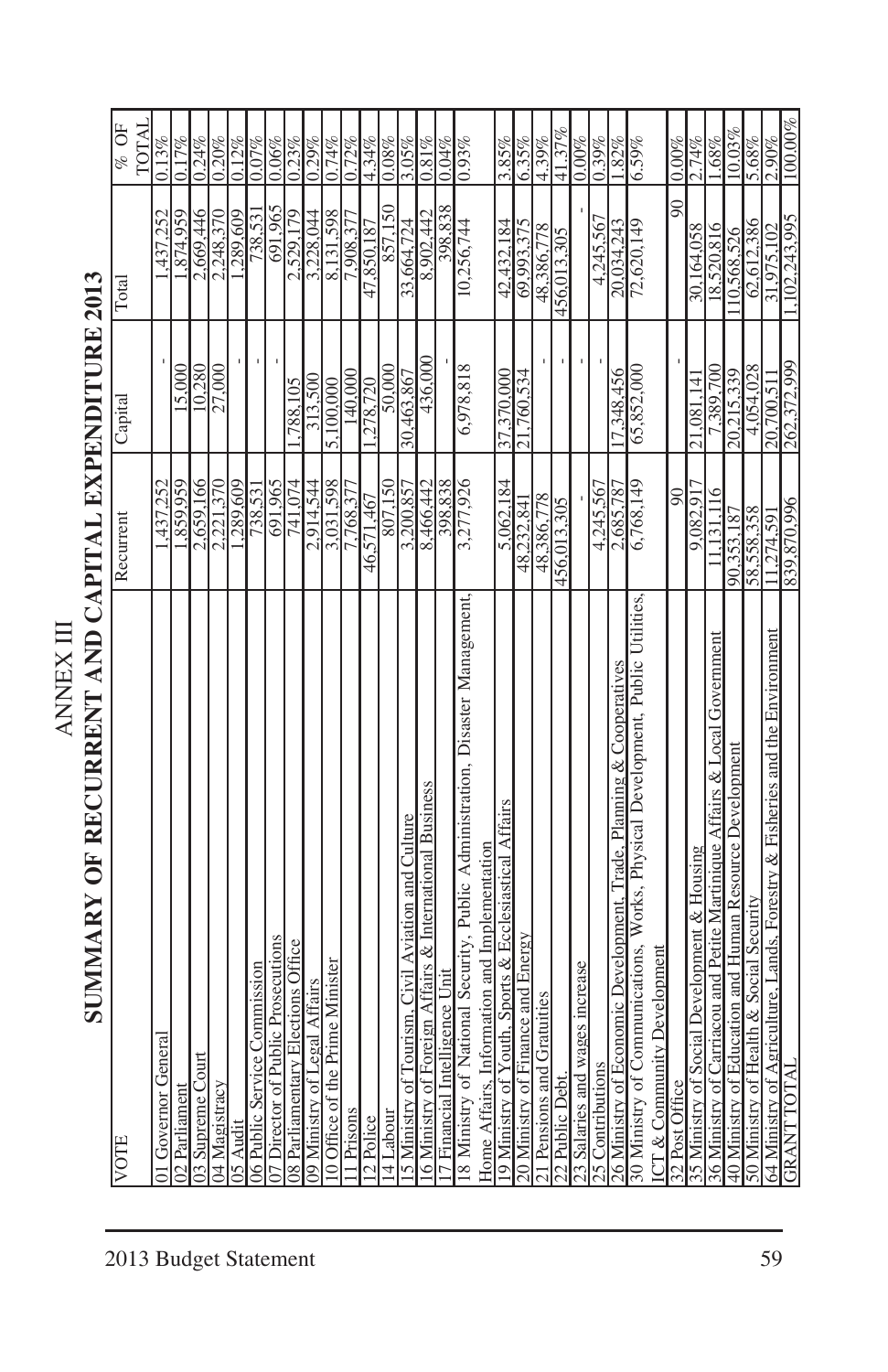ANNEX IV **RECENT ECONOMIC GROWTH PERFORMANCE 2001 – 2013**

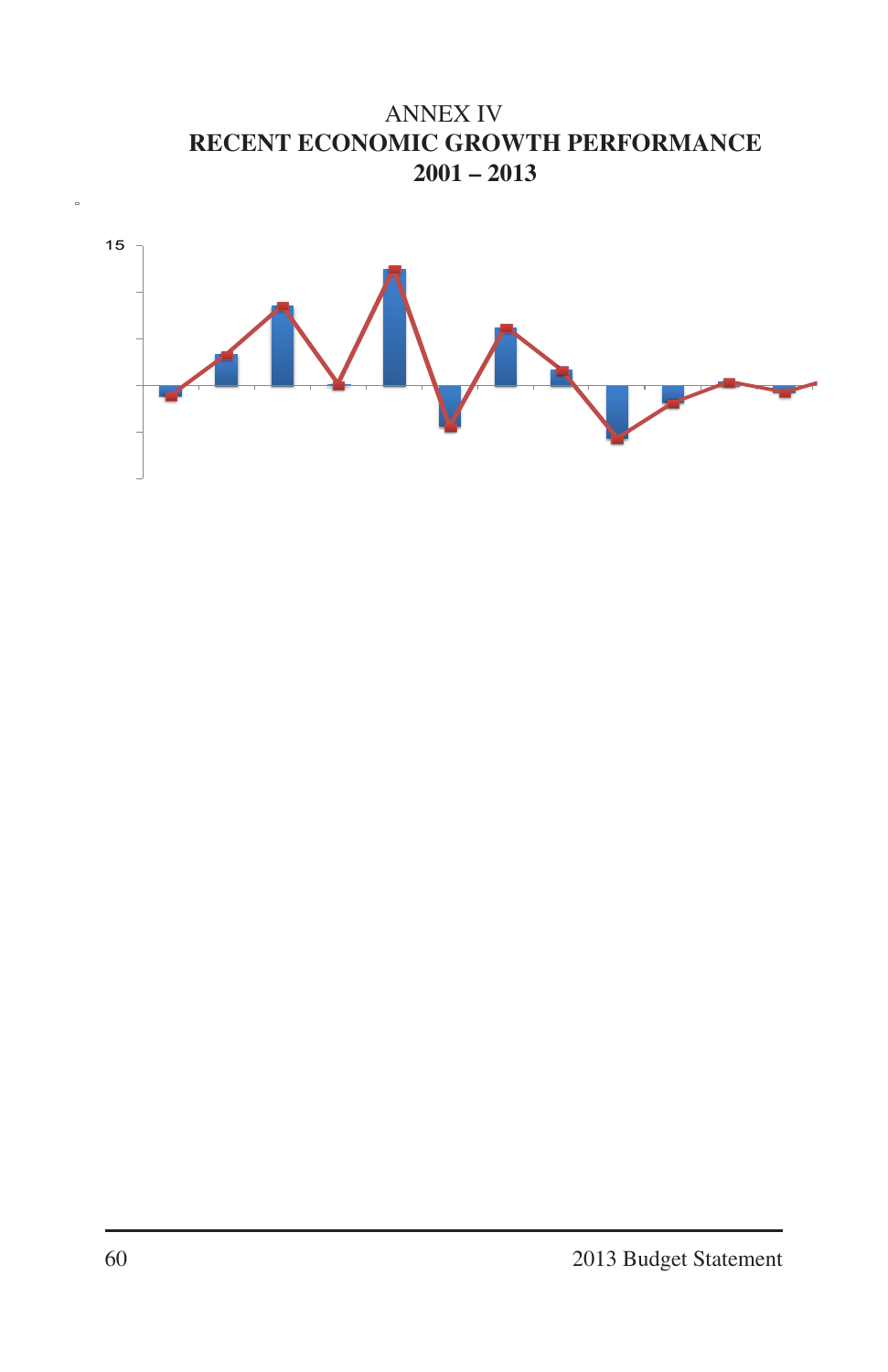|                                                         | Actual<br>2008 | Actual<br>2009 | Actual<br>2010                               | Actual<br>2011      | Actual<br>2012 |
|---------------------------------------------------------|----------------|----------------|----------------------------------------------|---------------------|----------------|
|                                                         |                |                |                                              |                     |                |
|                                                         |                |                | (In percent of GDP, unless otherwise stated) |                     |                |
| Central government finances                             |                |                |                                              |                     |                |
| Current revenues                                        | 20.7           | 19.3           | 20.5                                         | 20.0                | 20.1           |
| Current expenditure                                     | 18.7           | 19.9           | 20.4                                         | 20.5                | 20.5           |
| Current balance                                         | $\frac{0}{20}$ | $-0.6$         | $\overline{\circ}$                           | $-0.5$              | $\dot{0}$ :    |
| Overall balance (including grants)                      | $-4.1$         | $-2.9$         | $-3.1$                                       | $-4.9$              | $\frac{1}{4}$  |
| Interest Payments (as a % of Current Rev-17.4<br>enues) |                | 11.4           | 10.5                                         | 12.3                | 14.1           |
|                                                         |                |                |                                              |                     |                |
| Debt Stock (ECSm)                                       | 1,613.7        | 1,736.1        | 1,781.1                                      | $1,866.8$   1,918.8 |                |
| Nominal GDP                                             | 2,247.4        | 2,098.8        | 2,093.1                                      | 2,122.7             | 2,152.2        |

### ANNEX V **SUMMARY OF FISCAL AND DEBT INDICATORS**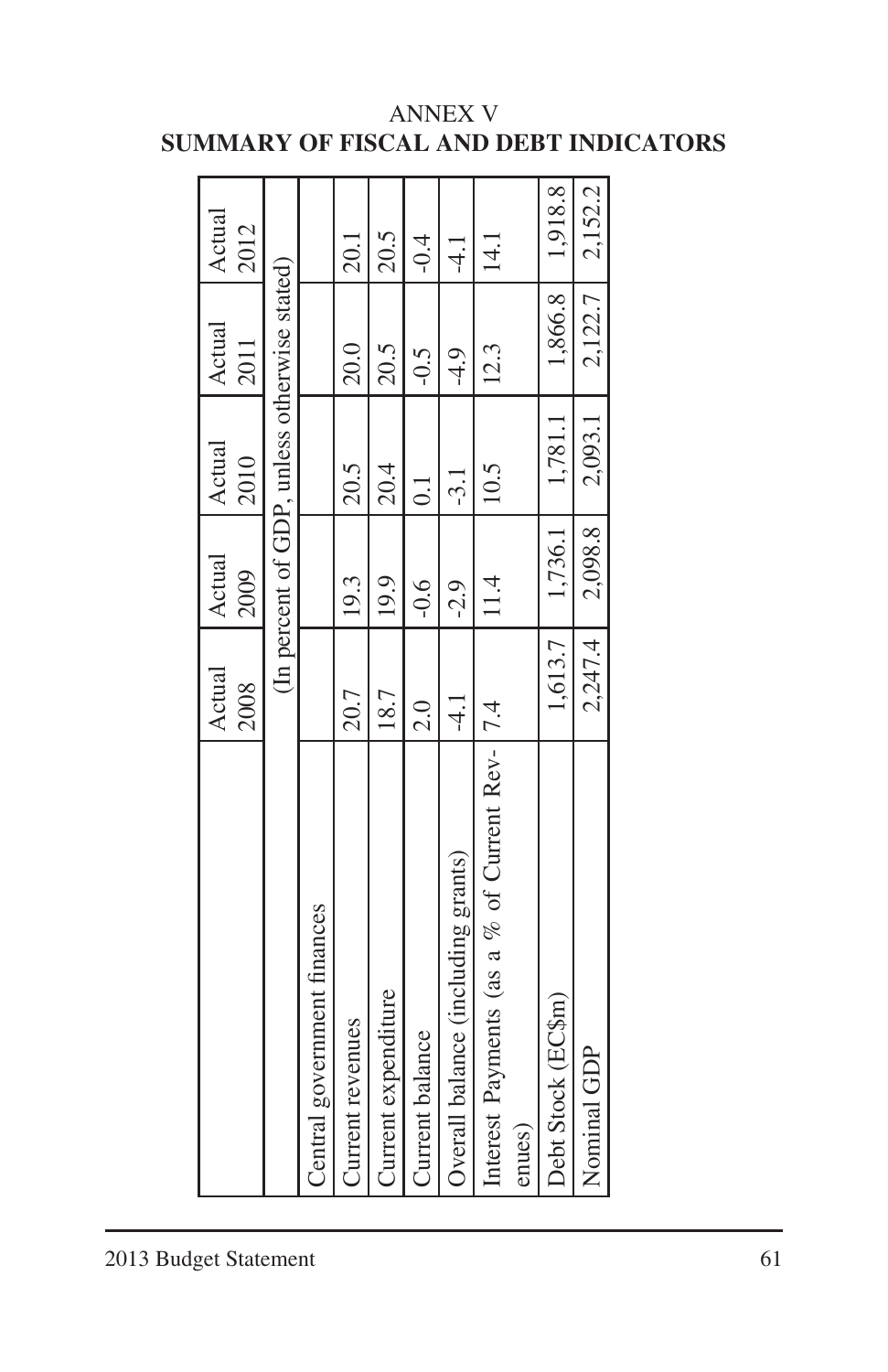### ANNEX VI: **SUMMARY OF PUBLIC SECTOR DEBT**

## In millions of EC dollars (As of December 31, 2012)

|                              | 2011     | 2012     |
|------------------------------|----------|----------|
| <b>Central Government</b>    | 1,866.75 | 1,918.84 |
| <b>Total Domestic</b>        | 378.66   | 420.88   |
| <b>Treasury Bills</b>        | 220.3    | 259.39   |
| <b>Bonds</b>                 | 22.51    | 57.49    |
| Loans                        | 55.61    | 31.44    |
| Others                       | 80.24    | 72.56    |
| <b>Total External</b>        | 1,488.09 | 1,497.96 |
| <b>Bonds</b>                 | 768.39   | 768.39   |
| Loans                        | 719.7    | 729.57   |
| <b>Government Guaranteed</b> | 346.08   | 409.74   |
| Loans & Bonds                | 346.08   | 409.74   |
| Total Public Sector Debt     | 2,212.83 | 2,328.58 |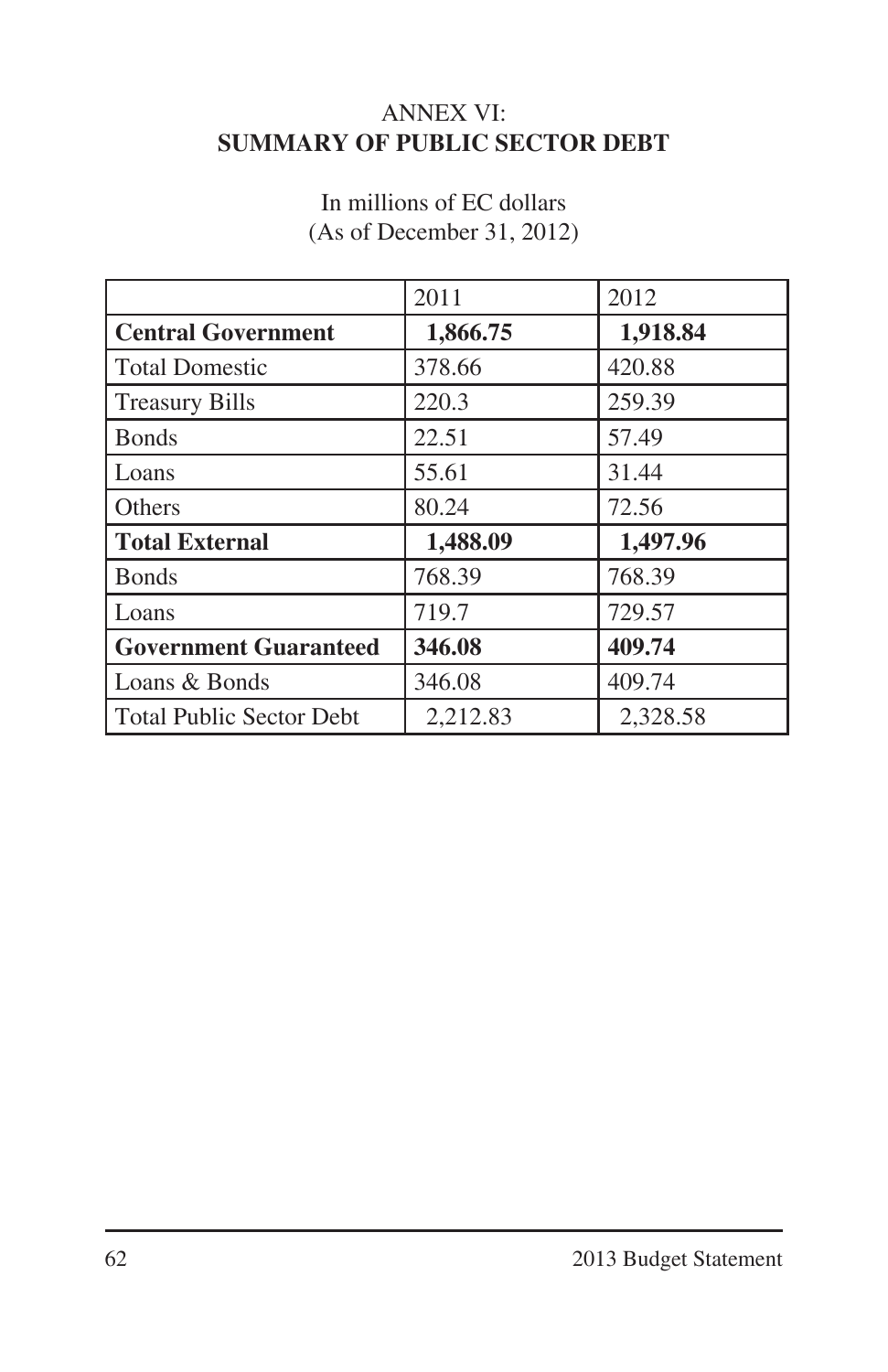#### ANNEX VII **USE OF PETROCARIBE FUNDS IN 2012 AND PROPOSED USE IN 2013**

| <b>Project/Programme Name</b>            | 2012       | 2013e      |
|------------------------------------------|------------|------------|
| Grenada Home<br>Improvement<br>Pro-      | 1,876,034  | 1,000,000  |
| gramme                                   |            |            |
| Sustainable Livelihoods Project          | 2,766,785  |            |
| Sites & Services Project                 | 228,801    |            |
| Young Entrepreneurs Development          | 100,000    | 2,000,000  |
| Fund                                     |            |            |
| Roving CareGivers Programme              | 321,569    | 450,000    |
| Bacolet Project (Juvenile Centre)        |            | 3,000,000  |
| Free School Books Programme              | 418,579    | 1,000,000  |
| Human Resource Development               | 653,577    | 1,326,758  |
| Scholarship Programme                    | 642,321    | 1,235,000  |
| Multiple Projects for the Elderly        | 278,875    | 400,000    |
| <b>Special Projects</b>                  |            | 2,000,000  |
| <b>LED Lighting Retrofitting</b>         |            | 98,000     |
| Government Estate Rehabilitation         | 1,372,089  |            |
| <b>Establishment of District Offices</b> | 110,033    |            |
| Support for Education, Employment        | 1,868,392  | 2,000,000  |
| and Development                          |            |            |
| Farm Labour Support                      | 583,551    |            |
| Youth Upliftment Programme               | 1,758,000  |            |
| School Feeding Programme                 | 2,721,699  | 3,100,000  |
| <b>Uniform Programme</b>                 |            | 1,000,000  |
| Joint Marketing/Risk Sharing             |            | 2,200,000  |
| <b>Total</b>                             | 15,700,305 | 20,809,758 |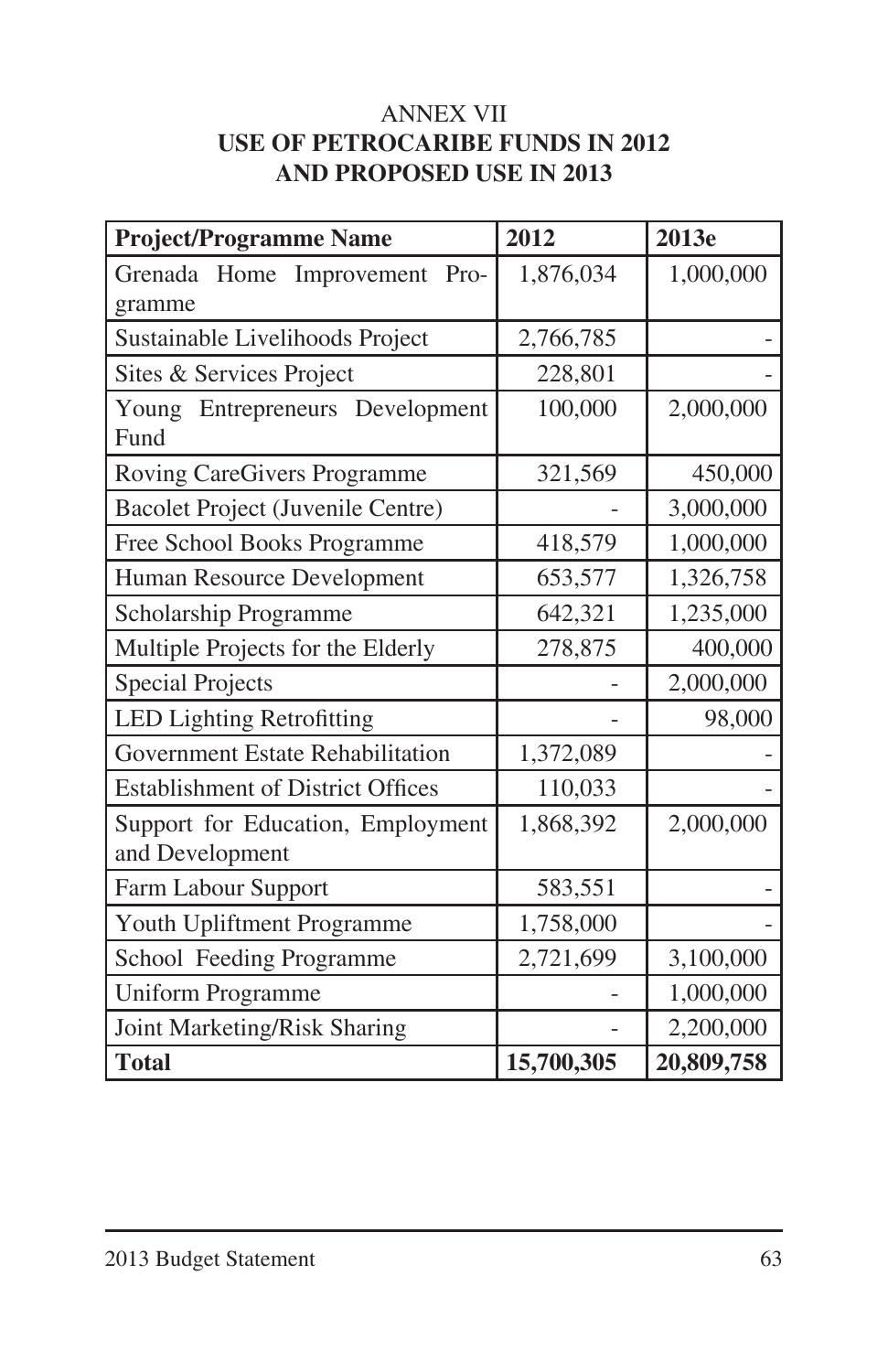|                                | 2009    | 2010     | 2011    | 2012p   |
|--------------------------------|---------|----------|---------|---------|
| <b>Real GDP Growth</b>         | $-5.58$ | $-1.86$  | 0.41    | $-0.72$ |
| Value Added:                   |         |          |         |         |
| Hotels & Restaurant            | $-12.3$ | $-13.62$ | 6.41    | 0.64    |
| Agriculture                    | 20.99   | $-12.08$ | 3.07    | 15.03   |
| Construction                   | $-3.57$ | $-0.95$  | $-6.6$  | $-16$   |
| Wholesale & Retail             | $-16.8$ | $-0.37$  | 0.56    | $-1$    |
| Transport, Storage & Commu-    | $-9.75$ | $-4.01$  | $-2.6$  | $-1.46$ |
| nications                      |         |          |         |         |
| Financial Intermediation       | 0.73    | $-7.48$  | 4.14    | $-2.91$ |
| Real Estate, Renting and Busi- | $-0.06$ | 0.92     | 1.04    | 0.43    |
| ness Activities                |         |          |         |         |
| Education                      | 5.52    | $-2.01$  | 1.54    | 2.86    |
| Public Admin, Defense & So-    | 3.02    | 5.86     | $-2.99$ | $-0.42$ |
| cial Security                  |         |          |         |         |

#### **Table III: Grenada – Real GDP Growth: 2009 - 2012**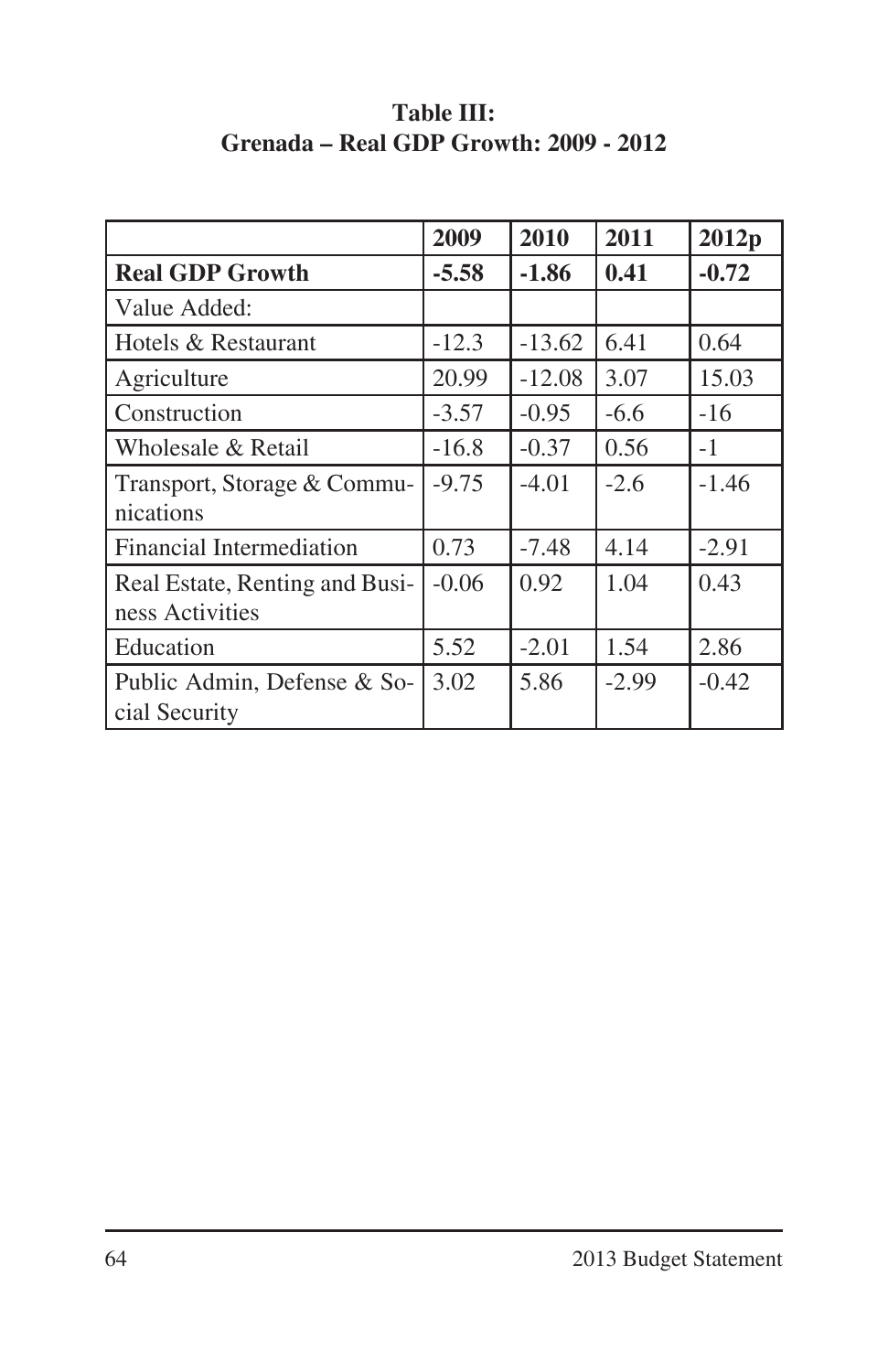| $\Gamma$ ax    |          | Actual Collection   Actual Collections   Approved Budget |         | Variance | Variance |
|----------------|----------|----------------------------------------------------------|---------|----------|----------|
|                | 2011 (a) | 2012 (b)                                                 | 2012(c) | $(b-c)$  | $(b-a)$  |
| VAT   159.8    |          | 156.1                                                    | 170.7   | $-14.6$  | $-3.7$   |
| Excise   $7.0$ |          | $\frac{8.6}{ }$                                          | 10.3    | $-1.7$   |          |
| Total   166.8  |          | 164.7                                                    | 181.0   | 116.3    | $-2.1$   |
|                |          |                                                          |         |          |          |

### **Table IV: Performance of VAT and Excise Tax in 2012**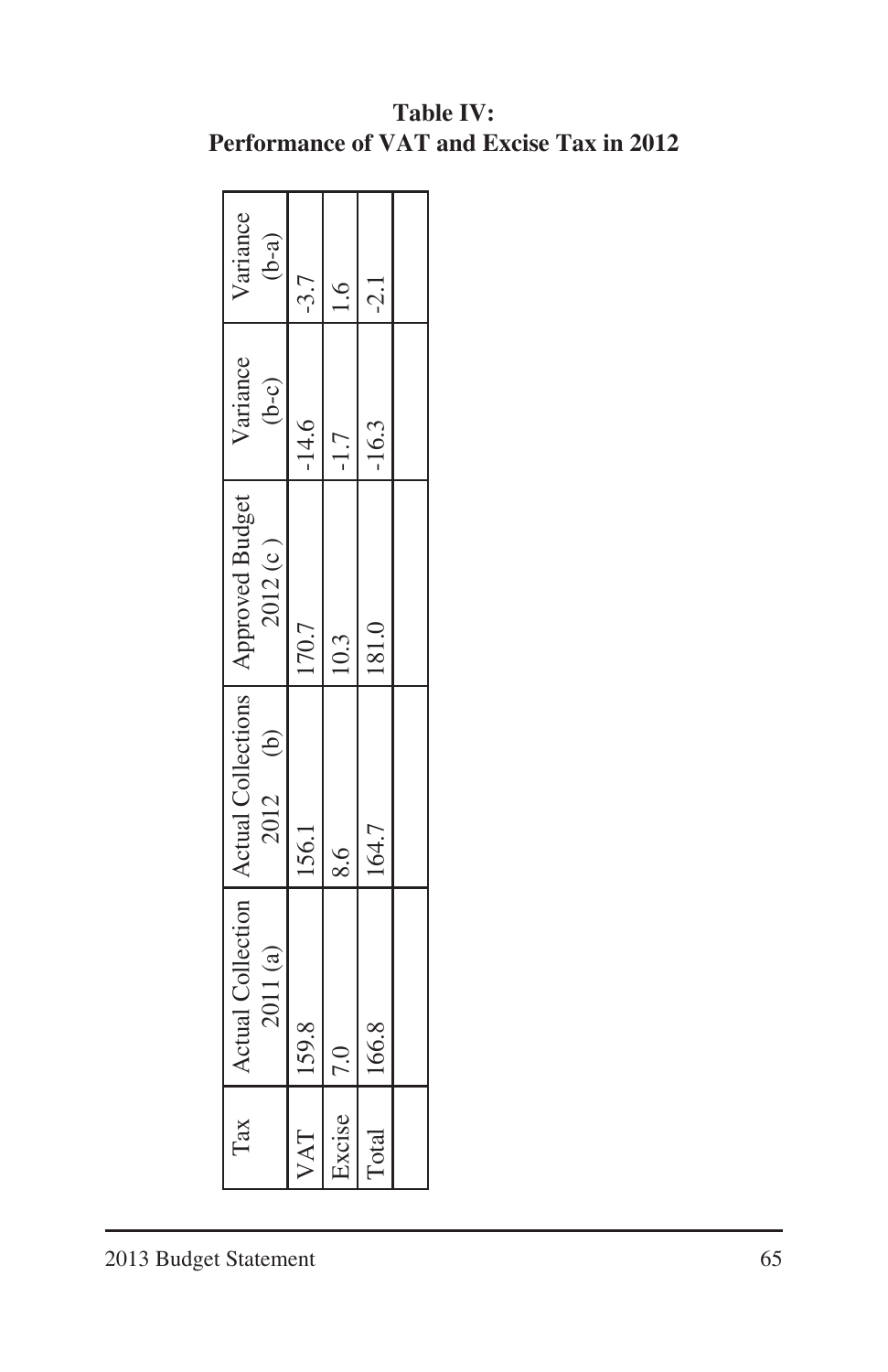### **NOTES**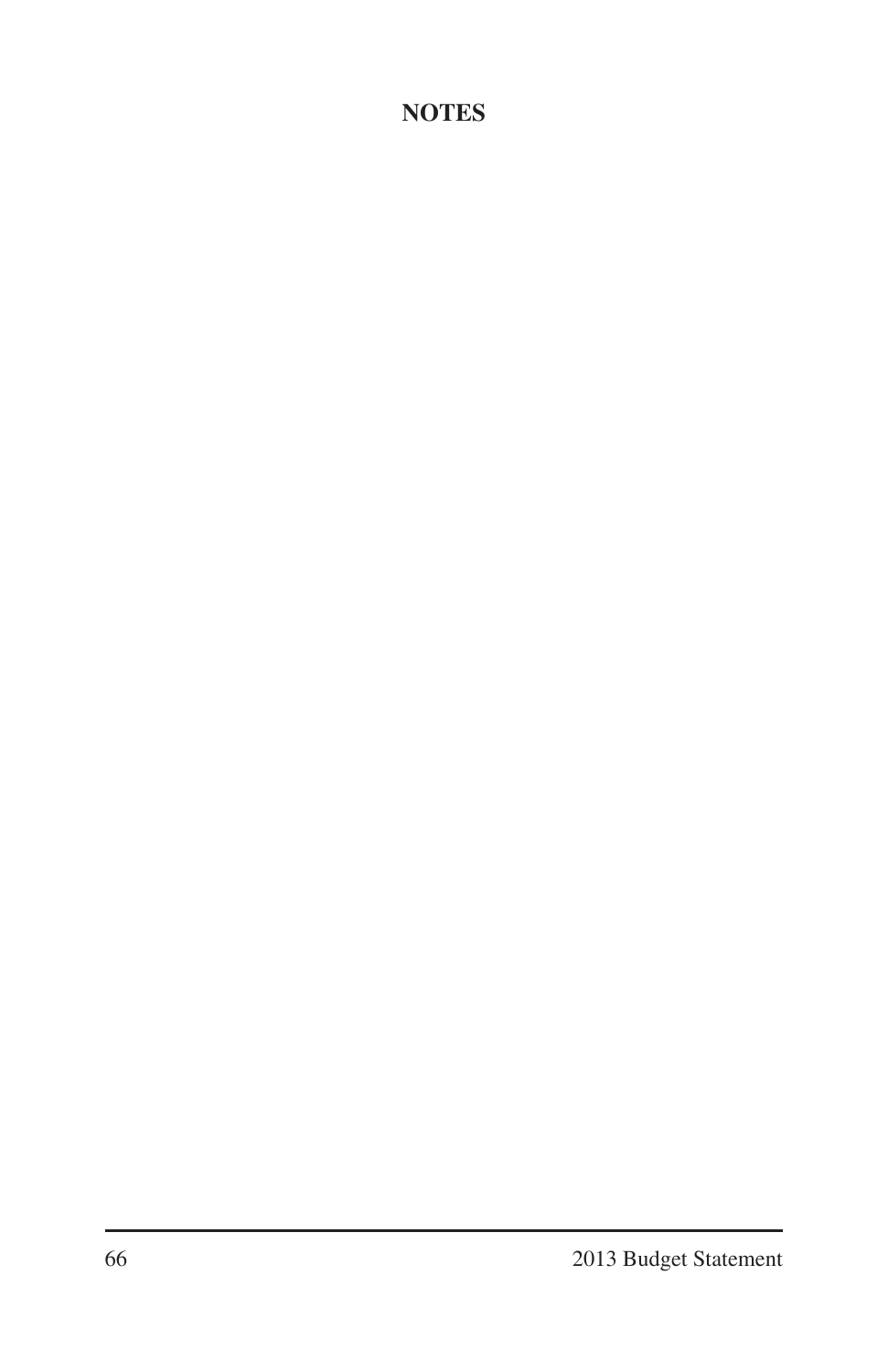### **NOTES**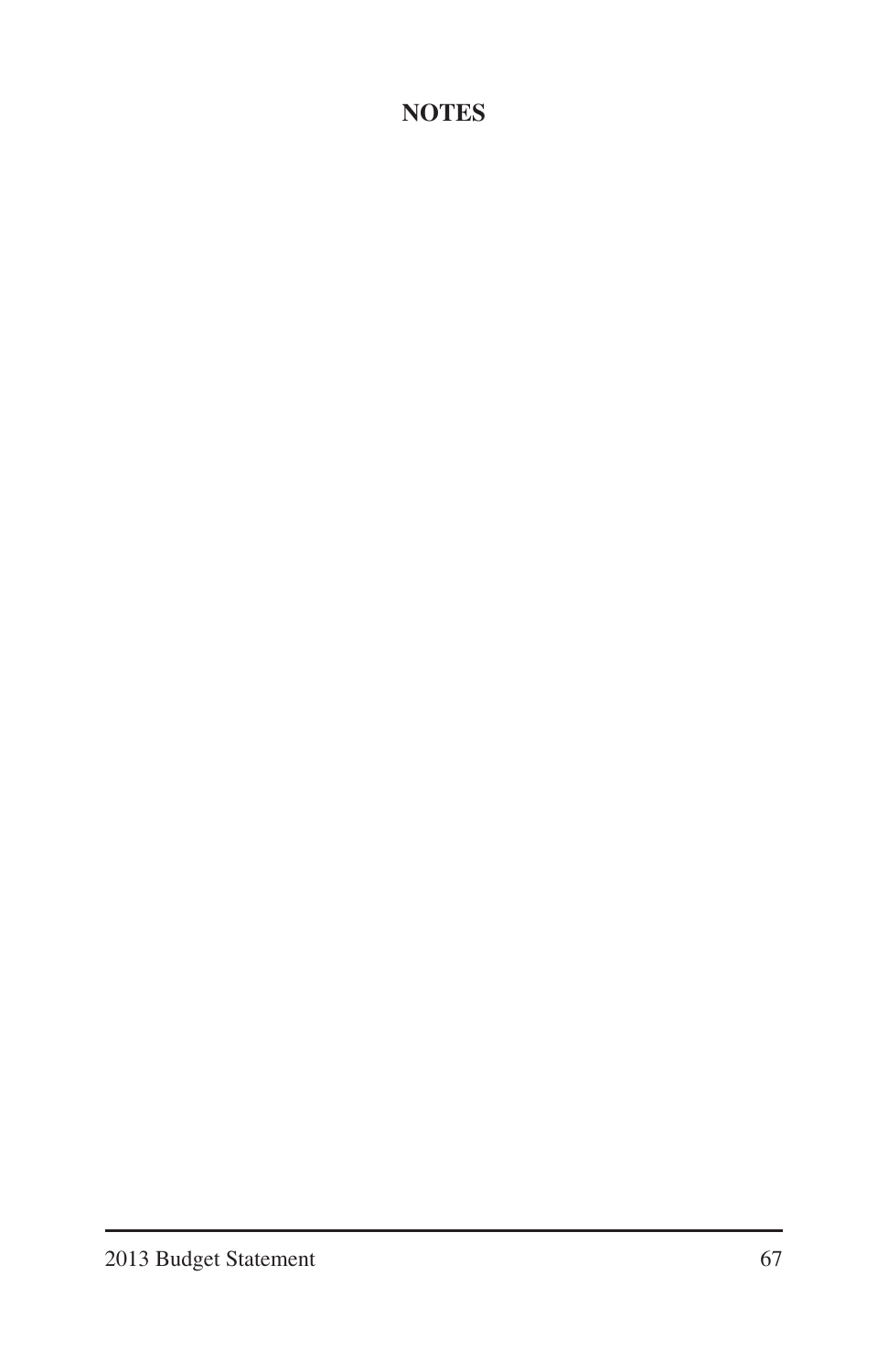### **NOTES**